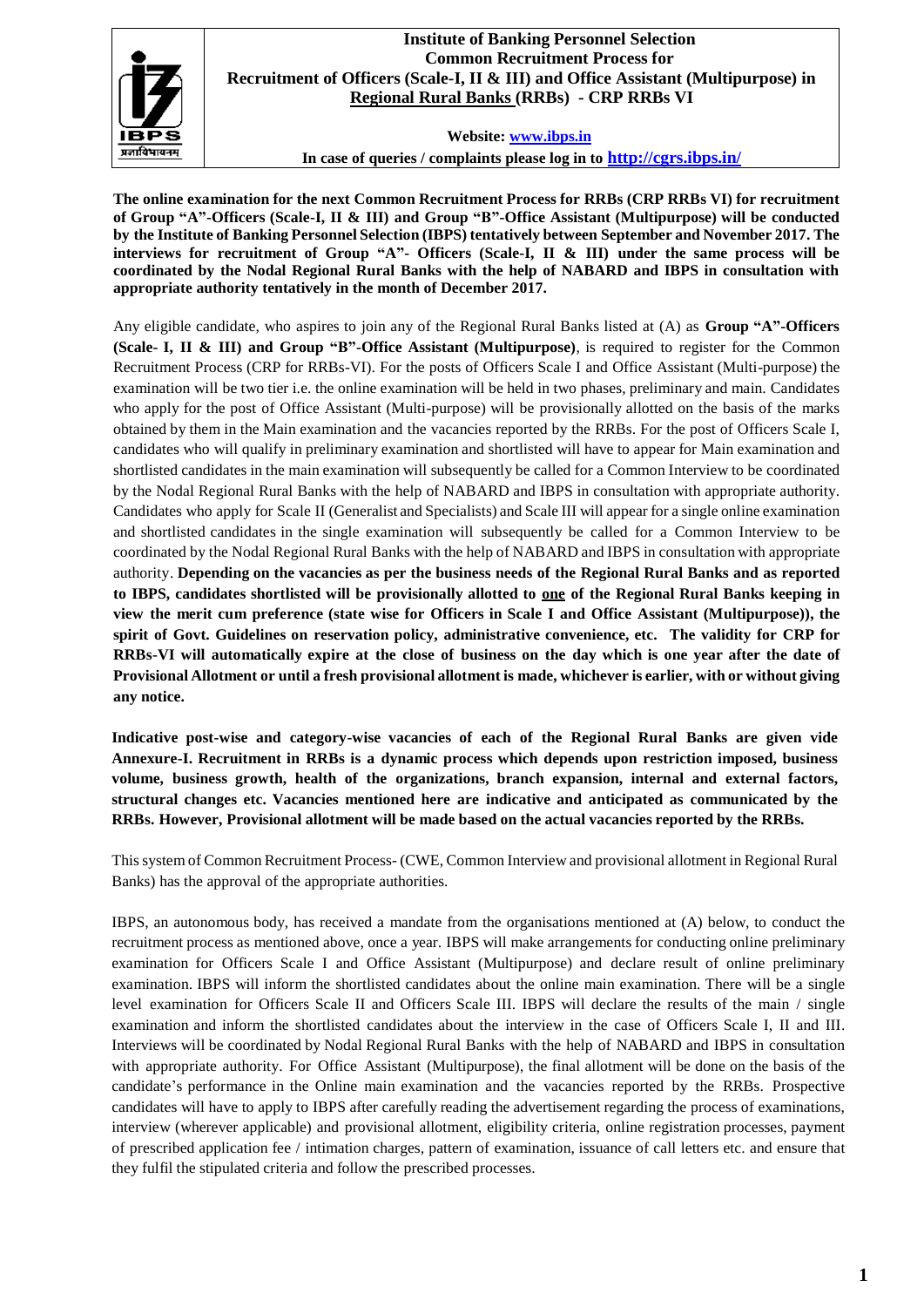## **A. PARTICIPATING RRBs**

| Sr.<br>No.     | Name of the RRB                           | <b>Present</b><br><b>Head</b><br><b>Office</b> | State / UT           | <b>Desired Local Language</b><br>Proficiency as prescribed by                                |
|----------------|-------------------------------------------|------------------------------------------------|----------------------|----------------------------------------------------------------------------------------------|
|                |                                           |                                                |                      | the Participating RRBs                                                                       |
| 1              | Allahabad UP Gramin Bank                  | <b>Banda</b>                                   | <b>Uttar Pradesh</b> | Hindi, Urdu, Sanskrit                                                                        |
| $\overline{2}$ | Andhra Pradesh Grameena Vikas Bank        | Warangal                                       | Telangana            | <b>Telugu</b>                                                                                |
| 3              | Andhra Pragathi Grameena Bank             | Kadapa                                         | Andhra Pradesh       | <b>Telugu</b>                                                                                |
| 4              | Arunachal Pradesh Rural Bank              | Naharlagun<br>(Papumpare)                      | Arunachal Pradesh    | <b>English</b>                                                                               |
| $\sqrt{5}$     | Assam Gramin Vikash Bank                  | Guwahati                                       | Assam                | Assamese, Bengali, Bodo                                                                      |
| 6              | Bangiya Gramin Vikash Bank                | Murshidabad                                    | West Bengal          | <b>Bengali</b>                                                                               |
| 7              | Baroda Gujarat Gramin Bank                | <b>Bharuch</b>                                 | Gujarat              | Gujarati                                                                                     |
| $\,8\,$        | Baroda Rajasthan Kshetriya Gramin<br>Bank | Ajmer                                          | Rajasthan            | Hindi                                                                                        |
| 9              | Baroda UP Gramin Bank                     | Raibareilly                                    | <b>Uttar Pradesh</b> | Hindi, Urdu, Sanskrit                                                                        |
| 10             | <b>Bihar Gramin Bank</b>                  | Begusarai                                      | <b>Bihar</b>         | Hindi                                                                                        |
| 11             | Central Madhya Pradesh Gramin Bank        | Chhindwara                                     | Madhya Pradesh       | Hindi                                                                                        |
| 12             | Chaitanya Godavari Grameena Bank          | Guntur                                         | Andhra Pradesh       | <b>Telugu</b>                                                                                |
| 13             | Chhattisgarh Rajya Gramin Bank            | Raipur                                         | Chhattisgarh         | Hindi                                                                                        |
| 14             | Dena Gujarat Gramin Bank                  | Gandhinagar                                    | Gujarat              | Gujarati                                                                                     |
| 15             | Ellaquai Dehati Bank                      | Srinagar                                       | Jammu & Kashmir      | Dogri, Kashmiri, Punjabi,<br>Urdu, Gojri, Pahari,<br>Ladakhi, Balti (Palli), Dardi,<br>Hindi |
| 16             | Gramin Bank of Aryavart                   | Lucknow                                        | <b>Uttar Pradesh</b> | Hindi                                                                                        |
| 17             | Himachal Pradesh Gramin Bank              | Mandi                                          | Himachal Pradesh     | Hindi                                                                                        |
| 18             | J & K Grameen Bank                        | Jammu                                          | Jammu & Kashmir      | Dogri, Kashmiri, Pahari,<br>Gojri, Punjabi, Ladakhi,<br>Balti (Palli), Dardi                 |
| 19             | <b>Jharkhand Gramin Bank</b>              | Ranchi                                         | Jharkhand            | Hindi                                                                                        |
| 20             | Karnataka Vikas Grameen Bank              | Dharwad                                        | Karnataka            | <b>Kannada</b>                                                                               |
| 21             | KashiGomtiSamyut Gramin Bank              | Varanasi                                       | <b>Uttar Pradesh</b> | Hindi                                                                                        |
| 22             | Kaveri Grameena Bank                      | Mysore                                         | Karnataka            | <b>Kannada</b>                                                                               |
| 23             | Kerala Gramin Bank                        | Mallapuram                                     | Kerala               | Malayalam                                                                                    |
| 24             | Langpi Dehangi Rural Bank                 | Diphu                                          | Assam                | Assamese, Bengali, Bodo                                                                      |
| 25             | Madhya Bihar Gramin Bank                  | Patna                                          | <b>Bihar</b>         | Hindi                                                                                        |
| 26             | Madhyanchal Gramin Bank                   | Sagar                                          | Madhya Pradesh       | Hindi                                                                                        |
| 27             | Maharashtra Gramin Bank                   | Aurangabad                                     | Maharashtra          | Marathi                                                                                      |
| 28             | Malwa Gramin Bank                         | Sangrur                                        | Punjab               | Punjabi                                                                                      |
| 29             | Manipur Rural Bank                        | Imphal                                         | Manipur              | Manipuri                                                                                     |
| 30             | Meghalaya Rural Bank                      | Shillong                                       | Meghalaya            | Khasi, Garo                                                                                  |
| 31             | Mizoram Rural Bank                        | Aizawl                                         | Mizoram              | <b>Mizo</b>                                                                                  |
| 32             | <b>Nagaland Rural Bank</b>                | Kohima                                         | Nagaland             | <b>English</b>                                                                               |
| 33             | Narmada Jhabua Gramin Bank                | Indore                                         | Madhya Pradesh       | Hindi                                                                                        |
| 34             | Odisha Gramya Bank                        | Bhubaneshwar                                   | Odisha               | Odia                                                                                         |
| 35             | Pallavan Grama Bank                       | Salem                                          | Tamil Nadu           | <b>Tamil</b>                                                                                 |
| 36             | Pandyan Grama Bank                        | Virudhunagar                                   | Tamil Nadu           | <b>Tamil</b>                                                                                 |
| 37             | Paschim Banga Gramin Bank                 | Howrah                                         | <b>West Bengal</b>   | <b>Bengali</b>                                                                               |
| 38             | Pragathi Krishna Gramin Bank              | Bellary                                        | Karnataka            | Kannada                                                                                      |
| 39             | Prathama Bank                             | Moradabad                                      | <b>Uttar Pradesh</b> | Hindi                                                                                        |
| 40             | Puduvai Bharthiar Grama Bank              | Puducherry                                     | Puducherry           | Tamil, Malayalam, Telugu                                                                     |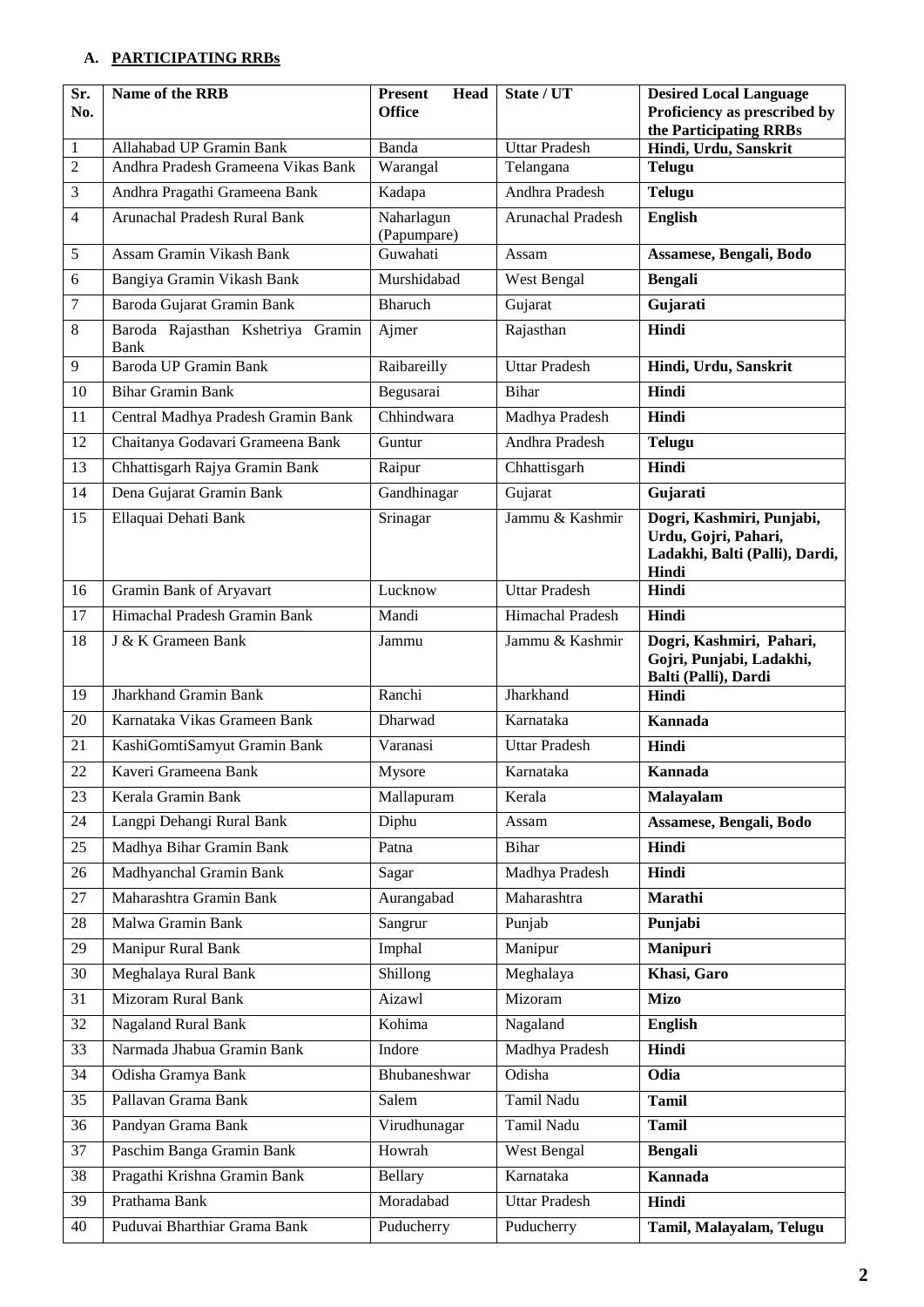| 41 | Punjab Gramin Bank               | Kapurthala      | Punjab               | Punjabi           |
|----|----------------------------------|-----------------|----------------------|-------------------|
| 42 | Purvanchal Bank                  | Gorakhpur       | <b>Uttar Pradesh</b> | Hindi             |
| 43 | Rajasthan Marudhara Gramin Bank  | Jodhpur         | Rajasthan            | Hindi             |
| 44 | Saptagiri Grameena Bank          | Chittor         | Andhra Pradesh       | <b>Telugu</b>     |
| 45 | Sarva Haryana Gramin Bank        | Rohtak          | Haryana              | Hindi             |
| 46 | Sarva UP Gramin Bank             | Meerut          | <b>Uttar Pradesh</b> | Hindi             |
| 47 | Saurashtra Gramin Bank           | Rajkot          | Gujarat              | Gujarati          |
| 48 | Sutlej Gramin Bank               | <b>Bhatinda</b> | Punjab               | Punjabi           |
| 49 | Telangana Grameena Bank          | Hyderabad       | Telangana            | Telugu, Urdu      |
| 50 | Tripura Gramin Bank              | Agartala        | Tripura              | Bengali, Kokborak |
| 51 | UtkalGrameen Bank                | Bolangir        | Odisha               | Odia              |
| 52 | Uttarbanga Kshetriya Gramin Bank | Coochbehar      | West Bengal          | Bengali, Nepali   |
| 53 | Uttar Bihar Gramin Bank          | Muzaffarpur     | <b>Bihar</b>         | Hindi             |
| 54 | Uttarakhand Gramin Bank          | Dehradun        | Uttarakhand          | Hindi, Sanskrit   |
| 55 | Vananchal Gramin Bank            | Dumka           | Jharkhand            | Hindi             |
| 56 | Vidharbha Konkan Gramin Bank     | Nagpur          | Maharashtra          | Marathi           |

**Candidates are advised to regularly keep in touch with the authorised IBPS website [www.ibps.in](http://www.ibps.in/) for details and updates.** 

**A candidate can apply for the Post of Office Assistant (Multipurpose) and can also apply for the Post of Officer. However a candidate can apply for only one post in officer's cadre i.e. for Officer Scale-I or Scale-II or Scale-III.**

**Candidates have to apply separately and pay fees / intimation charges separately for each post applied for.**

### **B. ELIGIBILITY CRITERIA**

Prospective Candidates should ensure that they fulfil the specified eligibility criteria before applying for the CRP: **Candidates may please note that the eligibility criteria specified is the basic criteria for appointment to the aforesaid posts in the Regional Rural Banks. However merely applying for, qualifying in the CRP and getting provisionally allotted in one of the RRBs does not imply that a candidate will necessarily be eligible for employment in any of the Regional Rural Banks. It is expressly clarified that the ultimate authority for recruitment is the Regional Rural Bank itself. The RRB concerned may, in its sole discretion, reject the candidature of anyone provisionally allotted to it through the CRP.**

**Please note that the eligibility criteria specified herein are the basic criteria for applying for the post. Candidates must necessarily produce the relevant documents in original and a photocopy in support of their identity and eligibility - pertaining to category, nationality, age, educational qualifications etc. as indicated in the online application form. Please note that no change of category will be permitted at any stage after registration of the online application and the result will be processed considering the category which has been indicated in the online application, subject to guidelines of the Government of India in this regard. Merely applying for CRP/ appearing for and being shortlisted in the online examination (preliminary and main) and/or in the subsequent interview and/or provisionally allotted and/or subsequent processes does not imply that a candidate will necessarily be offered employment in any of the Regional Rural Banks. No request for considering the candidature under any category other than the one in which one has applied will be entertained.**

### **I Nationality / Citizenship:**

A candidate must be either -

- (i) a Citizen of India or
- (ii) a subject of Nepal or
- (iii) a subject of Bhutan or

(iv) a Tibetan Refugee who came over to India before 1<sup>st</sup> January 1962 with the intention of permanently settling in India or

(v) a person of Indian origin who has migrated from Pakistan, Burma, Sri Lanka, East African countries of Kenya, Uganda, the United Republic of Tanzania (formerly Tanganyika and Zanzibar), Zambia, Malawi, Zaire, Ethiopia and Vietnam with the intention of permanently settling in India, provided that a candidate belonging to categories (ii), (iii), (iv) & (v) above shall be a person in whose favour a certificate of eligibility has been issued by the Government of India.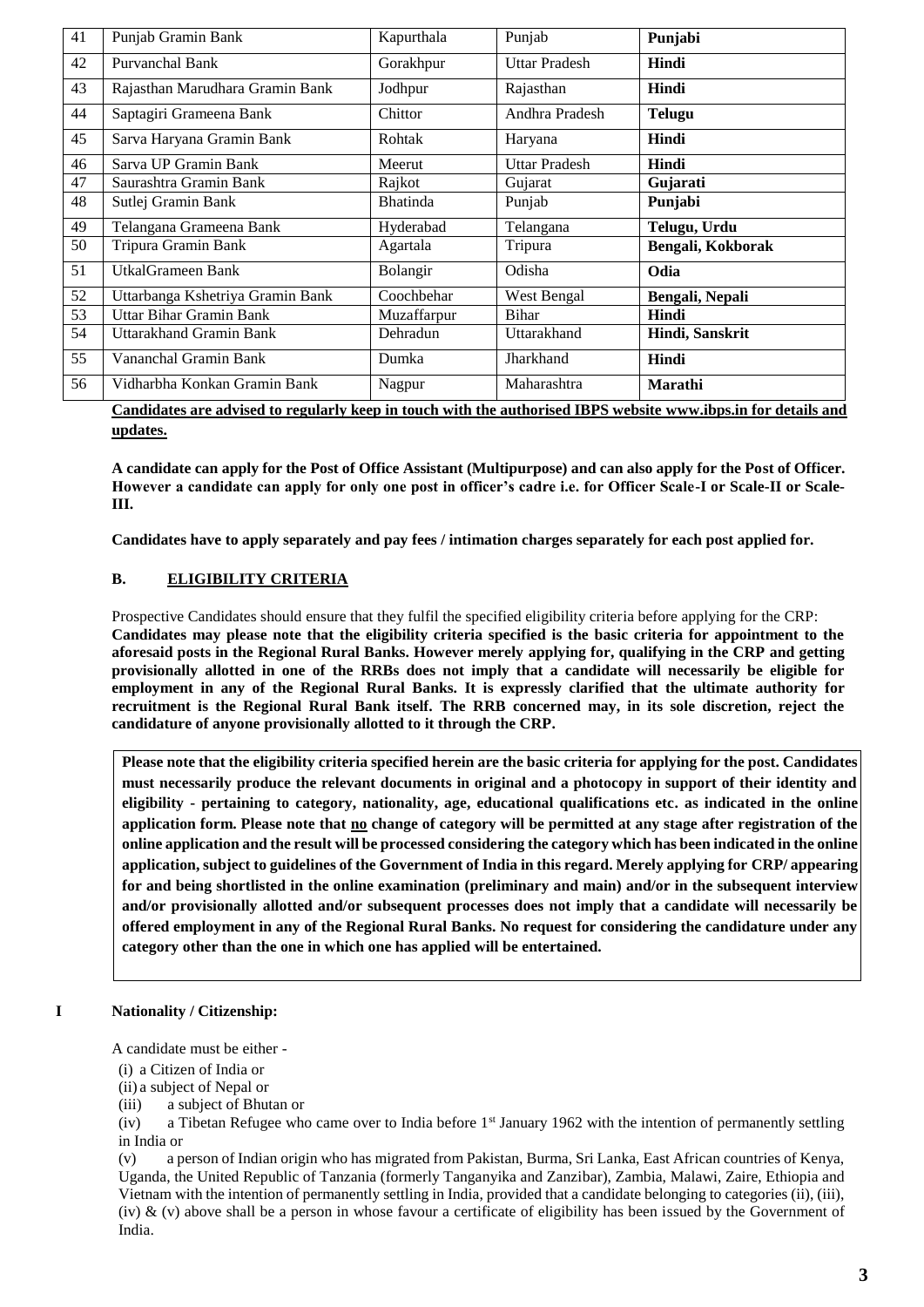## **II Age (As on 01.07.2017)**

**For Officer Scale- III (Senior Manager)**- Above 21 years - Below 40 years i.e. candidatesshould not have been born earlier than **03.07.1977 and later than 30.06.1996** (both dates inclusive)

**For Officer Scale- II (Manager)**- Above 21 years - Below 32 years i.e. candidatesshould not have been born earlier than **03.07.1985 and later than 30.06.1996** (both dates inclusive)

**For Officer Scale- I (Assistant Manager)**- Above 18 years - Below 30 years i.e. candidates should not have been born earlier than **03.07.1987 and later than 30.06.1999** (both dates inclusive)

**For Office Assistant (Multipurpose)** - Between 18 years and 28 years i.e. candidates should have not been born earlier than **02.07.1989 and later than 01.07.1999** (both dates inclusive)

**The maximum age limit specified above is applicable to General Category candidates only. For other categories the following relaxations would apply:**

| Sr. No.        | Category                                                           | Age relaxation                                                       |
|----------------|--------------------------------------------------------------------|----------------------------------------------------------------------|
| 1              | Scheduled Caste/Scheduled Tribe                                    | 5 years                                                              |
| $\mathfrak{2}$ | Other Backward Classes                                             | 3 years                                                              |
| $\overline{3}$ | Persons With Benchmark Disability as defined under "The            | 10 years                                                             |
|                | Rights of Persons With Disabilities Act, 2016"                     |                                                                      |
| 4 a.           | Ex-Servicemen/Disabled Ex-Servicemen                               | (for the post of Office Assistant (Multipurpose))                    |
|                |                                                                    | actual period of service rendered in the defence                     |
|                |                                                                    | forces $+3$ years (8 years for Disabled Ex-                          |
|                |                                                                    | Servicemen belonging to SC/ST) subject to a                          |
|                |                                                                    | maximum age limit of 50 years                                        |
| 4 b.           | In the case of Ex- servicemen commissioned officers,               | (for the post of Officers)                                           |
|                | including ECOs/ SSCOs, who have rendered at least 5 years          |                                                                      |
|                | military service and have been released on completion of           |                                                                      |
|                | assignment (including those whose assignment is due to be          | 5 years                                                              |
|                | completed within the next one year from the last date for          |                                                                      |
|                | receipt of application) other than by way of dismissal or          |                                                                      |
|                | discharge on account of misconduct or inefficiency or on           |                                                                      |
|                | account of physical disability attributable to military service or |                                                                      |
|                | on invalidment, subject to ceiling as per Government               |                                                                      |
|                | guidelines                                                         |                                                                      |
| 5              | Widows, Divorced women and women legally separated from            | <b>Office</b><br>for<br>the<br>post of<br>(only)<br><b>Assistant</b> |
|                | their husbands who have not remarried                              | (Multipurpose))                                                      |
|                |                                                                    | 9 years                                                              |
| 6              | Persons ordinarily domiciled in the State of Jammu & Kashmir       | 5 years                                                              |
|                | during the period $1-1-80$ to $31-12-89$                           |                                                                      |
| 7              | Persons affected by 1984 riots                                     | 5 years                                                              |

### **NOTE:**

- **i. The relaxation in upper age limit to SC/ST/OBC candidates is allowed on cumulative basis together with only one of the remaining categories for which age relaxation is permitted as mentioned above at Sr. Nos. 3 to 7 in the above Table.**
- **ii. Candidates applying for the posts of Officers Scale I, II and III, seeking age relaxation, will be required to submit copies of necessary certificate(s) at the time of Interview co-ordinated by the Nodal RRB with the help of NABARD and IBPS in consultation with appropriate authority, if shortlisted for interview. Candidates applying for the post of Office Assistant (Multipurpose) must produce the above mentioned documents at the time of verification of documents on the day of / before the day of joining the allotted RRB, if provisionally allotted.**

Caste / Category Certificate issued by competent authority in the prescribed format as stipulated by Government of India in case of SC / ST / OBC/ PWD category candidates.

In case of candidates belonging to OBC category, certificate should specifically contain a clause that the candidate does not belong to creamy layer section excluded from the benefits of reservation for Other Backward Classes in Civil post & services under Government of India. Candidates belonging to OBC category but coming under creamy layer are not entitled to OBC reservation. **They should indicate their category as General in the online application form.**

- iii. Ex-Servicemen candidates who have already secured employment under the Central Government in Group 'C' & 'D' will be permitted the benefit of age relaxation as prescribed for Ex-Servicemen for securing another employment in a higher grade or cadre in Group 'C'/ 'D' under the Central Government. However, such candidates will not be eligible for **the benefit of reservation** on second occasion for Ex-Servicemen in Central Government jobs.
- **iv.** An ex-Serviceman who has once joined a Government job on civil side after availing of the benefits given to him/her as an Ex-Servicemen for his/her re-employment, his/her Ex-Servicemen status for the purpose for further employment on the civil side ceases.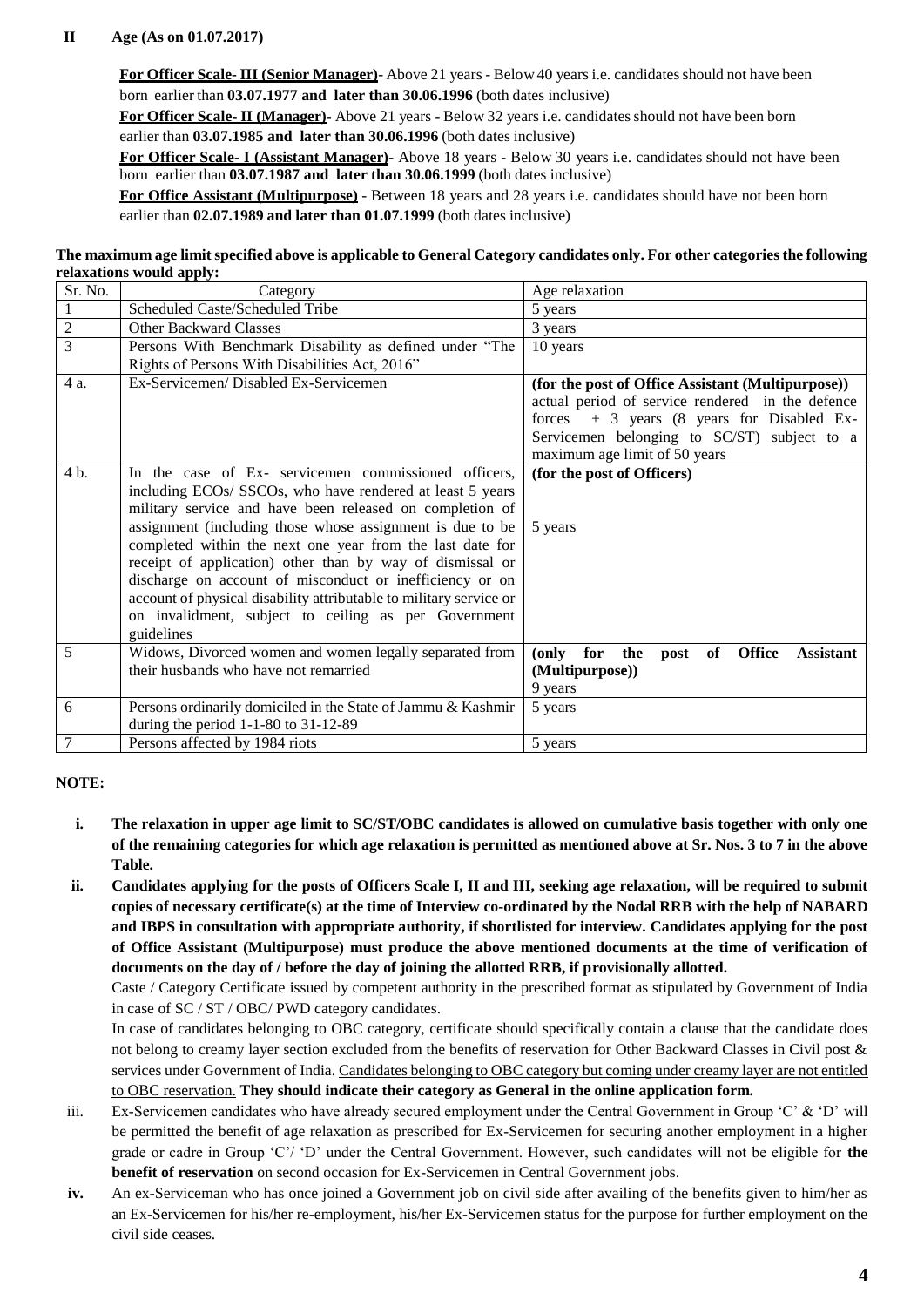**v.** The persons serving in the Armed Forces of the Union, who on retirement from service, would come under the category of 'ex-servicemen' may apply for re-employment **one year** before the completion of the specified term of engagement (from the last date of application) and avail themselves of all concessions available to ex-servicemen but shall not be permitted to leave the uniform until they complete the specified term of engagement in the Armed Forces of the Union.

### **III Reservation for Persons with Benchmark Disabilities**

**Under section 34 of "The Rights of Persons with Disabilities Act, 2016", persons with benchmark disabilities are eligible for Reservation. The reserved categories of disabilities mentioned under this Act are namely:**

- **a. Blindness and low vision;**
- **b. deaf and hard of hearing;**
- **c. locomotor disability including cerebral palsy. leprosy cured, dwarfism, acid attack victims and muscular dystrophy;**
- *d.* **autism, intellectual disability, specific learning disability and mental illness;**
- *e.* **multiple disabilities from amongst persons under clauses** *(a)* **to** *(d)* **including deaf-blindness in the posts identified for each disabilities:**

**Note: Definition of the above specified disabilities will be as per "THE RIGHTS OF PERSONS WITH DISABILITIES ACT, 2016".**

**The allocation of reserved vacancies for the persons with benchmark disabilities will be as prescribed in the "The Rights of Persons with Disabilities Act, 2016" and as per vacancies reported to IBPS by the RRBs.**

### **(i) Guidelines for Persons With Benchmark Disabilities using a Scribe**

- The visually impaired candidates and candidates whose writing speed is adversely affected permanently for any reason can use their own scribe at their cost during the online examination. In all such cases where a scribe is used, the following rules will apply:
- The candidate will have to arrange his / her own scribe at his/her own cost.
- The scribe may be from any academic stream. However for Specialist Officers' posts the scribe should be from an academic stream different from that prescribed for the post.
- Both the candidate as well as scribe will have to give a suitable undertaking confirming that the scribe fulfils all the stipulated eligibility criteria for a scribe mentioned above. Further in case it later transpires that he/she did not fulfil any laid down eligibility criteria or suppressed material facts the candidature of the applicant will stand cancelled, irrespective of the result of the CRP.
- Those candidates who use a scribe shall be eligible for compensatory time of 20 minutes or otherwise advised for every hour of the examination.
- **The scribe arranged by the candidate should not be a candidate for the online examination under CRP RRB VI. If violation of the above is detected at any stage of the process, candidature for CRP of both the candidate and the scribe will be cancelled. Candidates eligible for and who wish to use the services of a scribe in the examination should invariably carefully indicate the same in the online application form. Any subsequent request may not be favourably entertained.**
- **Only candidates registered for compensatory time will be allowed such concessions since compensatory time given to candidates shall be system based, it shall not be possible for the test conducting agency to allow such time if he / she is not registered for the same. Candidates not registered for compensatory time shall not be allowed such concessions.**

### **(ii) Guidelines for Candidates with locomotor disability and cerebral palsy**

A compensatory time of twenty minutes per hour or otherwise advised shall be permitted for the candidates with locomotor disability and cerebral palsy where dominant (writing) extremity is affected to the extent of slowing the performance of function (minimum of 40% impairment).

### (iii) **Guidelines for Visually Impaired candidates**

- Visually Impaired candidates (who suffer from not less than 40% of disability) may opt to view the contents of the test in magnified font and all such candidates will be eligible for compensatory time of 20 minutes for every hour or otherwise advised of examination.
- The facility of viewing the contents of the test in magnifying font will not be available to Visually Impaired candidates who use the services of a Scribe for the examination.

### **These guidelines are subject to change in terms of GOI guidelines/ clarifications, if any, from time to time.**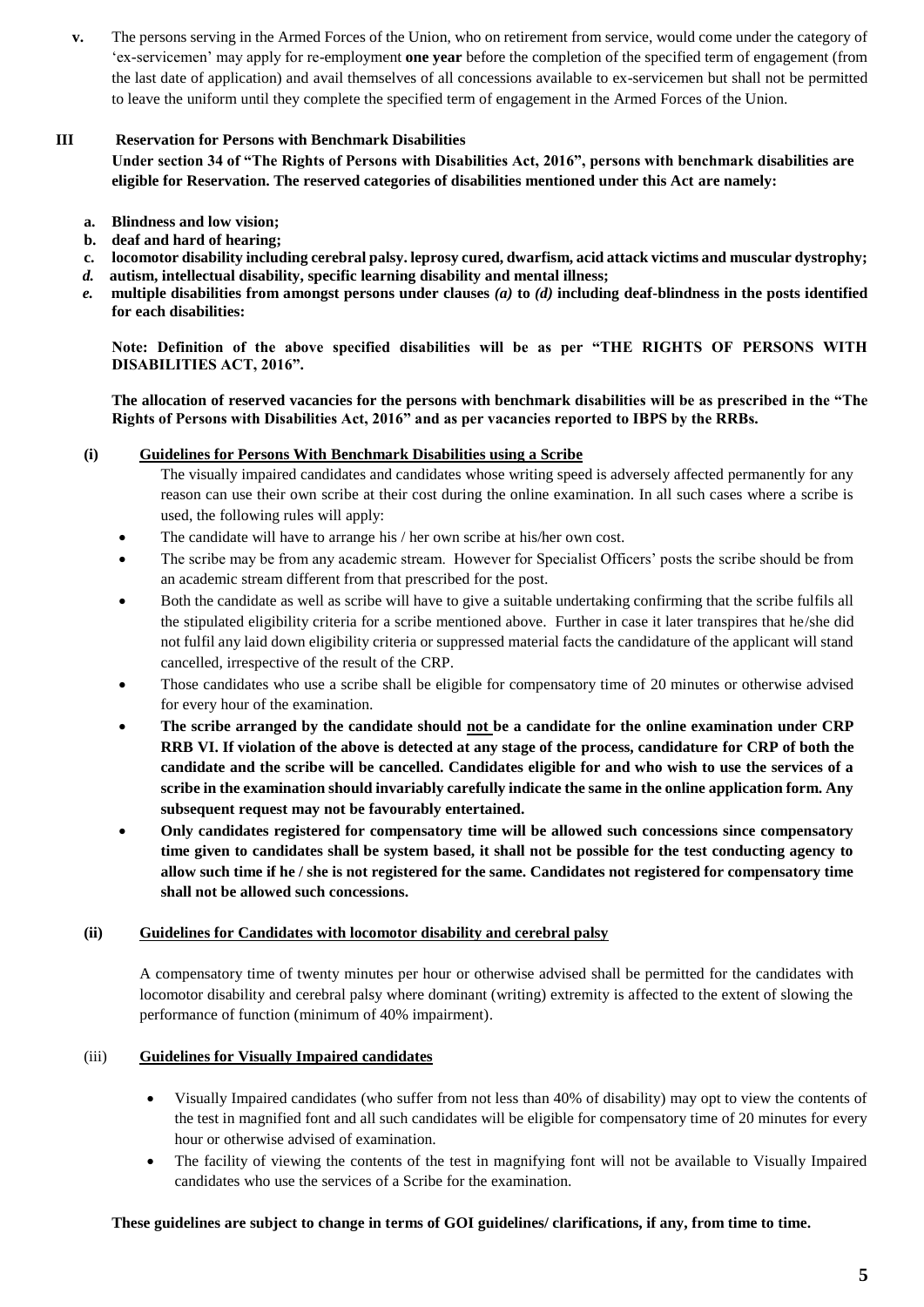### **IV DEFINITION OF EX-SERVICEMEN (EXSM)**

### **(Applicable for the post of Office Assistant (Multipurpose)**

- i. **Ex-Servicemen (EXSM):** Only those candidates shall be treated as Ex-servicemen who fulfill the revised definition as laid down in Government of India, Ministry of Home Affairs, Department of Personnel & Administrative Reforms Notification No.36034/5/85 Estt. (SCT) dated 27.10.1986 as amended from time to time.
- ii. **Disabled Ex-Servicemen (DISXS):** Ex-servicemen who while serving in Armed Forces of the Union were disabled in operation against the enemy or in disturbed areas shall be treated as Disabled Ex-Servicemen (DISXS).
- iii. **Dependents of Servicemen Killed In Action (DXS)**: Servicemen killed in the following operations would be deemed to have been killed in action attributable to military service (a) war (b) war like operations or Border skirmishes either with Pakistan on cease fire line or any other country (c) fighting against armed hostiles in a counter insurgency environment viz: Nagaland, Mizoram, etc. (d) serving with peace keeping mission abroad (e) laying or clearance of mines including enemy mines as also mine sweeping operation between one month before and three months after conclusion of an operation (f) frost bite during actual operations or during the period specified by the Government (g) dealing with agitating para-military forces personnel (h) IPKF Personnel killed during the operations in Sri Lanka.

The relaxation in upper age limit and in educational qualifications is not available to Dependents of Servicemen killed in action.

Note: The Territorial Army Personnel will be treated as ex-servicemen w.e.f. 15.11.1986.

**Important: - Govt. Guidelines regarding Definitions, relaxation etc. are subject to change from time to time. It is expressly clarified that any person who is employed by any branch of the armed services at the time of submission of his/her application form cannot be considered as an Ex-Serviceman unless he/she fulfils the prescribed conditions mentioned in the Advertisement.**

|            | V. EDUCATIONAL QUALIFICATIONS & EXPERIENCE (as on the last date of Online Registration i.e. |  |  |  |  |  |  |
|------------|---------------------------------------------------------------------------------------------|--|--|--|--|--|--|
| 01.08.2017 |                                                                                             |  |  |  |  |  |  |

| Post                           | <b>Educational Qualification</b>                                     | <b>Experience</b>         |
|--------------------------------|----------------------------------------------------------------------|---------------------------|
| <b>Office Assistant</b>        | Bachelor's degree in any discipline from a recognized University or  |                           |
| (Multipurpose)                 | its equivalent                                                       |                           |
|                                | (a) Proficiency in local language as prescribed by the participating |                           |
|                                | $RRB/s*$                                                             |                           |
|                                | (b) Desirable: Working knowledge of Computer.                        |                           |
| <b>Officer Scale-I</b>         | Bachelor's degree in any discipline from a recognized<br>i.          |                           |
| (Assistant Manager)            | University or its equivalent                                         |                           |
|                                | Preference will be given to the candidates having degree in          |                           |
|                                | Agriculture, Horticulture, Forestry, Animal Husbandry, Veterinary    |                           |
|                                | Science, Agricultural Engineering, Pisciculture, Agricultural        |                           |
|                                | Marketing and Cooperation, Information Technology,                   |                           |
|                                | Management, Law, Economics or Accountancy;                           |                           |
|                                | ii. Proficiency in local language as prescribed by the               |                           |
|                                | participating RRB/s*                                                 |                           |
|                                | iii. Desirable: working knowledge of Computer.                       |                           |
| <b>Officer Scale-II</b>        | Bachelor's degree in any discipline from a recognized University or  | Two years as an officer   |
| <b>General Banking Officer</b> | its equivalent with a minimum of 50% marks in aggregate.             | in a Bank or Financial    |
| (Manager)                      | Preference will be given to the candidates having degree in          | Institution.              |
|                                | Banking, Finance, Marketing, Agriculture, Horticulture, Forestry,    |                           |
|                                | Animal Husbandry, Veterinary Science, Agricultural Engineering,      |                           |
|                                | Pisciculture, Agricultural Marketing and Cooperation, Information    |                           |
|                                | Technology, Management, Law, Economics and Accountancy.              |                           |
|                                | <b>Information Technology Officer</b>                                | One year (in the relevant |
|                                | Bachelor's degree from a recognised University in Electronics /      | field)                    |
| <b>Officer Scale-II</b>        | Communication / Computer Science / Information Technology or         |                           |
|                                | its equivalent with a minimum of 50% marks in aggregate.             |                           |
| <b>Specialist Officers</b>     | Desirable:                                                           |                           |
| (Manager)                      | Certificate in ASP, PHP, C++, Java, VB, VC, OCP etc.                 |                           |
|                                |                                                                      |                           |
|                                | <b>Chartered Accountant</b>                                          | One Year as a Chartered   |
|                                | Certified Associate (CA) from Institute of Chartered Accountants     | Accountant.               |
|                                | of India                                                             |                           |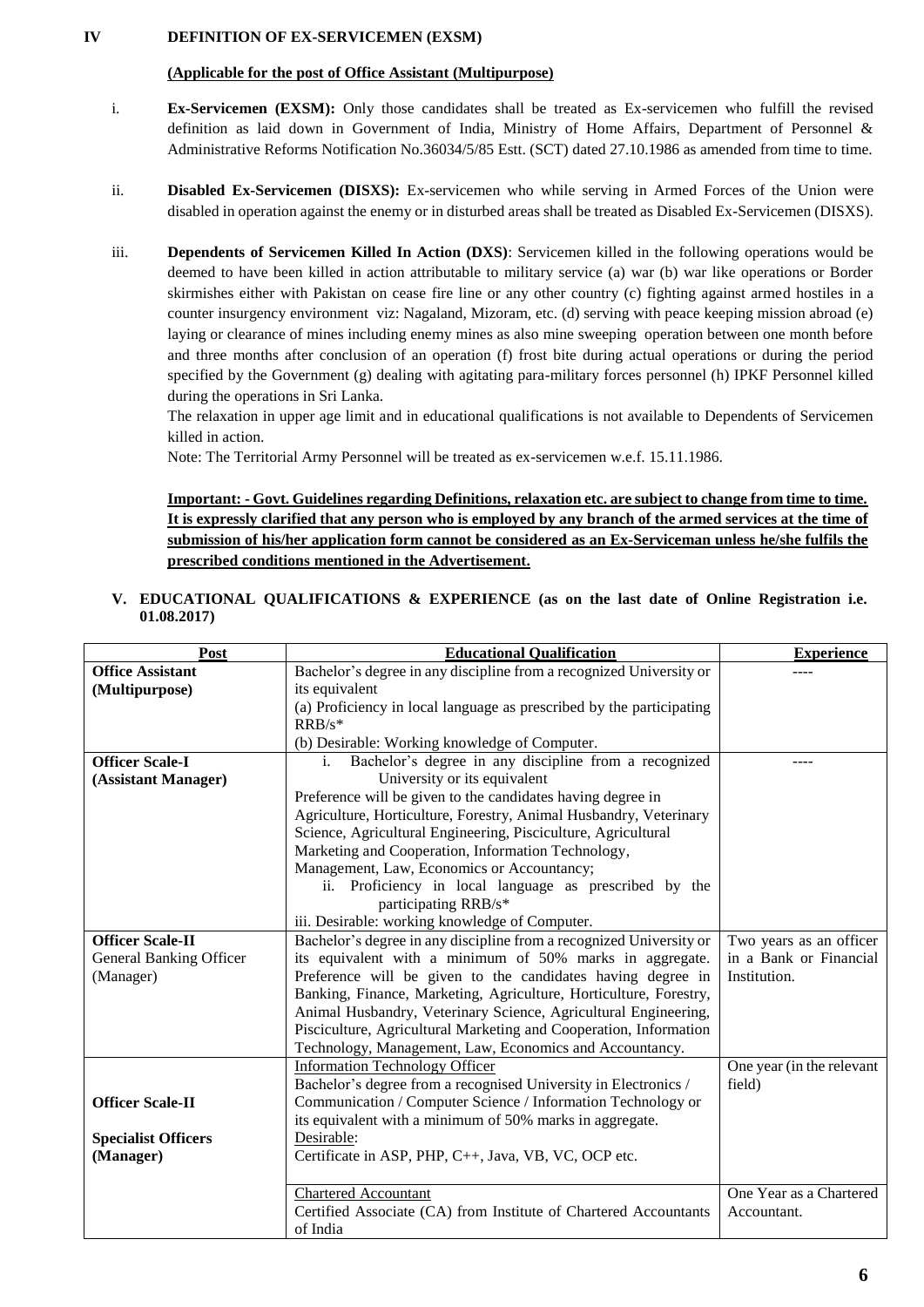|                          | Law Officer                                                         | Two years as an                  |
|--------------------------|---------------------------------------------------------------------|----------------------------------|
|                          | Degree from a recognised University in Law or its equivalent with   | advocate or should have          |
|                          | a minimum of 50% marks in aggregate.                                | worked                           |
|                          |                                                                     | as Law Officer in                |
|                          |                                                                     | <b>Banks or Financial</b>        |
|                          |                                                                     | Institutions for a period        |
|                          |                                                                     | of not less than two             |
|                          |                                                                     |                                  |
|                          |                                                                     | years                            |
|                          | <b>Treasury Manager</b>                                             | Year<br>(in<br>the<br><b>One</b> |
|                          | Charted Accountant or MBA in Finance from a recognized              | relevant field)                  |
|                          | university/institution                                              |                                  |
|                          | <b>Marketing Officer</b>                                            | Year<br>One.<br>(in<br>the       |
|                          | MBA in Marketing from a recognized university                       | relevant field)                  |
|                          | <b>Agricultural Officer</b>                                         | the<br>Two Years<br>(in          |
|                          | Bachelor's degree in Agriculture/ Horticulture/ Dairy/ Animal       | relevant field)                  |
|                          | Husbandry/ Forestry/ Veterinary<br>Science/ Agricultural            |                                  |
|                          | Engineering/ Pisciculture from a recognized university or its       |                                  |
|                          | equivalent with a minimum of 50% marks in aggregate                 |                                  |
| <b>Officer Scale-III</b> | Bachelor's degree in any discipline from a recognized University or | Minimum<br>5<br>years            |
| (Senior Manager)         | its equivalent with a minimum of 50% marks in aggregate.            | experience as an Officer         |
|                          | Preference will be given to the candidates having Degree/ Diploma   | in a Bank or Financial           |
|                          | in Banking, Finance, Marketing, Agriculture, Horticulture,          | Institutions                     |
|                          | Forestry, Animal Husbandry, Veterinary Science, Agricultural        |                                  |
|                          | Engineering, Pisciculture, Agricultural Marketing and Co-           |                                  |
|                          | operation, Information Technology, Management, Law, Economics       |                                  |
|                          | and Accountancy.                                                    |                                  |

**Note:**

- **i. All the educational qualifications mentioned should be from a University/ Institution/ Board recognised by Govt. Of India/ approved by Govt. Regulatory Bodies and the result should have been declared on or before 01.08.2017.**
- ii. **Proper document from Board / University for having declared the result on or before 01.08.2017 has to be submitted at the time of interview for the posts of Officers (Scale I, II and III) and at the time of joining for the post of Office Assistant (Multipurpose).** The date of passing the eligibility examination will be the date appearing on the mark-sheet or provisional certificate issued by University / Institute. In case the result of a particular examination is posted on the website of the University / Institute and web based certificate is issued then proper document/certificate **in original** issued and signed by the appropriate authority of the University / Institute indicating the date of passing properly mentioned thereon will be reckoned for verification and further process.
- iii. Candidate should indicate the percentage obtained in Graduation calculated to the nearest two decimals in the online application. Where CGPA / OGPA is awarded, the same should be converted into percentage and indicated in online application. If called for interview, the candidate will have to produce a certificate issued by the appropriate authority inter alia stating that the norms of the University regarding conversion of grade into percentage and the percentage of marks scored by the candidate in terms of norms.
- **iv. Calculation of Percentage:** The percentage marks shall be arrived at by dividing the total marks obtained by the candidate in all the subjects in all semester(s)/year(s) by aggregate maximum marks in all the subjects irrespective of honours / optional / additional optional subject, if any. This will be applicable for those Universities also where Class / Grade is decided on basis of Honours marks only.

The fraction of percentage so arrived will be ignored i.e. 59.99% will be treated as less than 60% and 54.99% will be treated as less than 55%.

**\*Proficiency in local language** – For recruitment of Officer Scale I & Office Assistant (Multipurpose), proficiency in local language as specified below shall be an essential qualification:-

- o Candidates who have already studied the language of the State in standard VIII or any level above standard VIII in Government recognized Boards of Education/ School or having any certificate to the effect for standard VIII or any level above standard VIII would be considered proficient in that local language.
- o Where the candidate does not meet the aforesaid requirement in local language at the time of selection, he will be given a time of six months from the date of joining to acquire the proficiency. This period can be extended by the Boards of RRBs within the framework of the rules and provided that such extension should not be beyond the probation period.

# **C. APPLICATION FEE/ INTIMATION CHARGES-**

Application Fees/ Intimation Charges (Online payment from **12.07.2017 to 01.08.2017** both dates inclusive) **Officer (Scale I, II & III)**

**- Rs. 100/- for SC/ST/PWD candidates.**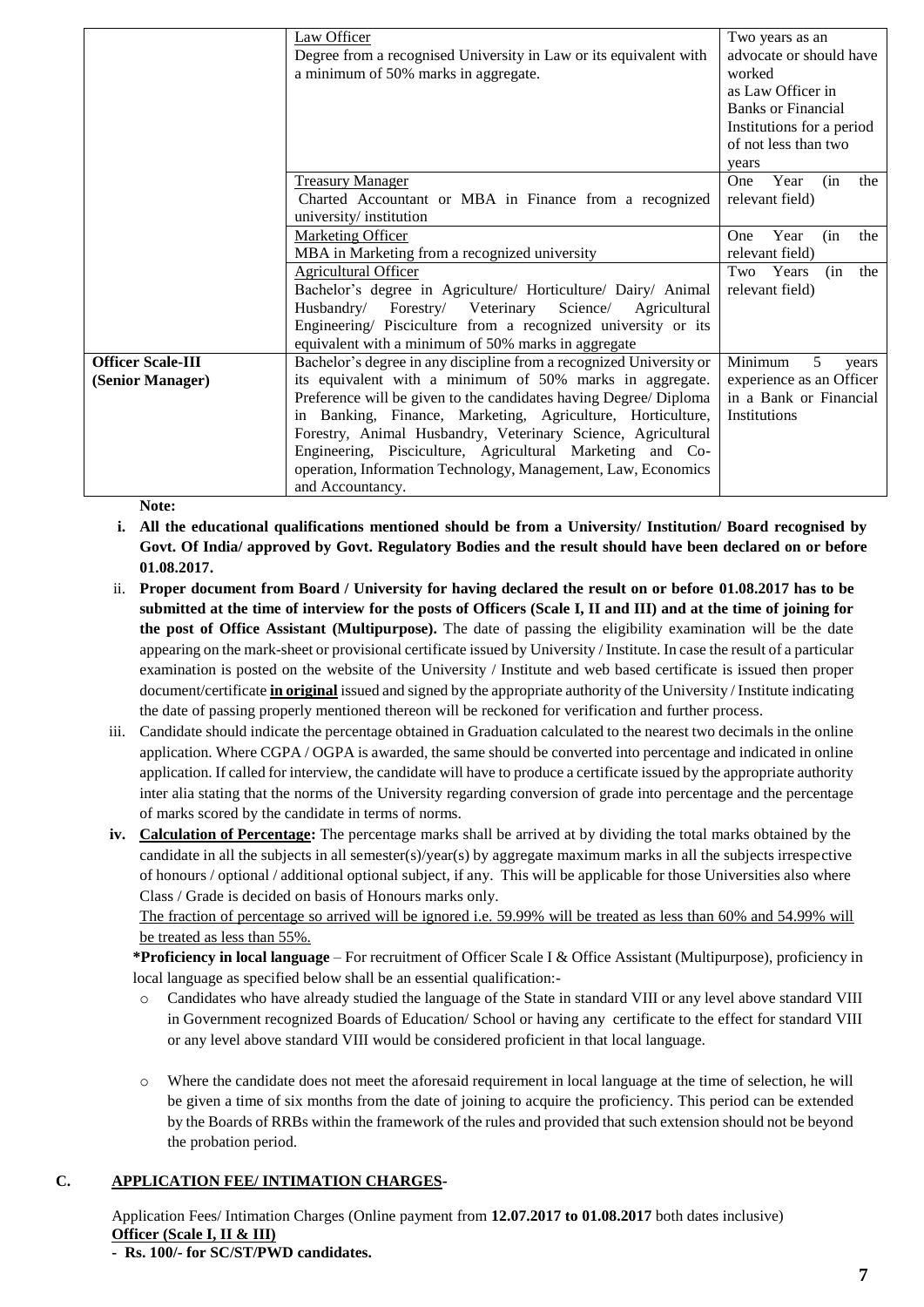### **- Rs. 600/- for all others**

# **Office Assistant (Multipurpose)**

**- Rs. 100/- for SC/ST/PWD/EXSM candidates.**

**- Rs. 600/- for all others**

Bank Transaction charges for Online Payment of fees/ intimation charges will have to be borne by the candidate

### **D. ONLINE EXAMINATION STRUCTURE-**

**The structure of the Examinations which will be conducted online are as follows:**

## **Preliminary Examination (objective)\* Office Assistant (Multipurpose)**

| Sr. | <b>Name of Tests</b>     | <b>Medium of</b> | No. of Os | <b>Maximum</b> | <b>Duration</b>   |
|-----|--------------------------|------------------|-----------|----------------|-------------------|
| No. |                          | Exam             |           | <b>Marks</b>   |                   |
|     | Reasoning                | Hindi/English    | 40        | 40             | Composite time of |
|     | <b>Numerical Ability</b> | Hindi/English    | 40        | 40             | 45 minutes        |
|     | Total                    |                  | 80        | 80             |                   |

### **Officer Scale-I**

| Sr.<br>No. | <b>Name of Tests</b>  | <b>Medium of</b><br>Exam | No. of Qs | <b>Maximum</b><br><b>Marks</b> | <b>Duration</b>   |
|------------|-----------------------|--------------------------|-----------|--------------------------------|-------------------|
|            | Reasoning             | Hindi/English            | 40        | 40                             | Composite time of |
|            | Quantitative Aptitude | Hindi/English            | 40        | 40                             | 45 minutes        |
|            | Total                 |                          | 80        | 80                             |                   |

**\* Candidates (for both posts) have to qualify in both the tests by securing minimum cut-off marks . Adequate number of candidates in each category, depending upon requirements, will be shortlisted for Online Main Examination.**

### **Main Examination (objective)**

**Office Assistant (Multipurpose)**

| Sr. | <b>Name of Tests</b>     | <b>Medium</b> of | No. of           | <b>Max. Marks</b> | <b>Duration</b> |
|-----|--------------------------|------------------|------------------|-------------------|-----------------|
| No. |                          | Exam             | <b>Questions</b> |                   |                 |
|     | Reasoning                | Hindi/English    | 40               | 50                |                 |
| 2   | Numerical Ability        | Hindi/English    | 40               | 50                | Composite Time  |
| 3   | <b>General Awareness</b> | Hindi/English    | 40               | 40                | of 2 hours      |
| 4a  | English Language         | English          | 40               | 40                |                 |
| 4 h | Hindi Language           | Hindi            | 40               | 40                |                 |
| 5   | Computer Knowledge       | Hindi/English    | 40               | 20                |                 |
|     | Total $::::::$           |                  | 200              | 200               |                 |

#### **Officer Scale-I**

| Sr.           | <b>Name of Tests</b>     | <b>Medium of</b> | No. of           | Max. Marks | <b>Duration</b>       |
|---------------|--------------------------|------------------|------------------|------------|-----------------------|
| No.           |                          | Exam             | <b>Questions</b> |            |                       |
|               | Reasoning                | Hindi/English    | 40               | 50         |                       |
| 2             | Quantitative Aptitude    | Hindi/English    | 40               | 50         | <b>Composite Time</b> |
| 3             | <b>General Awareness</b> | Hindi/English    | 40               | 40         | of 2 hours            |
| 4a            | English Language         | English          | 40               | 40         |                       |
| $4 b \bullet$ | Hindi Language           | Hindi            | 40               | 40         |                       |
| 5             | Computer Knowledge       | Hindi/English    | 40               | 20         |                       |
|               | Total :::::              |                  | 200              | 200        |                       |

### **Single level Examination (objective) Officer Scale-II (General Banking Officer)**

| Sr. | <b>Name of the Tests</b>     | <b>Medium of Exam</b> | No. of | Max.         | <b>Duration</b>     |
|-----|------------------------------|-----------------------|--------|--------------|---------------------|
| No. |                              |                       | Qs.    | <b>Marks</b> |                     |
|     | Reasoning                    | Hindi/English         | 40     | 50           |                     |
|     | Quantitative Aptitude & Data | Hindi/English         | 40     | 50           |                     |
|     | Interpretation               |                       |        |              | Composite Time of 2 |
|     | <b>Financial Awareness</b>   | Hindi/English         | 40     | 40           | hours               |
| 4a  | English Language             | English               | 40     | 40           |                     |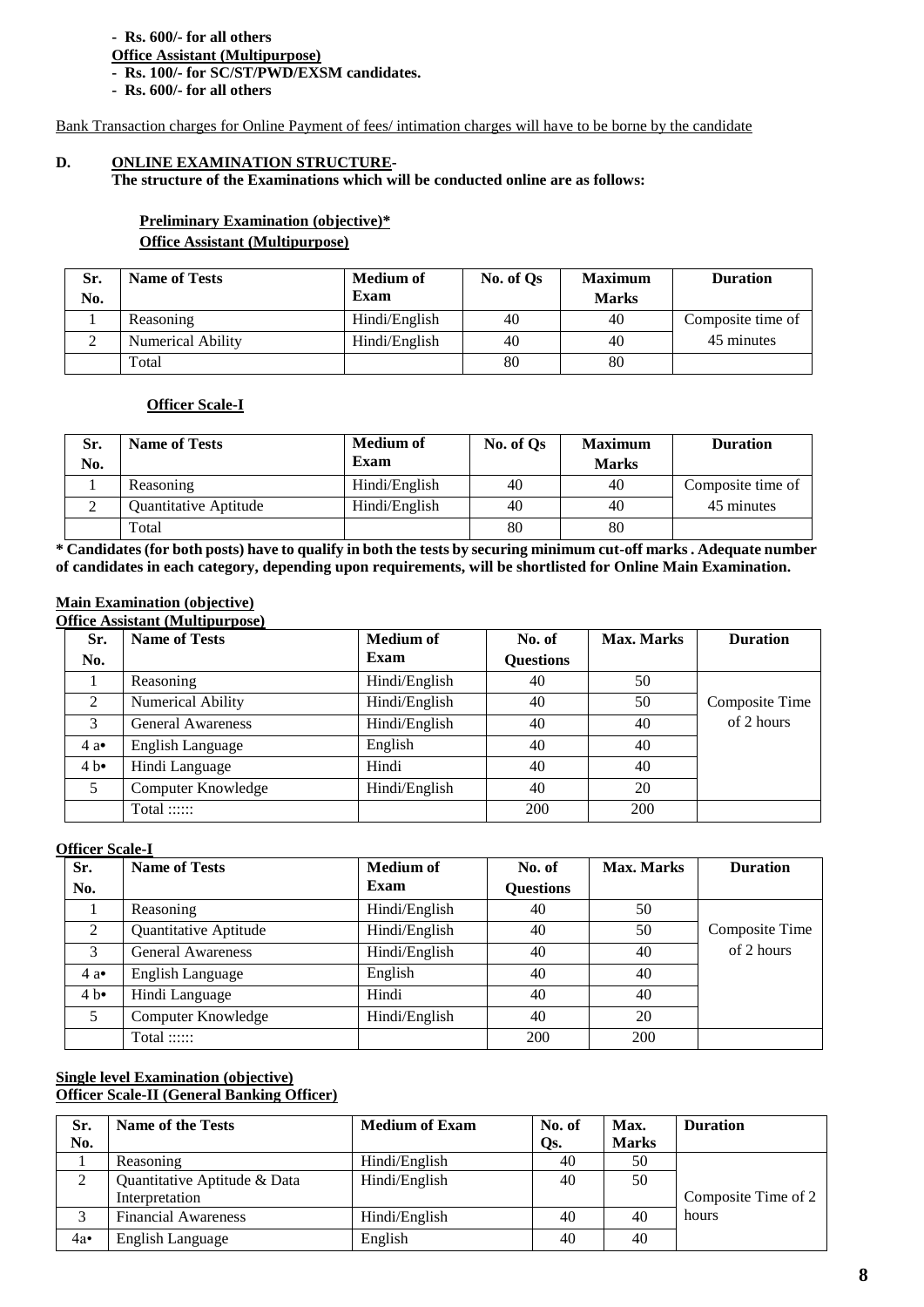| 4b | Hindi Language     | Hindi         | 40  | 40  |
|----|--------------------|---------------|-----|-----|
|    | Computer Knowledge | Hindi/English | 40  | 20  |
|    | TOTAL::::          |               | 200 | 200 |

## **Officer Scale-II (Specialist Cadre)**

| Sr.         | <b>Name of the Tests</b>     | <b>Medium of Exam</b> | No. of | Max.         | <b>Duration</b>      |
|-------------|------------------------------|-----------------------|--------|--------------|----------------------|
| No.         |                              |                       | Qs.    | <b>Marks</b> |                      |
|             | Reasoning                    | Hindi/English         | 40     | 40           | Composite Time of 2  |
| 2           | Quantitative Aptitude & Data | Hindi/English         | 40     | 40           | hours and 30 minutes |
|             | Interpretation               |                       |        |              |                      |
| 3           | Financial Awareness          | Hindi/English         | 40     | 40           |                      |
| 4a•         | English Language             | English               | 40     | 20           |                      |
| $4b\bullet$ | Hindi Language               | Hindi                 | 40     | 20           |                      |
| 5           | Computer Knowledge           | Hindi/English         | 40     | 20           |                      |
| 6           | Professional Knowledge       | Hindi/English         | 40     | 40           |                      |
|             | TOTAL:::                     |                       | 240    | 200          |                      |

### **Officer Scale- III**

| Sr.         | Name of the Tests            | <b>Medium of Exam</b> | No. of | Max.         | <b>Duration</b>     |
|-------------|------------------------------|-----------------------|--------|--------------|---------------------|
| No.         |                              |                       | Qs.    | <b>Marks</b> |                     |
|             | Reasoning                    | Hindi/English         | 40     | 50           |                     |
| 2           | Quantitative Aptitude & Data | Hindi/English         | 40     | 50           | Composite Time of 2 |
|             | Interpretation               |                       |        |              | hours               |
| 3           | <b>Financial Awareness</b>   | Hindi/English         | 40     | 40           |                     |
| 4a          | English Language             | English               | 40     | 40           |                     |
| $4b\bullet$ | Hindi Language               | Hindi                 | 40     | 40           |                     |
| 5           | Computer Knowledge           | Hindi/English         | 40     | 20           |                     |
|             | TOTAL:::                     |                       | 200    | 200          |                     |

### **Candidates can opt either 4 a or 4 b.**

**Other detailed information regarding the online examination will be given in an Information Handout, on authorised IBPS website which will be made available for the candidates to download along with the call letter.**

## **E. PENALTY FOR WRONG ANSWERS (APPLICABLE TO ALL – PRELIMINARY, MAIN AND SINGLE LEVEL EXAMINATIONS)**

There will be penalty for wrong answers marked in the Objective Tests. For each question for which a wrong answer has been given by the candidate one fourth or 0.25 of the marks assigned to that question will be deducted as penalty to arrive at corrected score. If a question is left blank, i.e. no answer is marked by the candidate; there will be no penalty for that question.

### **F. CUTOFF SCORE**

**For Office Assistant (Multipurpose)** - Each candidate will be required to obtain a minimum score in each test of Online Main examination to be considered to be shortlisted for provisional allotment. Depending on the number of vacancies available in each state, candidates will be shortlisted for provisional allotment.

**For Officers Scale I** - Each candidate will be required to obtain a minimum score in each test of Online Main examination to be considered to be shortlisted for interview. Depending on the number of vacancies available, adequate number of candidates in each category not exceeding three times of the declared vacancies in each state shall be called for interview, subject to availability. Prior to the completion of the interview process, scores obtained in the online main examination will not be shared with the candidates shortlisted for interview.

**For Officers Scale II and III** - Each candidate will be required to obtain a minimum score in each test of Online Single examination to be considered to be shortlisted for interview. Depending on the number of vacancies available, adequate number of candidates in each category not exceeding three times of the declared vacancies shall be called for interview, subject to availability. Prior to the completion of the interview process, scores obtained in the online main examination will not be shared with the candidates shortlisted for interview.

Mere passing in individual tests may not be sufficient as candidates should also score sufficiently high on Total score in order of merit to be called for interviews / provisional allotment. Decision of IBPS in short-listing and calling numbers of candidates for Common Interview / provisional allotment shall be Final.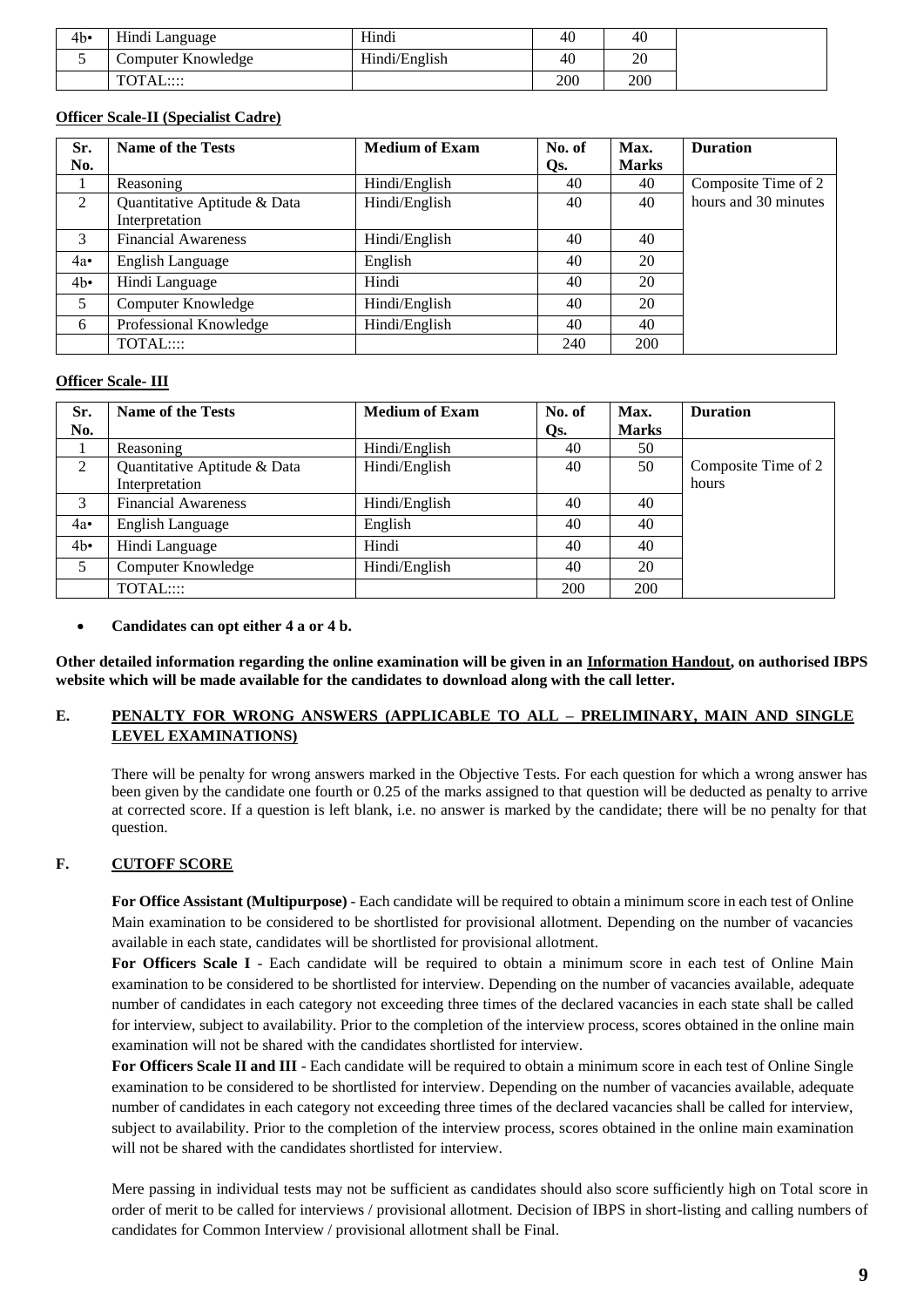### **G. SCORES OBTAINED IN THE ONLINE EXAMINATION (Preliminary / Main / Single)**

The corrected scores obtained by each of the candidates in different sessions (if held) will be normalized using equipercentile method.

Scores upto two decimal points shall be taken for the purpose of calculation.

**FOR THE POST OF OFFICE ASSISTANT (MULTIPURPOSE) – MARKS OBTAINED ONLY IN THE MAIN EXAMINATION WILL BE CONSIDERED FOR FINAL MERIT LISTING.**

**FOR THE POST OF OFFICERS SCALE I – MARKS OBTAINED ONLY IN THE MAIN EXAMINATION WILL BE CONSIDERED FOR SHORTLISTING FOR INTERVIEW AND FINAL MERIT LISTING. FOR THE POST OF OFFICERS SCALE II (GENERALIST AND SPECIALIST) AND SCALE III – MARKS OBTAINED IN THE SINGLE LEVEL EXAMINATION WILL BE CONSIDERED FOR SHORTLISTING FOR INTERVIEW AND FINAL MERIT LISTING.**

### **H. EXAMINATION CENTERS**

- The examination will be conducted online in venues across many centres in India. The tentative list of Examination centres for the Preliminary exams and Main / Single exams is available in Annexure II.
- No request for change of centre for Examination shall be entertained.
- IBPS, however, reserves the right to cancel any of the Examination Centres and/ or add some other Centres, at its discretion, depending upon the response, administrative feasibility, etc.
- IBPS also reserves the right to allot the candidate to any centre other than the one he/she has opted for.
- Candidate will appear for the examination at an Examination Centre at his/her own risk and expenses and IBPS will not be responsible for any injury or losses etc. of any nature.
- Any unruly behaviour/misbehaviour in the examination hall may result in cancellation of candidature/ disqualification from this exam and also from the future exams conducted by IBPS.

### **I. PRE-EXAMINATION TRAINING (PET)- (To be arranged by the RRBs)**

Pre-Examination Training may be arranged by the Regional Rural Banks to a limited number of candidates belonging to Scheduled Caste/ Scheduled Tribes/ Minority Communities/ Ex-Servicemen/ Persons With Benchmark Disabilities for the Post of Office Assistant (Multipurpose) and Scheduled Caste/ Scheduled Tribes/ Minority Communities for the Post of Officer Scale-I at some centers viz. Banda, Warangal, Anantapur, Naharlagun (Papumpare), Guwahati, Ajmer, *Raibareilly,* Begusarai, Chhindwara, Guntur, Raipur, Hyderabad, Gandhinagar, Srinagar, Lucknow, Mandi, Jammu, Ranchi, Dharwad, Varanasi, Mysore, Mallapuram, Patna, Sangrur, Imphal, Jodhpur, Shillong, Udaipur, Aizawl, Kohima, Indore, Bhubaneshwar, Salem, Virudhunagar, Howrah, Moradabad, Puducherry, Ludhiana, Gorakhpur, Rohtak, Meerut, Rajkot, Bhatinda, Agartala, Bolangir, Coochbehar, Muzaffarpur, Dehradun and Nagpur.

All eligible candidates who wish to avail of Pre-Examination Training should fill in the relevant column in the ON-LINE APPLICATION. All expenses regarding traveling, boarding, lodging etc. will have to be borne by the Candidate for attending the pre-examination training programme at the designated Centers. IBPS, however, reserves the right to cancel any of the Pre- Examination Training Centers and/ or add some other Centers and/ or make alternate arrangements, depending upon the response, administrative feasibility, etc.

### **By merely attending the Pre-Examination Training no candidate acquires any right to be selected in any of the Regional Rural Banks mentioned.**

### **J. INTERVIEW – applicable only for post of Officers (Scale I, II and III)**

Candidates who have been shortlisted in the main examination for the post of Officers Scale I and in the single level examination for the post of Officers Scale II and III under CRP- RRB-VI will subsequently be called for an Interview to be co-ordinated by the Nodal Regional Rural Bank with the help of NABARD and IBPS in consultation with the appropriate authority. Interviews will be conducted at select centres. The centre, address of the venue, time & date of Interview will be informed to the shortlisted candidates in the call letter. Candidates are required to download their interview call letters from authorised IBPS website [www.ibps.in.](http://www.ibps.in/) **Please note that any request regarding change in date, centre etc. of interview will not be entertained**. However the conducting agencies reserve the right to change the date/ venue/ time/ centre etc. of interview or hold supplementary process for particular date / session / venue / centre / set of candidates at its discretion, under unforeseen circumstances, if any.

The total marks allotted for Interview are 100. The minimum qualifying marks / scores in interview for Officers Scale I, II and III will not be less than 40% (35% for **SC / ST/OBC/PWD** candidates). The relative weightage (ratio) of CWE and interview will be 80:20 respectively for the Officers cadre. The combined final score of candidates shall be arrived at on the basis of scores obtained by the candidates in the Online Main Examination for the post of Officers Scale I and in the single level examination for the post of Officers Scale II and III under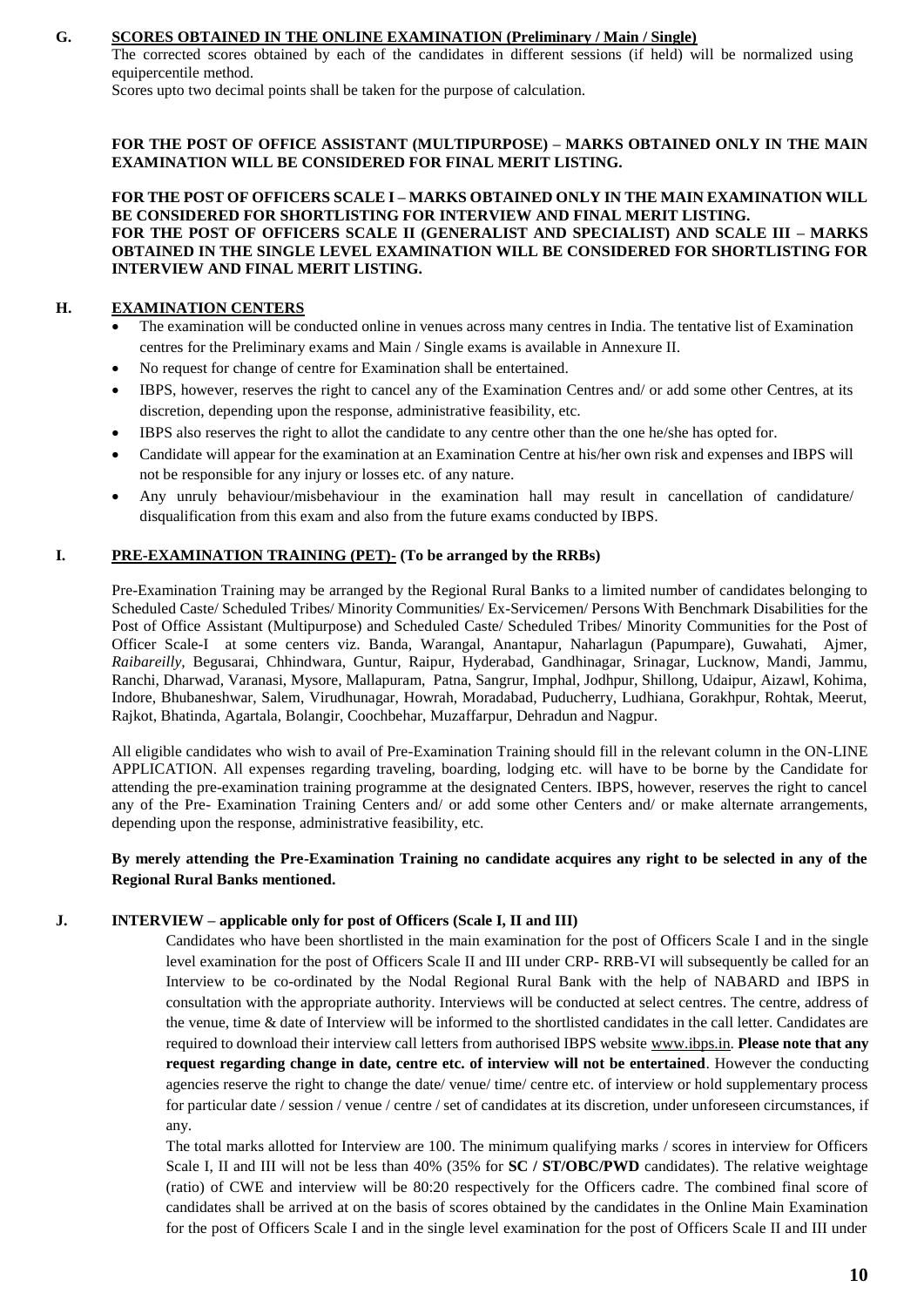CRP for RRBs-VI and Interview. Interview score of the candidates failing to secure minimum qualifying marks or otherwise barred from the interview or further process shall not be disclosed.

A candidate should qualify both in the online examination (main / single) and interview and be sufficiently high in the merit to be shortlisted for subsequent provisional allotment process, details of which will be made available subsequently on authorised IBPS website.

**While appearing for the Interview, the candidate should produce valid prescribed documents given below. In the absence of documents candidature of the candidates shall be cancelled. IBPS/ Nodal RRB/ RRBs take no responsibility to receive/ connect any certificate/remittance/ document sent separately**

#### **List of Documents to be produced at the time of interview / joining** (as applicable)

**The following documents in original and self-attested photocopies** in support of the candidate's eligibility and identity are to be invariably submitted at the time of interview / joining failing which the candidate may not be permitted to appear for the interview. **Non submission of requisite documents by the candidate at the time of interview/ joining will debar his candidature from further participation in the recruitment process.**

- (i) Printout of the valid Interview Call Letter
- (ii) Valid system generated printout of the online application form registered for CRP RRBs-VI
- (iii) Proof of Date of Birth (Birth Certificate issued by the Competent Municipal Authorities or SSLC/ Std. X Certificate with DOB)
- (iv) Photo Identify Proof as indicated in Point L of the advertisement
- (v) Mark-sheets **or** certificates for Graduation **or** equivalent qualification etc. Proper document from Board / University for having declared the result on or before **01.08.2017** has to be submitted.
- (vi) Experience Certificates (as on 01.08.2017) if applicable.
- (vii) Caste Certificate issued by the competent authority in the prescribed format as stipulated by Government of India in the case of SC / ST / OBC category candidates.

**Candidates belonging to OBC category but coming under creamy layer and/ or if their caste does not find place in the Central List are not entitled to OBC reservation. They should indicate their category as General in the online application form.**

(viii) Disability certificate in prescribed format issued by the District Medical Board in case of Persons With Disability category

If the candidate has used the services of a Scribe at the time of online exam the duly filled in details of the scribe in the prescribed format

(ix) **For Officers**- An Ex-serviceman candidate has to produce a copy of the Service or Discharge book alongwith pension payment order and documentary proof of rank last / presently held (substantive as well as acting) at the time of interview.

**Those who are still in defence service should submit a certificate from a competent authority that they will be relieved from defence services, on or before 31.07.2018. Please note that failure to provide this certificate will result in immediate disqualification. The RRB's will not be in any position to waive this condition. The Candidates falling in this category are well advised to apply for this certificate at the earliest to avoid disqualification.**

**For Office Assistant (Multipurpose)-** Ex-Servicemen candidates: (i) Candidates who are released/ retired from Armed Forces are required to submit a certificate as per Proforma A. Such Ex-servicemen candidates have to produce a copy of the discharge Certificate / pension payment order and documentary proof of rank last / presently held (substantive as well as acting) at the time of joining. (ii) Candidates who are still in the Armed Forces and desirous of applying under Ex-Servicemen category should submit Proforma B from the Competent Authority showing his/her date of completion of specific period of engagement (SPE) along with the declaration in Proforma C. Such candidates whose SPE is completed on or before **31.07.2018** are eligible to apply. Such candidates have to submit a release letter and a selfdeclaration from the candidate that he/ she is entitled to benefits admissible to Ex-Servicemen as per Govt. of India rules (iii) Those candidates who have completed their initial period of assignment and who are on extended assignment are required to submit the certificate as per Proforma D. (iv) Dependents of Servicemen killed in action or those who have been severely disabled have to produce satisfactory documentary proof showing that they are Dependents of Servicemen killed in action or severely disabled and an affidavit stating that the relaxation is availed by one dependent of Ex-Servicemen or not availed by any Dependent of Servicemen killed in action or severely disabled

(x) Candidates serving in Government / quasi govt offices/ Public Sector Undertakings (including Nationalised Banks and Financial Institutions) are required to produce a "No Objection Certificate" from their employer, in the absence of which their candidature will not be considered and travelling expenses, if any, otherwise admissible, will not be paid. The No Objection Certificate should not be issued for appearing in interview for selection to any particular participating organization as the Common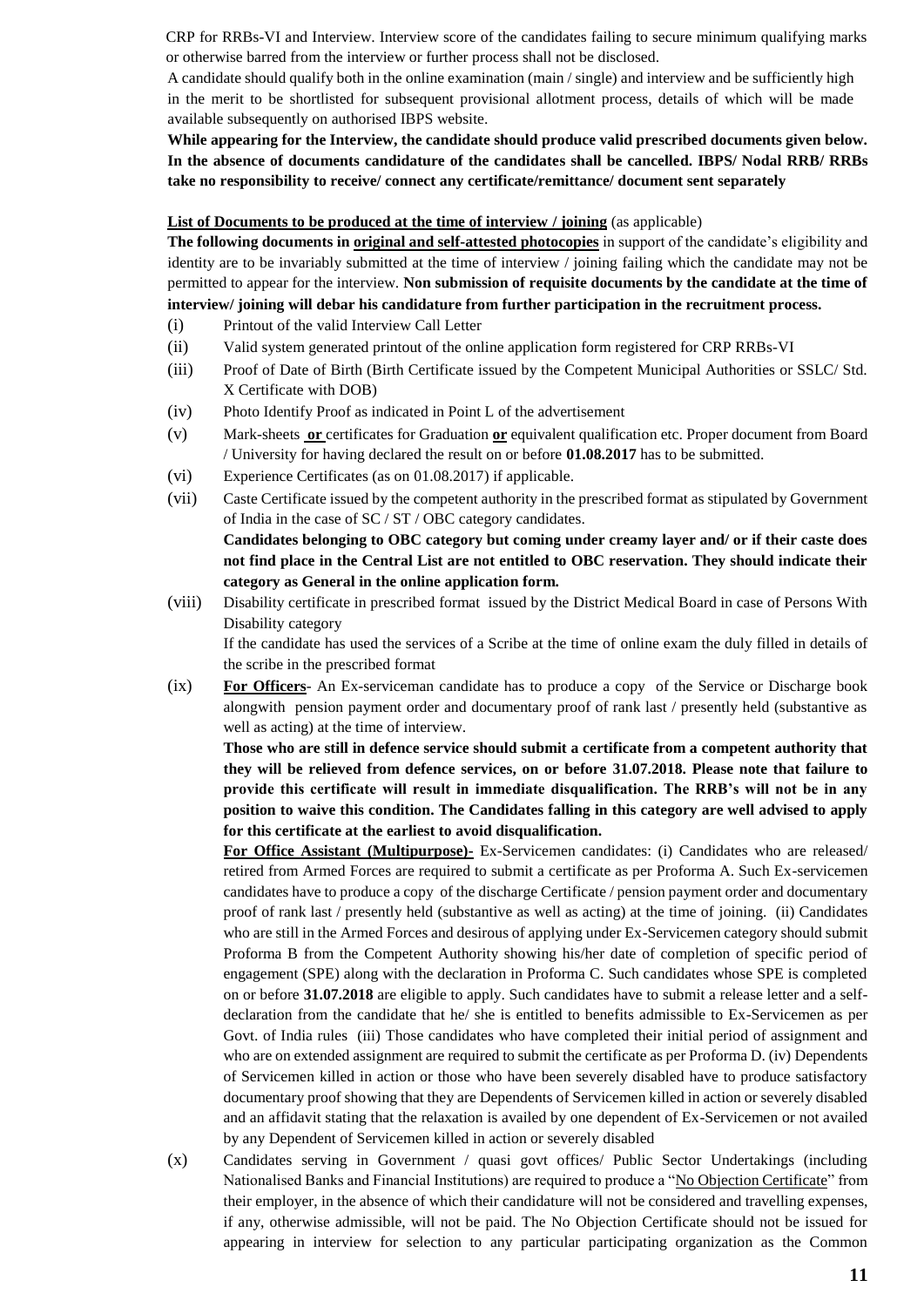Recruitment Process is for all participating organisations. Production of such conditional NOCs at the time of interview will not be considered and such candidates will not be permitted to participate in interview/will not be considered for further selection process.

- (xi) Persons eligible for age relaxation under II (6) must produce the domicile certificate at the time of interview/ joining / at any stage of the subsequent process from the District Jurisdiction where he / she had ordinarily resided or any other authority designated in this regard by the Government of Jammu & Kashmir to the effect that the candidate had ordinarily domiciled in the State of J&K during the period from 01.01.1980 to 31.12.1989.
- (xii) Persons eligible for age relaxation under II (7) must produce a certificate from the District Magistrate to the effect that they are eligible for relief in terms of the Rehabilitation Package for 1984 Riot Affected Persons sanctioned by the Government and communicated vide Ministry of Finance, Dept. of Financial Services communication No.F.No.9/21/2006-IR dated 27.07.2007.
- (xiii) Persons falling in categories (ii), (iii), (iv) and (v) of Point B (I) should produce a certificate of eligibility issued by the Govt. Of India
- (xiv) Any other relevant documents in support of eligibility

#### **Note:-**

- **1. Candidates will not be allowed to appear for the interview / join the allotted RRB if he/ she fails to produce the relevant eligibility documents as mentioned above.**
- **2. Non production of relevant eligibility documents at the time of interview / joining shall make the candidate/s ineligible for further process of recruitment under CRP RRB VI.**
- **3. No documents shall be directly sent to IBPS / Nodal RRBs by candidates before or after the interview.**

### **The Competent Authority for the issue of the certificate to SC / ST / OBC / PERSONS WITH BENCHMARK DISABILITIES is as under (as notified by GOI from time to time):**

For Scheduled Castes / Scheduled Tribes / Other Backward Classes: (i) District Magistrate / Additional District Magistrate / Collector / Deputy Commissioner / Additional Deputy Commissioner/ Deputy Collector / First Class Stipendiary Magistrate / City Magistrate / Sub-Divisional Magistrate (not below the rank of First Class Stipendiary Magistrate) / Taluk Magistrate / Executive Magistrate / Extra Assistant Commissioner (ii) Chief Presidency Magistrate/ Additional Chief Presidency Magistrate/ Presidency Magistrate (iii) Revenue Officer not below the rank of Tehsildar (iv ) Sub-divisional officer of the Area where the candidate and or his family normally resides. For Persons with Benchmark Disabilities: Authorised certifying authority will be the Medical Board at the District level consisting of Chief Medical Officer, Sub-Divisional Medical Officer in the District and an Orthopaedic / Ophthalmic / ENT Surgeon.

Prescribed Formats of SC, ST, OBC, PWD certificates to be submitted at the time of interview (wherever applicable)/joining etc. can be downloaded from authorised IBPS website [www.ibps.in.](http://www.ibps.in/) Candidates belonging to these categories are required to produce the certificates strictly in these formats only.

### **K. PROVISIONAL ALLOTMENT**

**On completion of the interview process / main examination, depending on the vacancies to be filled in as per the business needs of the RRBs and as reported to IBPS, candidates shortlisted will be provisionally allotted to one of the RRBs, based on merit-cum-preference keeping in view the spirit of Govt. Guidelines on reservation policy, various guidelines issued by Govt. of India/Others from time to time, administrative exigency, etc. No change in the data already registered by the candidate in the online application form is possible.** 

For Officers in Scale I and Office Assistant (Multipurpose), the provisional allotment shall be restricted within the RRBs of the State opted for.

**A candidate belonging to reserved category, selected on the basis of norms as applicable to General Category, will be treated at par with a General category candidate. Such own merit candidates belonging to reserved categories who are provisionally allotted under unreserved (General) category will not be adjusted against a reserved post. However their original category as registered in the online registration will remain unchanged.**

In the event of two or more candidates having obtained the same score, merit order is decided as per date of birth (the candidate senior in age is placed before/ above the candidate junior in age), as per the prevailing practice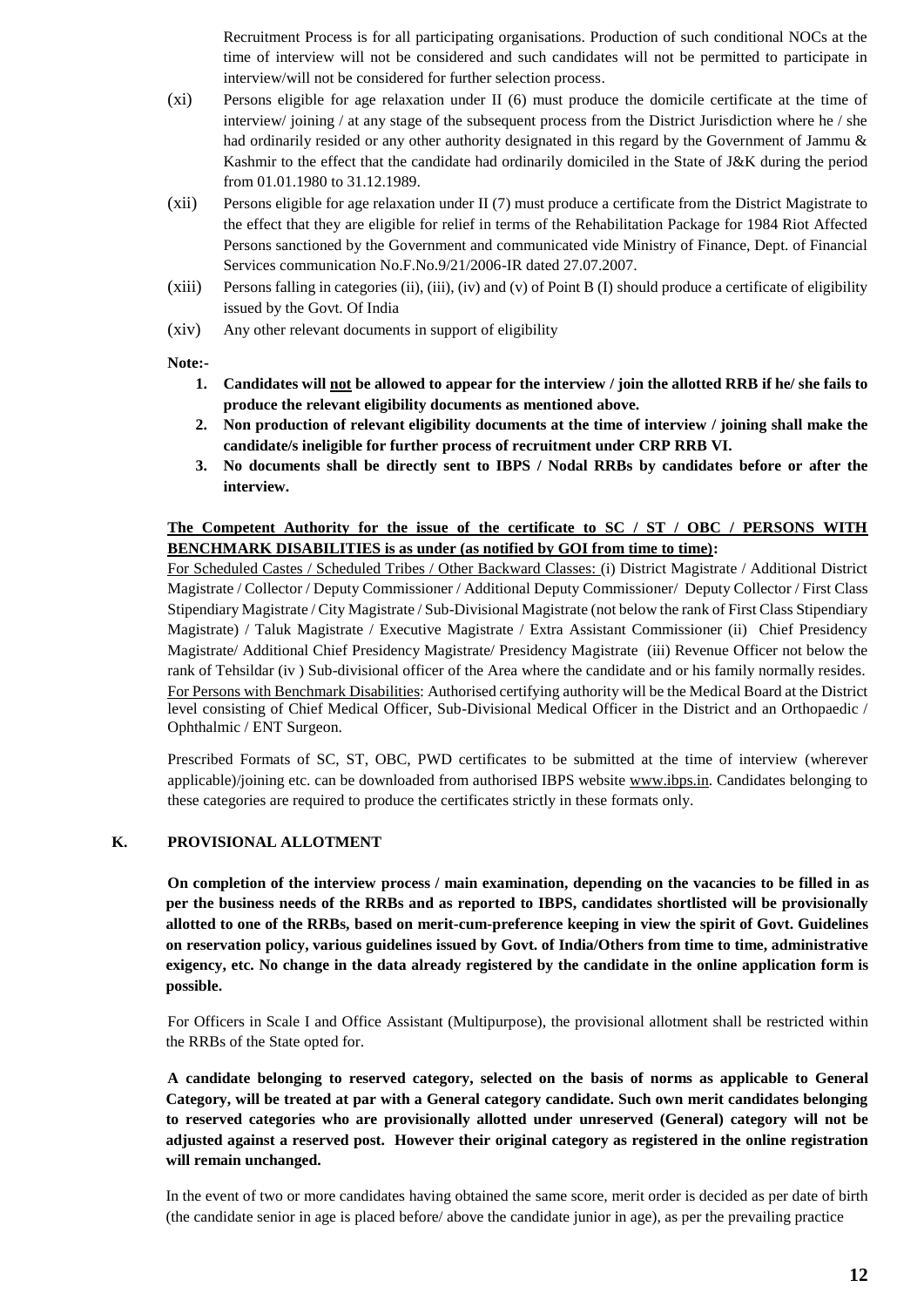The provisional allotment is subject to the candidate fulfilling the criteria for RRBs and identity verification to the satisfaction of the allotted RRB. This does not constitute an offer of employment. In case it is detected at any stage of the recruitment process that, the candidate does not satisfy the eligibility criteria his/her candidature/ chance in the process shall stand forfeited.

A candidate who is provisionally allotted will forfeit his/her candidature/ chance for the process if he/she does not avail the offer of appointment from the RRBs.

Issuance of offer of appointment including terms and conditions, formalities for verification, joining etc. is solely the decision of the RRBs and shall be final and binding. IBPS shall have no role therein. Any queries in this regard shall be directed to the RRBs only.

A reserve list to the extent of approximately 10% of the vacancies will be drawn in each category subject to exigencies and availability of candidates. This does not guarantee provisional allotment to/recruitment by the RRBs. In the event of RRBs providing further vacancies, provisional allotment will be carried out for the candidates in the reserve list subject to vacancies being provided within one year after the date of provisional allotment. However if no vacancy is furnished by the RRBs owing to exigencies or otherwise during the validity period the candidates under the reserve list will not be considered for provisional allotment. The reserve list will expire automatically on the day which is one year after the date of Provisional Allotment or until a fresh provisional allotment is made, whichever is earlier, with or without any notice. Candidates who are not provisionally allotted or not in the reserve list will not be considered for any further process under CRP RRBs- VI.

**IBPS is not responsible in case the RRBs do not notify sufficient vacancies to exhaust the reserve list. Similarly, neither the RRBs nor IBPS is bound to notify every vacancy that may arise in any RRB during pendency of reserve list. IBPS is not responsible for the recruitment of candidates, and will only act upon the vacancies notified by the RRBs in that regard within the specified period.**

**The decision of IBPS in provisional allotment of RRBs shall be final and binding upon the selected candidates. However IBPS reserves the right to cancel, reallot Organisation-wise allocation/ change the process depending upon exigencies or otherwise.**

**Provisionally allotted candidates (subject to fulfilling all required criteria) may be posted anywhere.**

### **L. IDENTITY VERIFICATION**

### **i. DOCUMENTS TO BE PRODUCED**

In the examination hall as well as at the time of interview, the call letter along with a photocopy of the candidate's photo identity (**bearing exactly the same name as it appears on the call letter**) such as PAN Card/ Passport/ Driving Licence/ Voter's Card/ Bank Passbook with photograph/ Photo identity proof issued by a Gazzetted Officer/ People's Representative along with a photograph / Identity Card issued by a recognised college/ university/ Aadhar card with a photograph/ Employee ID should be submitted to the invigilator for verification. The candidate's identity will be verified with respect to his/her details on the call letter, in the Attendance List and requisite documents submitted. **If identity of the candidate is in doubt the candidate may not be allowed to appear for the Examination/ interview.** 

- **Ration Card will not be accepted as valid id proof for this project.**
- **In case of candidates who have changed their name, will be allowed only if they produce original Gazette notification / their original marriage certificate / affidavit in original.**

**Note: Candidates have to produce, in original, the same photo identity proof bearing the name as it appears on the online application form/ call letter and submit photocopy of the photo identity proof along with Examination call letter as well as the Interview Call Letter while attending the examination/ interview respectively, without which they will not be allowed to take up the examination/ interview.** 

### **ii. BIOMETRIC DATA – Capturing and Verification**

It has been decided to capture / verify the biometric data (right thumb impression or otherwise) and the photograph of the candidates on the following occasions:

### **Office Assistant (Multipurpose):**

- Before the start of the main examination it will be captured
- At the end of main examination before leaving the exam hall / lab
- At the time of joining if provisionally allotted

### **Officers Scale I:**

- Before the start of the main examination it will be captured
- At the end of main examination before leaving the exam hall / lab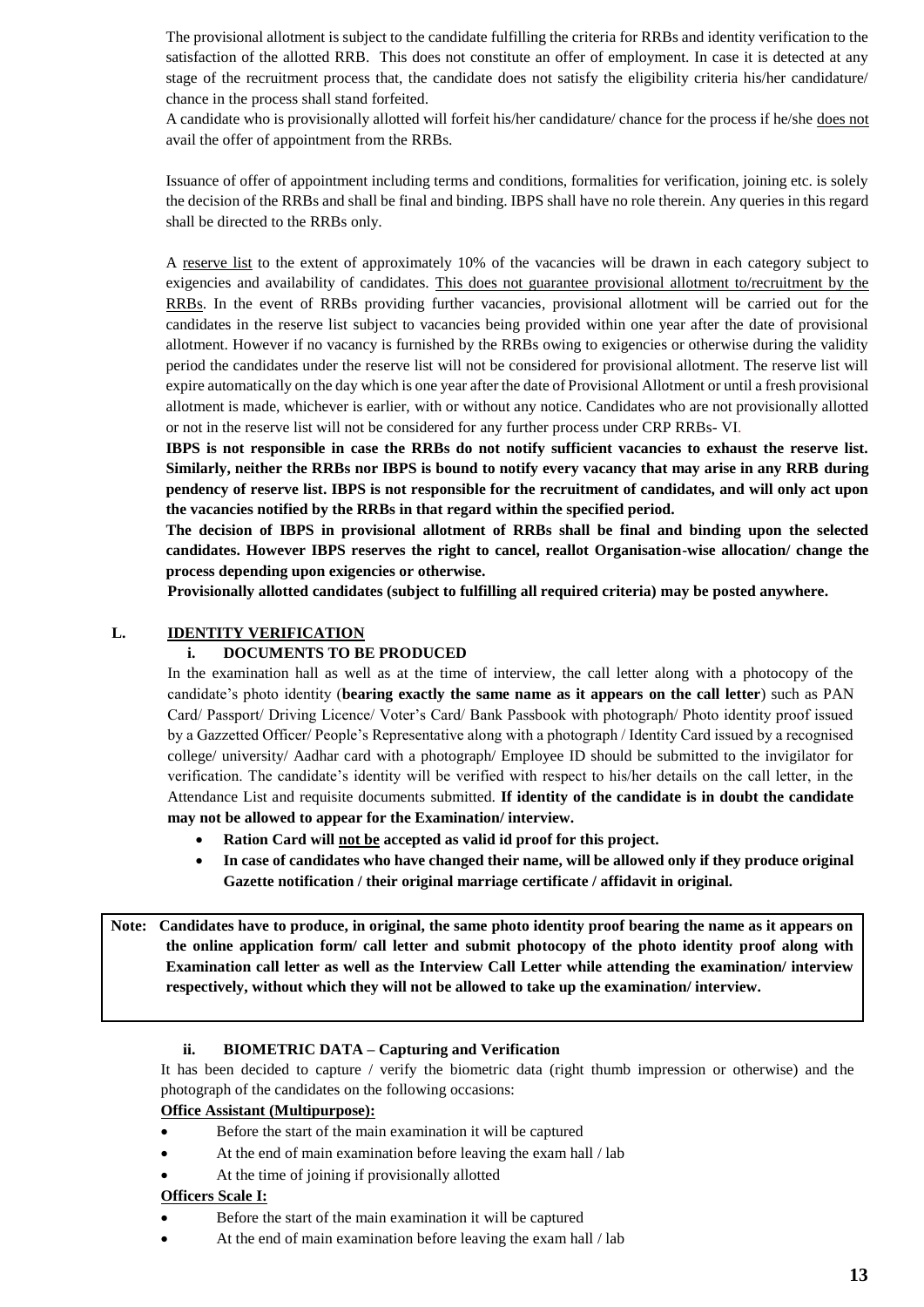- At the time of document verification before the interview if shortlisted
- At the time of joining if provisionally allotted

# **Officers Scale II & III:**

- Before the start of the single examination it will be captured
- At the end of single examination before leaving the exam hall / lab
- At the time of document verification before the interview if shortlisted
- At the time of joining if provisionally allotted

Decision of the Biometric data verification authority with regard to its status (matched or mismatched) shall be final and binding upon the candidates.

## **Refusal to participate in the process of biometric data capturing / verification on any occasion may lead to cancellation of candidature.**

Candidates are requested to take care of the following points in order to ensure a smooth process

- If fingers are coated (stamped ink/mehndi/coloured...etc), ensure to thoroughly wash them so that coating is completely removed before the exam / interview / joining day.
- If fingers are dirty or dusty, ensure to wash them and dry them before the finger print (biometric) is captured.
- Ensure fingers of both hands are dry. If fingers are moist, wipe each finger to dry them.

If the primary finger (right thumb) to be captured is injured/damaged, immediately notify the concerned authority in the test centre. In such cases impression of other fingers, toes etc may be captured.

# **M. HOW TO APPLY**

**A candidate can apply for the Post of Office Assistant (Multipurpose) and can also apply for the Post of Officer. However a candidate can apply for only one post in officer's cadre i.e. for Officer Scale-I or Scale-II or Scale-III.**

Candidates have to apply separately and pay fees / intimation charges separately for each post.

Candidates can apply online only from **12.07.2017 to 01.08.2017 and** no other mode of application will be accepted.

## **Pre-Requisites for Applying Online**

Before applying online, candidates should—

- (i) scan their photograph and signature ensuring that both the photograph  $(4.5 \text{cm} \times 3.5 \text{cm})$  and signature adhere to the required specifications as given in Annexure III to this Advertisement.
- (ii) Signature in CAPITAL LETTERS will NOT be accepted.
- (iii) Keep the necessary details/documents ready to make **Online Payment** of the requisite application fee/ intimation charges
- (iv) have a valid personal email ID, which should be kept active till the declaration of results of this round of CRP. IBPS may send call letters for the Examination etc. through the registered e-mail ID. Under no circumstances, a candidate should share with/mention e-mail ID to / of any other person. In case a candidate does not have a valid personal email ID, he/she should create his/her new e-mail ID before applying on-line and must maintain that email account.

Application Fees/ Intimation Charges Payable from **12.07.2017 to 01.08.2017** (Online payment) both dates inclusive, shall be as follows:

**Officer (Scale I, II & III)**

- **Rs. 100/- for SC/ST/PWD candidates.**
- **Rs. 600/- for all others**

### **Office Assistant (Multipurpose)**

- **Rs. 100/- for SC/ST/PWD/EXSM candidates.**
- **Rs. 600/- for all others**

Bank Transaction charges for Online Payment of application fees/ intimation charges will have to be borne by the candidate

### **Procedure for applying online**

- (1) Candidates are first required to go to the IBPS's authorised website [www.ibps.in](http://www.ibps.in/) and click on the Home Page to open the link "CRP for RRBs" and then click on the appropriate option "CLICK HERE TO APPLY ONLINE FOR CRP- RRBs-OFFICERS (Scale-I, II and III)" or "CLICK HERE TO APPLY ONLINE FOR CRP- RRBs- OFFICE ASSISTANT (Multipurpose)" to open up the On-Line Application Form.
- (2) Candidates will have to click on "CLICK HERE FOR NEW REGISTRATION" to register their application by entering their basic information in the online application form. After that a provisional registration number and password will be generated by the system and displayed on the screen. Candidate should note down the Provisional registration number and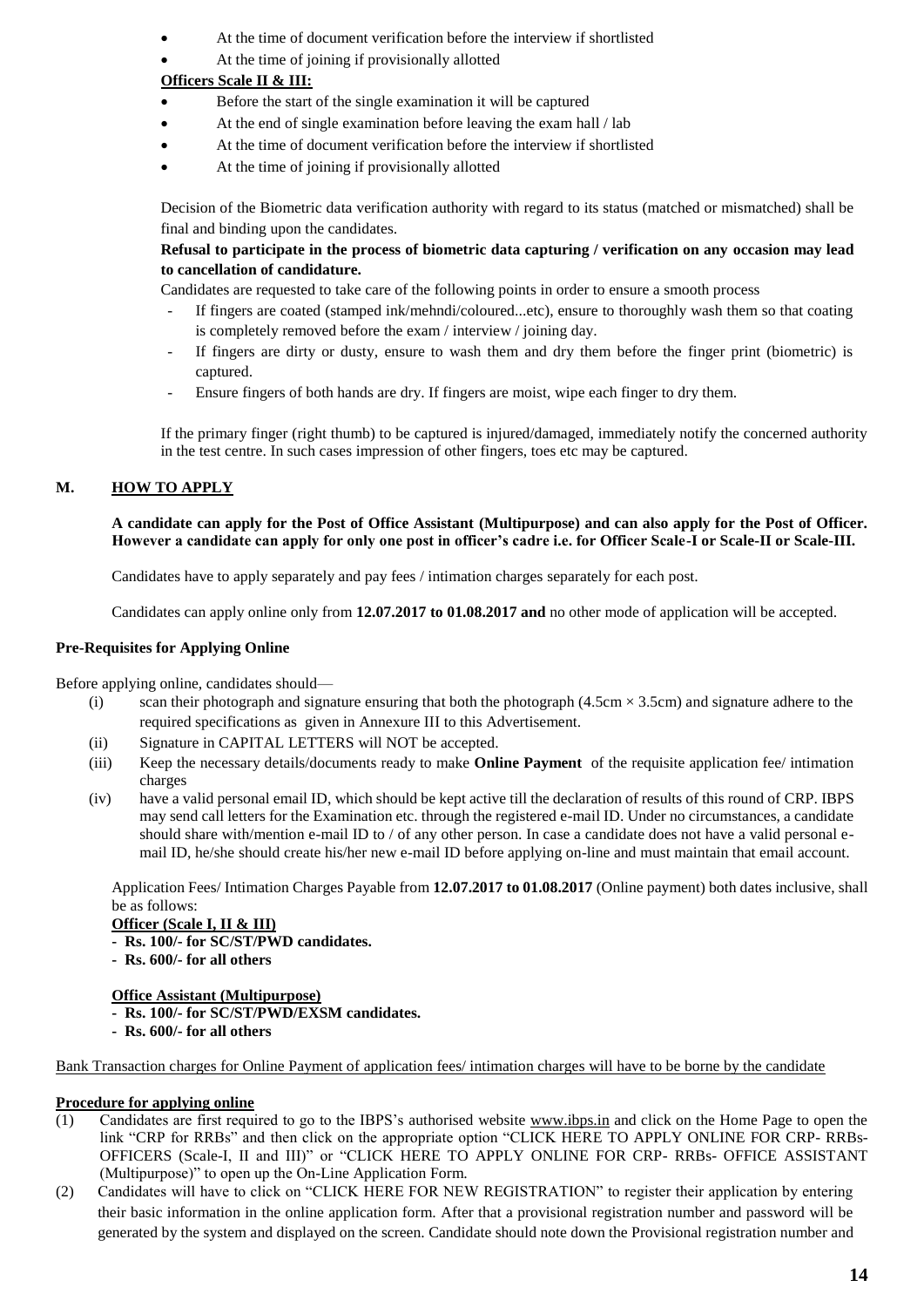password. An Email & SMS indicating the Provisional Registration number and Password will also be sent. They can reopen the saved data using Provisional registration number and password and edit the particulars, if needed.

- (3) Candidates are required to upload their photograph and signature as per the specifications given in the Guidelines for Scanning and Upload of Photograph and Signature (Annexure III).
- (4) **Candidates are advised to carefully fill in the online application themselves as no change in any of the data filled in the online application will be possible/ entertained. Prior to submission of the online application candidates are advised to use the "SAVE AND NEXT" facility to verify the details in the online application form and modify the same if required. No change is permitted after clicking on FINAL SUBMIT Button. Visually Impaired candidates are responsible for carefully verifying/ getting the details filled in, in the online application form properly verified and ensuring that the same are correct prior to submission as no change is possible after submission.**
- (5) **For the posts of Office Assistant (Multipurpose) and Officers Scale I, the candidate should indicate in the online application the state to which he/she opts for provisional allotment on selection. The option once exercised will be irrevocable.**

### **Mode of Payment**

Candidates can make the payment of requisite fees/ intimation charges through the ONLINE mode only:

### **Payment of fees/ intimation charges via the ONLINE MODE**

(i) Candidates should carefully fill in the details in the On-Line Application at the appropriate places very carefully and click on the "FINAL SUBMIT" button at the end of the On-Line Application format. Before pressing the "FINAL SUBMIT" button, candidates are advised to verify every field filled in the application. The name of the candidate or his /her father/husband etc. should be spelt correctly in the application as it appears in the certificates/mark sheets. Any change/alteration found may disqualify the candidature.

In case the candidate is unable to fill in the application form in one go, he/ she can save the data already entered. When the data is saved, a provisional registration number and password will be generated by the system and displayed on the screen. Candidate should note down the Provisional registration number and password. An Email & SMS indicating the Provisional Registration number and Password will also be sent. They can reopen the saved data using Provisional registration number and password and edit the particulars, if needed. This facility will be available for three times only. Once the application is filled in completely, candidate should submit the data.

- (ii) The application form is integrated with the payment gateway and the payment process can be completed by following the instructions.
- (iii) The payment can be made by using Debit Cards (RuPay/Visa/MasterCard/Maestro), Credit Cards, Internet Banking, IMPS, Cash Cards/ Mobile Wallets by providing information as asked on the screen.
- (iv) After Final Submit, an additional page of the application form is displayed wherein candidates may follow the instructions and fill in the requisite details.
- (v) If the online transaction has **not** been successfully completed then candidates are advised to login **again** with their provisional registration number and password and pay the Application Fees/ Intimation Charges online.
- (vi) On successful completion of the transaction, **an e-receipt** will be generated.
- (vii) Candidates are required **to take a printout of the e-receipt** and online application form. Please note that if the same cannot be generated online transaction may not have been successful.

### Note:

- o After submitting your payment information in the online application form, please wait for the intimation from the server, DO NOT press Back or Refresh button in order to avoid double charge
- o For Credit Card users: All prices are listed in Indian Rupee. If you use a non-Indian credit card, your bank will convert to your local currency based on prevailing exchange rates.
- o To ensure the security of your data, please close the browser window once your transaction is completed.

After completing the procedure of applying on-line including payment of fees / intimation charges, the candidate should take a printout of the system generated on-line application form, ensure the particulars filled in are accurate and retain it along with Registration Number and Password for future reference. They should not send this printout to the IBPS/ Banks.

**Please note that all the particulars mentioned in the online application including Name of the Candidate, Category, Date of Birth, Post Applied for, Address, Mobile Number, Email ID, Centre of Examination, Local Language, Preference of RRBs etc. will be considered as final and no change/modifications will be allowed after submission of the online application form. Candidates are hence requested to fill in the online application form with the utmost care as no correspondence regarding change of details will be entertained. IBPS will not be responsible for any consequences arising out of furnishing of incorrect and incomplete details in the application or omission to provide the required details in the application form.**

An email/ SMS intimation with the Registration Number and Password generated on successful registration of the application will be sent to the candidate's email ID/ Mobile Number specified in the online application form as a system generated acknowledgement. **If candidates do not receive the email and SMS intimations**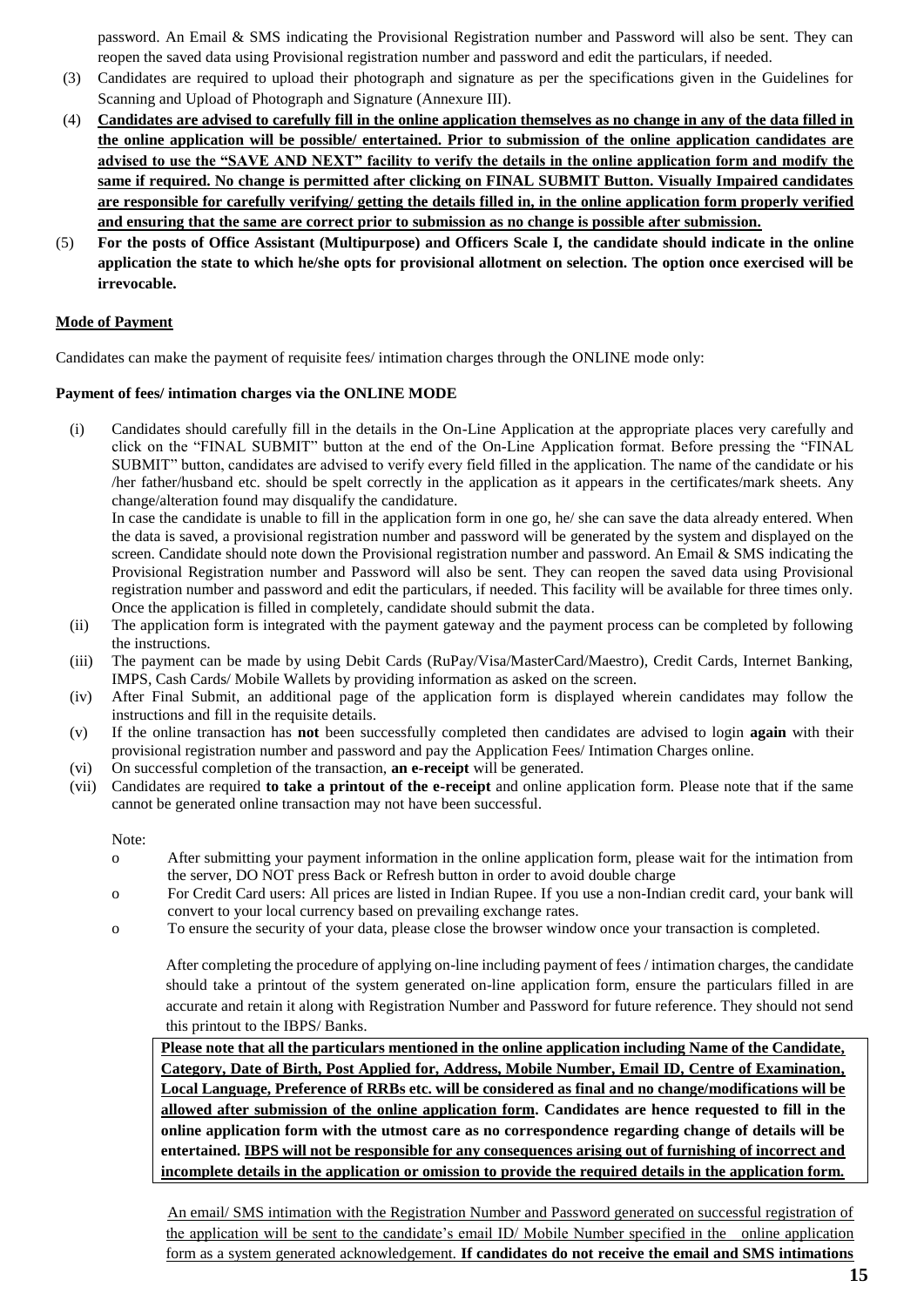**at the email ID/ Mobile number specified by them, they may consider that their online application has not been successfully registered.**

**An online application which is incomplete in any respect such as without proper passport size photograph and signature uploaded in the online application form/ unsuccessful fee /intimation charges payment will not be considered as valid.**

**Candidates are advised in their own interest to apply on-line much before the closing date and not to wait till the last date for depositing the fee / intimation charges to avoid the possibility of disconnection/ inability/ failure to log on to the IBPS website on account of heavy load on internet/website jam.** 

**IBPS does not assume any responsibility for the candidates not being able to submit their applications within the last date on account of the aforesaid reasons or for any other reason beyond the control of the IBPS.** 

**Please note that the above procedure is the only valid procedure for applying. No other mode of application or incomplete steps would be accepted and such applications would be rejected.**

Any information submitted by an applicant in his/ her application shall be binding on the candidate personally and he/she shall be liable for prosecution/ civil consequences in case the information/ details furnished by him/ her is found to be false at a later stage.

### **N. GENERAL INSTRUCTIONS**

- **1) Candidates will have to invariably produce and submit the requisite documents such as valid call letter, a photocopy of photo-identity proof along with the original bearing the same name as it appears on the online submitted application form etc. at the time of examination and interview and/or joining respectively. No document shall be directly sent to IBPS by the candidates before or after online examination.**
- **2) Candidates are advised to apply for only one post i.e. Scale-I, II and III in Officers' cadre. The applications of candidates applying for more than one post in Officers' cadre will be summarily rejected.**
- **3)** Before applying for the CRP for Officers and Office Assistant (Multipurpose) posts in the Regional Rural Banks, the candidate should ensure that he/she fulfils the eligibility and other norms mentioned in this advertisement. Candidates are therefore requested to carefully read this advertisement and follow all the instructions given for submitting online application.
- **4) A Candidate's admission to the examination/short listing for main examination/ short-listing for interview/ and subsequent processes is strictly provisional. The mere fact that the call letter(s)/ provisional allotment has been issued to the candidate does not imply that his/ her candidature has been finally cleared by IBPS/ Regional Rural Banks. IBPS/ Regional Rural Banks would be free to reject any application, at any stage of the process, cancel the candidature of the candidate in case it is detected at any stage that a candidate does not fulfill the eligibility norms and/or that he/she has furnished any incorrect/false information/certificate/documents or has suppressed any material fact(s). If candidature of any candidate is rejected for any reason according to the terms and conditions of this advertisement, no further representation in this regard will be entertained. If any of these shortcomings is/are detected after appointment in a Regional Rural Banks, his/her services are liable to be summarily terminated.**
- 5) Decision of Nodal RRBs/ Regional Rural Banks / IBPS in all matters regarding eligibility of the candidate, the stages at which such scrutiny of eligibility is to be undertaken, qualifications and other eligibility norms, the documents to be produced for the purpose of the conduct of Examination, interview, verification etc. and any other matter relating to CRP RRBs-VI will be final and binding on the candidate. No correspondence or personal enquiries shall be entertained by IBPS/ Regional Rural Banks in this regard. IBPS/ Nodal Bank/ RRBs take no responsibility to receive/ collect any certificate/remittance/ document sent separately.
- **6) The scribe arranged by the candidate should not be a candidate for the examination. If violation of the above is detected at any stage of the process, candidature for CRP of both the candidate and the scribe will be cancelled.**
- **7) Not more than one application for any cadre (Office Assistant (Multipurpose) and Officers) should be submitted by any candidate. In case of multiple Applications for any cadre (Office Assistant (Multipurpose) and Officers) only the latest valid (completed) application will be retained and the application fee/ intimation charges paid for the other multiple registration(s) will stand forfeited.**
- **8) Multiple attendance/ appearances in the online examination and/ interview will be summarily rejected/ candidature cancelled.**
- 9) Online applications once registered will not be allowed to be withdrawn and/or the application fee/ intimation charges once paid will not be refunded nor be held in reserve for any other examination.
- 10) Any resulting dispute arising out of this advertisement including the recruitment process shall be subject to the sole jurisdiction of the Courts situated at Mumbai.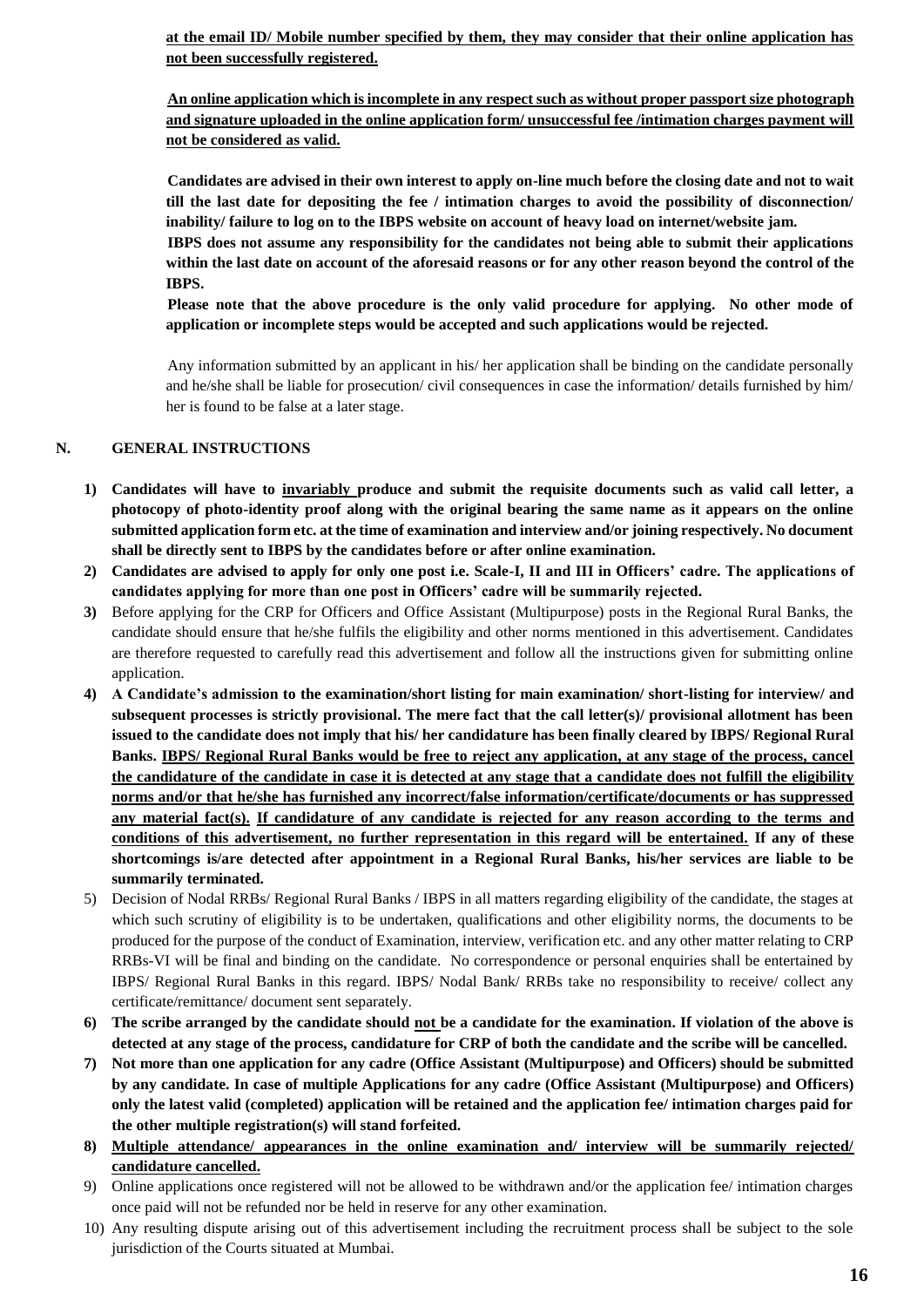- **11) Any canvassing or creating influence for undue advantage shall lead to disqualification from the process.**
- **12) Any request for change of date, time and venue for online examination (Preliminary, Main & Single) will not be entertained. Any request for change of address, details mentioned in the online application form will not be entertained.**
- **13)** Any request for change of date, time and venue for online examination and interview will not be entertained
- 14) In case any dispute arises on account of interpretation of clauses in any version of this advertisement other than English, the English version available on authorized IBPS website shall prevail.
- 15) A candidate should ensure that the signatures appended by him/her in all the places viz. in his/her call letter, attendance sheet etc. and in all correspondence with the IBPS/ Regional Rural Banks in future should be identical and there should be no variation of any kind. **Signature in CAPITAL LETTERS will not be acceptable.**
- **16) A recent, recognizable photograph** (4.5cm × 3.5cm) **should be uploaded by the candidate in the online application form and the candidate should ensure that copies of the same are retained for use at various stages of the process. Candidates are also advised not to change their appearance till the process is completed. Failure to produce the same photograph at various stages of the process or doubt about identity at any stage could lead to disqualification.**
- 17) The possibility of occurrence of some problem in the administration of the examination cannot be ruled out completely which may impact test delivery and/or result from being generated. In that event, every effort will be made to rectify such problem, which may include movement of candidates, delay in test. Conduct of a re-exam is at the absolute discretion of IBPS. Candidates will not have any claim for a re-test. Candidates not willing to move or not willing to participate in the delayed process of test delivery shall be summarily rejected from the process.
- 18) Candidates applying for the post of Officers Scale I, II and III will have to appear for the interview at their own expense. However, eligible outstation SC/ST/Persons with Benchmark Disabilities category candidates called for interview will be paid II class to  $\&$  fro railway/ bus fare or actual expenses incurred, whichever is less, by shortest route on production of proof of travel (rail/ bus ticket etc.). The above concession will not be admissible to SC/ST/Persons with Benchmark Disabilities category candidates who are already in service in Central / State Government, Corporations, Public Undertakings / Local Government, Institutions and Panchayats etc.
- 19) Nodal RRBs/ Regional Rural Banks / IBPS shall not be responsible for any application made/ wrong information provided by an unauthorized person / institution. Candidates are advised not to share/ mention their application details with/to anyone.
- 20) Appointment of provisionally allotted candidates is subject to his/her being declared medically fit, as per any other requirements of the Regional Rural Banks and subject to service and conduct rules of the Regional Rural Banks. Decision of Regional Rural Banks to which candidates are provisionally allotted will be final and binding on candidates. IBPS has no role to play here. **Any queries in this regard are to be made to the Regional Rural Banks only.**
- 21) IBPS reserves the right to change (cancel/ modify/ add) any of the criteria, method of selection and provisional allotment etc.
- **22) Intimations will be sent by email and/ or sms only to the email ID and mobile number registered in the online application form for CRP RRBs-VI.**
- **23)** IBPS shall not be responsible if the information/ intimations do not reach candidates in case of change in the mobile number, email address, technical fault or otherwise, beyond the control of IBPS and candidates are advised to keep a close watch on the authorized IBPS website [www.ibps.in](http://www.ibps.in/) for latest updates.
- **24) Order of preference for Regional Rural Banks has been inbuilt in the online application form. Candidates should necessarily indicate their order of preferences at this stage. No request for change in this connection shall be entertained.**
- **25) For the Candidates applying for the Post of Officer Scale-I and Office Assistant, names of RRBs for giving the order of preference will be available based on the state which they select to apply. They will have to select center of examination in that state only.**
- **O. Following items are not allowed inside the examination centre:-**
	- **(a) Any stationery item like textual material (printed or written), bits of papers, Geometry/Pencil Box, Plastic**
		- **Pouch, Calculator, Scale, Writing Pad, Pen Drives, Log Table, Electronic Pen/Scanner etc.**
	- **(b) Any communication device like Mobile Phone, Bluetooth, Earphones, Microphone, Pager, Health Band etc.**
	- **(c) Other items like Goggles, Handbags, Hair-pin, Hair-band, Belt, Cap, etc.**
	- **(d) All ornament like Ring, Earrings, Nose-pin, Chain/Necklace, Pendants, Badge, brooch etc. should be thoroughly checked.**
	- **(e) Any watch/Wrist Watch, Camera, etc.**
	- **(f) Any metallic item**
	- **(g) Any eatable item opened or packed, water bottle etc.**
	- **(h) Any other item which could be used for unfair means for hiding communication devices like camera, blue tooth devices etc.**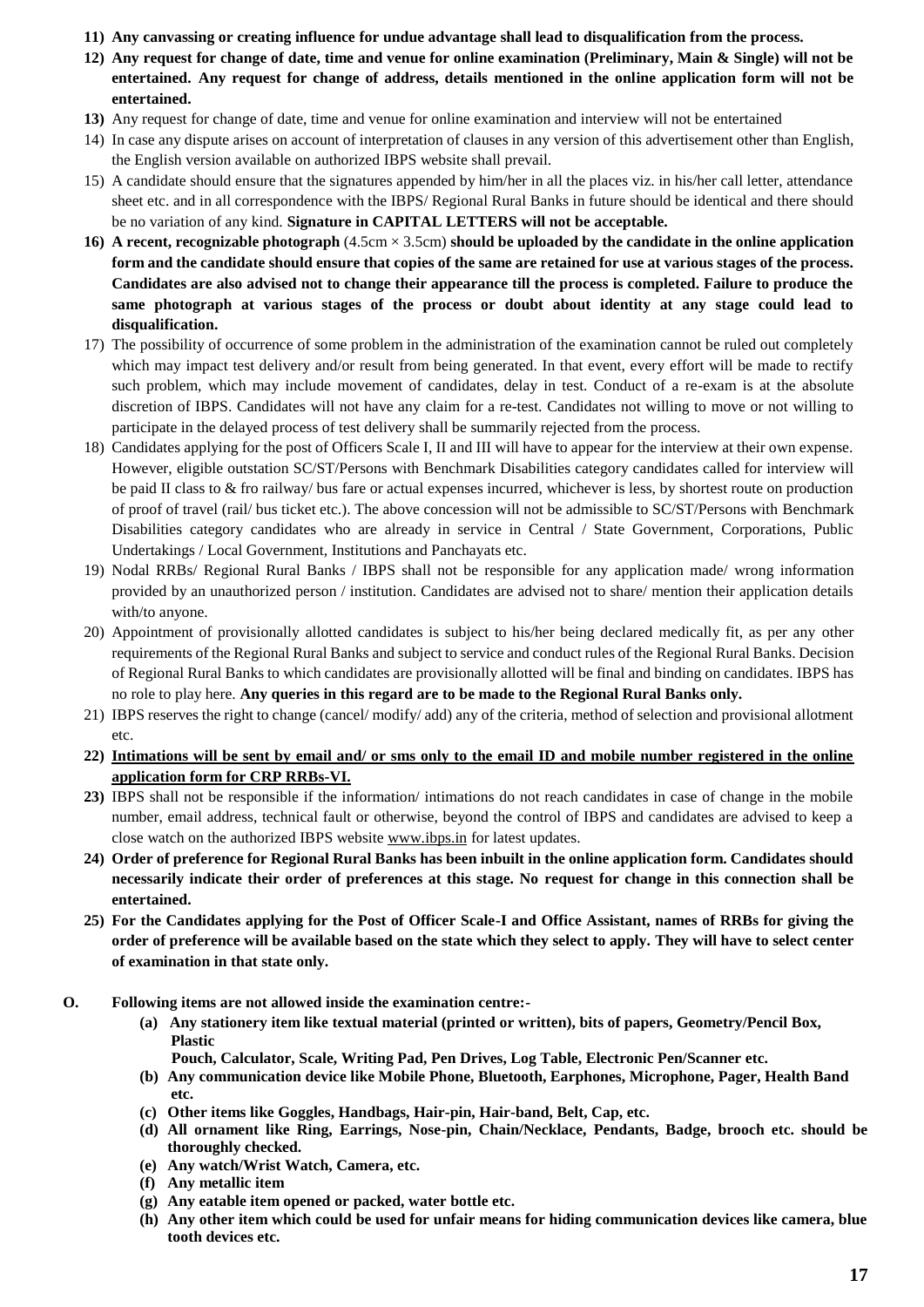**Any infringement of these instructions shall entail cancellation of candidature and disciplinary action including ban from future examinations and police complaints.** 

**Candidates are advised in their own interest not to bring any of the banned items to the venue of the examination, as arrangement for their safekeeping cannot be assured. IBPS or any agency engaged with conduct of the online examination shall not take any responsibility for loss of any of the items. Responsibility of safekeeping of the same shall rest with the candidates at cost or no cost.**

## **P. Action Against Candidates Found Guilty of Misconduct/ Use of Unfair Means**

(1) Candidates are advised in their own interest that they should not furnish any particulars that are false, tampered with or fabricated and should not suppress any material information while submitting online application.

At the time of examination, interview or in a subsequent selection procedure, if a candidate is (or has been) found guilty of –

- (i) using unfair means or
- (ii) impersonating or procuring impersonation by any person or
- (iii) misbehaving in the examination/ interview hall or disclosing, publishing, reproducing, transmitting, storing or facilitating transmission and storage of contents of the test(s) or any information therein in whole or part thereof in any form or by any means, verbal or written, electronically or mechanically for any purpose or
- (iv ) resorting to any irregular or improper means in connection with his/ her candidature or
- (v) obtaining support for his/ her candidature by unfair means, or

(vi) carrying mobile phones or similar electronic devices of communication in the examination/ interview hall such a candidate may, in addition to rendering himself/ herself liable to criminal prosecution, be liable :

- (a) to be disqualified from the examination for which he/ she is a candidate
- (b) to be debarred either permanently or for a specified period from any examination conducted by IBPS
- (c) for termination of service, if he/ she has already joined the Regional Rural Banks.

**(2) Important: IBPS would be analyzing the responses (answers) of individual candidates with other candidates to detect patterns of similarity of right and wrong answers. If in the analytical procedure adopted by IBPS in this regard, it is inferred/ concluded that the responses have been shared and scores obtained are not genuine/ valid, IBPS reserves right to cancel the candidature of the concerned candidates without any notice and the result of such candidates (disqualified) will be withheld. No objection in this regard shall be entertained.**

### **Q. CALL LETTERS**

The Centre, venue address, date and time for examinations (Preliminary / Main / Single) and interview shall be intimated in the respective Call Letter.

An eligible candidate should download his/her call letter from the authorised IBPS website www.ibps.in by entering his/ her details i.e. Registration Number and Password/Date of Birth. No hard copy of the call letter/ Information Handout etc. will be sent by post/courier.

**Call letter for Scribe in the Examination:** There will be an additional call letter for Scribe for the Main Examination for the Post of Office Assistant (Multipurpose) and Officer Scale-I and for the post of Officer Scale-II & III in single examination.

**Intimations will be sent by email and/ sms to the email ID and mobile number registered in the online application form for CRP RRBs-VI. IBPS/ RRBs will not take responsibility for late receipt / non-receipt of any communication e-mailed/ sent via sms to the candidate due to change in the mobile number, email address, technical fault or otherwise beyond the control of IBPS/ RRBs. Candidates are hence advised to regularly keep in touch with the authorized IBPS website [www.ibps.in](http://www.ibps.in/) for details, updates and any information which may be posted for further guidance as well as to check their registered e-mail account from time to time during the recruitment process.**

### **R. ANNOUNCEMENTS:**

All further announcements/ details pertaining to this process will only be published/ provided on IBPS authorized website [www.ibps.in](http://www.ibps.in/) from time to time.

#### **The tentative schedule of events is as follows:**

| <b>Activity</b>                                                    | <b>Tentative Dates</b>   |
|--------------------------------------------------------------------|--------------------------|
| On-line registration including Edit/Modification of Application by | 12.07.2017 to 01.08.2017 |
| candidates                                                         |                          |
| Payment of Application Fees/Intimation Charges (Online)            | 12.07.2017 to 01.08.2017 |
| Download of call letters for Pre-Exam Training for Officer Scale-I | After 21.08.2017         |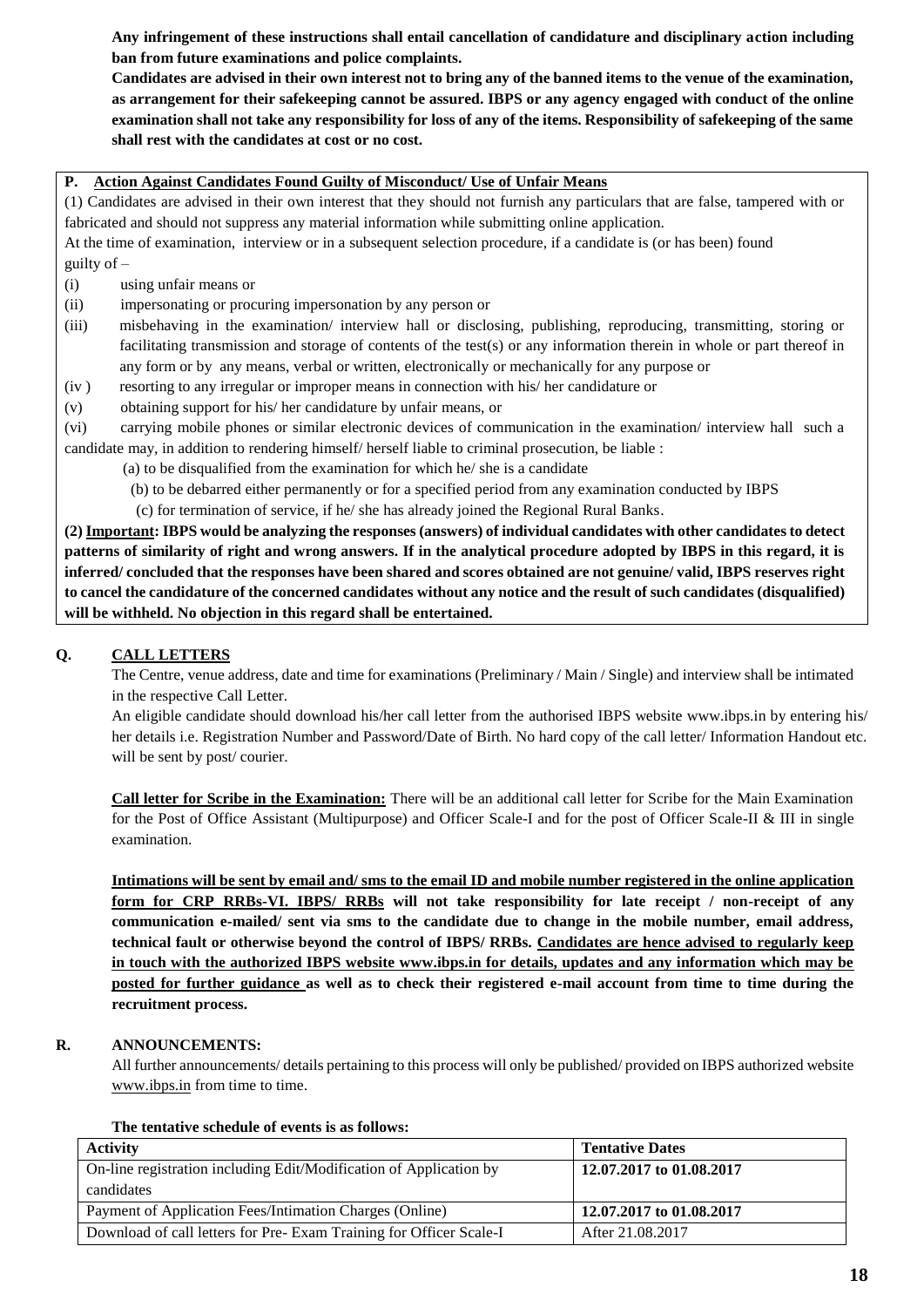| Conduct of Pre-Exam Training for Officer Scale-I                            | 28.08.2017 to 03.09.2017                 |
|-----------------------------------------------------------------------------|------------------------------------------|
| Download of call letters for Pre-Exam Training for Office Assistant         | After 28.08.2017                         |
| Conduct of Pre-Exam Training for Office Assistant                           | 04.09.2017 to 09.09.2017                 |
| Download of call letters for online examination – Preliminary               | Officer Scale-I-August 2017              |
|                                                                             | Office Assistant – September 2017        |
| Online Examination - Preliminary                                            | Officer Scale-I - 09.09.2017, 10.09.2017 |
|                                                                             | and $16.09.2017$ (if required)           |
|                                                                             | Office Assistant-17, 23 & 24.09.2017     |
|                                                                             | (if required)                            |
| Result of Online exam - Preliminary                                         | Officer Scale-I – October 2017           |
|                                                                             | Office Assistant-October 2017            |
| Download of Call letter for Online exam - Main / Single                     | Officer Scale-I, II & III - October 2017 |
|                                                                             | Office Assistant-November 2017           |
| Online Examination - Main / Single                                          | Officers (I, II & III) $- 05.11.2017$    |
|                                                                             | Office Assistant - 12.11.2017            |
| Declaration of Result – Main (For Officers Scale I, II and III)             | November 2017                            |
| Download of call letters for interview (For Officers Scale I, II and III)   | December 2017                            |
| Conduct of interview (For Officers Scale I, II and III)                     | December 2017                            |
| Provisional Allotment (For Officers Scale I, II and III & Office Assistant. | January 2018                             |
| (Multipurpose))                                                             |                                          |

## **S. DISCLAIMER**

**Instances for providing incorrect information and/or process violation by a candidate detected at any stage of the selection process will lead to disqualification of the candidate from the selection process and he/she will not be allowed to appear in any of the common recruitment process in the future. If such instances go undetected during the current selection process but are detected subsequently, such disqualification will take place with retrospective effect. Clarifications / decisions given / to be given by the Director, IBPS, regarding Common Recruitment process for RRBs (CRP RRB VI) shall be final and binding.**

**Date: IBPS**

**Mumbai Director**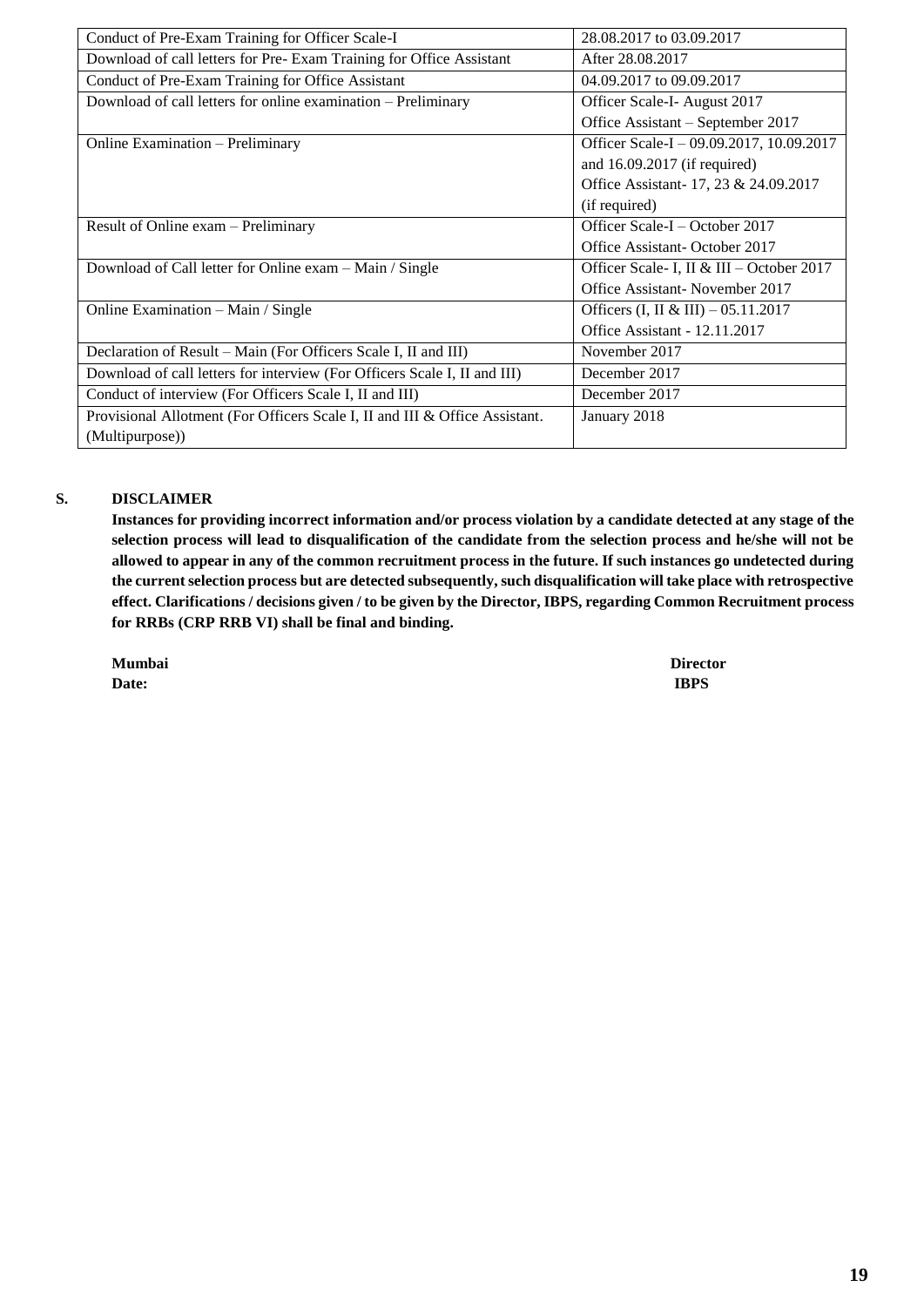# **Vacancies under CRP RRB VI (INDICATIVE)**

# **Post: Office Assistant (Multipurpose)**

| <b>State</b> | <b>BANK</b>                                   | SC           | <b>ST</b>      | OBC            | <b>GENERAL</b> | <b>TOTAL</b>   | HI               | <b>OC</b>      | VI             | ID             | EXS              |
|--------------|-----------------------------------------------|--------------|----------------|----------------|----------------|----------------|------------------|----------------|----------------|----------------|------------------|
|              | ANDHRA PRAGATHI GRAMEENA                      |              |                |                |                |                |                  |                |                |                |                  |
| Andhra       | <b>BANK</b>                                   | 4            | $\overline{2}$ | $\overline{7}$ | 15             | 28             | 0                | 1              | 0              | 0              | 4                |
| Pradesh      | <b>CHAITANYA GODAVARI</b>                     | 21           | 8              | 33             | 63             |                | $\mathbf{1}$     | $\overline{2}$ | $\mathbf{1}$   | $\mathbf{1}$   |                  |
|              | <b>GRAMEENA BANK</b>                          |              |                |                |                | 125            |                  |                |                |                | 33               |
|              | SAPTAGIRI GRAMEENA BANK                       | 17           | 11             | 29             | 43             | 100            | $\mathbf{1}$     | $\mathbf{1}$   | 1              | $\mathbf{1}$   | 14               |
| Arunachal    | ARUNACHAL PRADESH RURAL                       | $\Omega$     | 5              | 0              | $\Omega$       |                | $\mathbf 0$      | 0              | $\mathbf{0}$   | $\mathbf 0$    | $\mathbf 0$      |
| Pradesh      | <b>BANK</b>                                   |              |                |                |                | 5              |                  |                |                |                |                  |
| Assam        | ASSAM GRAMIN VIKASH BANK                      | <b>NR</b>    | <b>NR</b>      | <b>NR</b>      | <b>NR</b>      | $\mathbf 0$    | <b>NR</b>        | <b>NR</b>      | <b>NR</b>      | <b>NR</b>      | <b>NR</b>        |
|              | LANGPI DEHANGI RURAL BANK                     | 3            | 1              | 6              | 13             | 23             | $\Omega$         | $\mathbf 0$    | $\mathbf{0}$   | 0              | $\overline{2}$   |
|              | <b>BIHAR GRAMIN BANK</b>                      | 45           | 22             | 81             | 152            | 300            | 3                | 3              | $\overline{3}$ | $\mathbf 0$    | 30               |
| <b>Bihar</b> | MADHYA BIHAR GRAMIN BANK                      | 30           | 15             | 55             | 102            | 202            | $\overline{2}$   | 4              | $\mathbf{1}$   | 0              | 20               |
|              | UTTAR BIHAR GRAMIN BANK                       | <b>NR</b>    | <b>NR</b>      | <b>NR</b>      | <b>NR</b>      | $\mathbf 0$    | <b>NR</b>        | <b>NR</b>      | <b>NR</b>      | <b>NR</b>      | <b>NR</b>        |
| Chhattisgarh | CHHATTISGARH RAJYA GRAMIN<br><b>BANK</b>      | 25           | 67             | 13             | 105            | 210            | $\overline{2}$   | 2              | 2              | $\overline{2}$ | 30               |
|              | <b>BARODA GUJARAT GRAMIN</b><br><b>BANK</b>   | $\mathbf{1}$ | 12             | 16             | 31             | 60             | $\mathbf 0$      | 0              | $\mathbf{0}$   | $\mathbf 0$    | 8                |
| Gujarat      | DENA GUJARAT GRAMIN BANK                      | 6            | 13             | 16             | 46             | 81             | $\mathbf{1}$     | $\overline{2}$ | $\Omega$       | $\Omega$       | $\mathbf 0$      |
|              | SAURASHTRA GRAMIN BANK                        | 12           | 6              | 21             | 40             | 79             | $\mathbf 0$      | $\overline{2}$ | $\mathbf{0}$   | 0              | 11               |
| Haryana      | SARVA HARYANA GRAMIN BANK                     | 50           | 0              | 72             | 145            | 267            | 3                | $\overline{3}$ | $\overline{2}$ | $\overline{2}$ | 26               |
| Himachal     | HIMACHAL PRADESH GRAMIN                       |              |                |                |                |                |                  |                |                |                |                  |
| Pradesh      | <b>BANK</b>                                   | 24           | 8              | 41             | 58             | 131            | $\overline{2}$   | 3              | 0              | $\overline{2}$ | 13               |
| Jammu &      | ELLAQAI DEHATI BANK                           | 9            | 4              | 9              | 3              | 25             | $\overline{0}$   | $\overline{0}$ | $\mathbf{0}$   | 0              | $\mathbf{1}$     |
| Kashmir      | <b>J &amp; K GRAMEEN BANK</b>                 | 8            | 5              | 24             | 44             | 81             | $\overline{2}$   | $\mathbf{1}$   | $\mathbf{1}$   | $\mathbf{1}$   | $\mathbf 0$      |
|              | <b>JHARKHAND GRAMIN BANK</b>                  | 5            | 13             | 7              | 25             | 50             | $\boldsymbol{0}$ | 0              | 0              | 0              | $\mathbf 0$      |
| Jharkhand    | <b>VANANCHAL GRAMIN BANK</b>                  | 11           | 6              | 21             | 38             | 76             | $\mathbf{1}$     | $\mathbf{1}$   | $\mathbf{1}$   | $\overline{0}$ | 11               |
|              | KARNATAKA VIKAS GRAMEEN                       |              |                |                |                |                |                  |                |                |                |                  |
|              | <b>BANK</b>                                   | 49           | 23             | 87             | 165            | 324            | 3                | 4              | 3              | $\mathbf 0$    | 32               |
| Karnataka    | KAVERI GRAMEENA BANK                          | 36           | 18             | 64             | 119            | 237            | $\overline{2}$   | $\overline{2}$ | $\mathbf 0$    | 0              | 34               |
|              | PRAGATHI KRISHNA GRAMIN                       |              |                |                |                |                |                  |                |                |                |                  |
|              | <b>BANK</b>                                   | 49           | 20             | 78             | 184            | 331            | 3                | 4              | 3              | 3              | 33               |
| Kerala       | <b>KERALA GRAMIN BANK</b>                     | <b>NR</b>    | <b>NR</b>      | <b>NR</b>      | <b>NR</b>      | $\mathbf 0$    | <b>NR</b>        | <b>NR</b>      | <b>NR</b>      | <b>NR</b>      | <b>NR</b>        |
|              | CENTRAL MADHYA PRADESH                        | 0            | 0              | $\Omega$       | 0              |                | 0                | 0              | 0              | 0              |                  |
| Madhya       | <b>GRAMIN BANK</b>                            |              |                |                |                | $\mathbf 0$    |                  |                |                |                | 0                |
| Pradesh      | MADHYANCHAL GRAMIN BANK                       | 28           | 12             | 10             | 20             | 70             | $\mathbf{1}$     | $\mathbf{1}$   | $\mathbf{1}$   | 0              | 10               |
|              | NARMADA JHABUA GRAMIN<br><b>BANK</b>          | 23           | 11             | 38             | 80             | 152            | $\overline{2}$   | $\overline{2}$ | $\overline{2}$ | 0              | 15               |
|              | MAHARASHTA GRAMIN BANK                        | 20           | 17             | 51             | 87             | 175            | $2^{\circ}$      | $\overline{2}$ | $\overline{2}$ | $\mathbf{1}$   | 25               |
| Maharashtra  | <b>VIDHARBHA KONKAN GRAMIN</b><br><b>BANK</b> | <b>NR</b>    | <b>NR</b>      | <b>NR</b>      | <b>NR</b>      | $\mathbf 0$    | <b>NR</b>        | <b>NR</b>      | <b>NR</b>      | <b>NR</b>      | <b>NR</b>        |
| Manipur      | <b>MANIPUR RURAL BANK</b>                     | $\pmb{0}$    | 1              | $\mathbf{1}$   | $\overline{3}$ | 5              | $\mathbf 0$      | $\mathbf 0$    | $\mathbf 0$    | $\mathbf 0$    | $\mathbf 0$      |
| Meghalaya    | MEGHALAYA RURAL BANK                          | 0            | 9              | $\mathbf{1}$   | 11             | 21             | $\mathbf 0$      | 0              | $\mathbf 0$    | 0              | $\overline{2}$   |
| Mizoram      | MIZORAM RURAL BANK                            | <b>NR</b>    | <b>NR</b>      | <b>NR</b>      | <b>NR</b>      | $\mathbf 0$    | <b>NR</b>        | <b>NR</b>      | <b>NR</b>      | <b>NR</b>      | <b>NR</b>        |
| Nagaland     | NAGALAND RURAL BANK                           | 0            | 3              | 0              | $\mathbf 0$    | $\overline{3}$ | 0                | 0              | 0              | 0              | $\boldsymbol{0}$ |
|              | ODISHA GRAMYA BANK                            | 60           | 83             | 41             | 187            | 371            | $\overline{4}$   | 4              | 3              | 3              | 37               |
| Odisha       | UTKAL GRAMEEN BANK                            | <b>NR</b>    | <b>NR</b>      | <b>NR</b>      | <b>NR</b>      | $\mathbf 0$    | <b>NR</b>        | <b>NR</b>      | <b>NR</b>      | <b>NR</b>      | <b>NR</b>        |
| Puducherry   | PUDUVAI BHARTHIAR GRAMA<br><b>BANK</b>        | 1            | 0              | 1              | 3              | 5              | 0                | $\mathbf 0$    | 0              | 0              | $\mathbf 0$      |
| Punjab       | MALWA GRAMIN BANK                             | <b>NR</b>    | <b>NR</b>      | <b>NR</b>      | <b>NR</b>      | $\mathbf 0$    | <b>NR</b>        | <b>NR</b>      | <b>NR</b>      | <b>NR</b>      | <b>NR</b>        |
|              |                                               |              |                |                |                |                |                  |                |                |                |                  |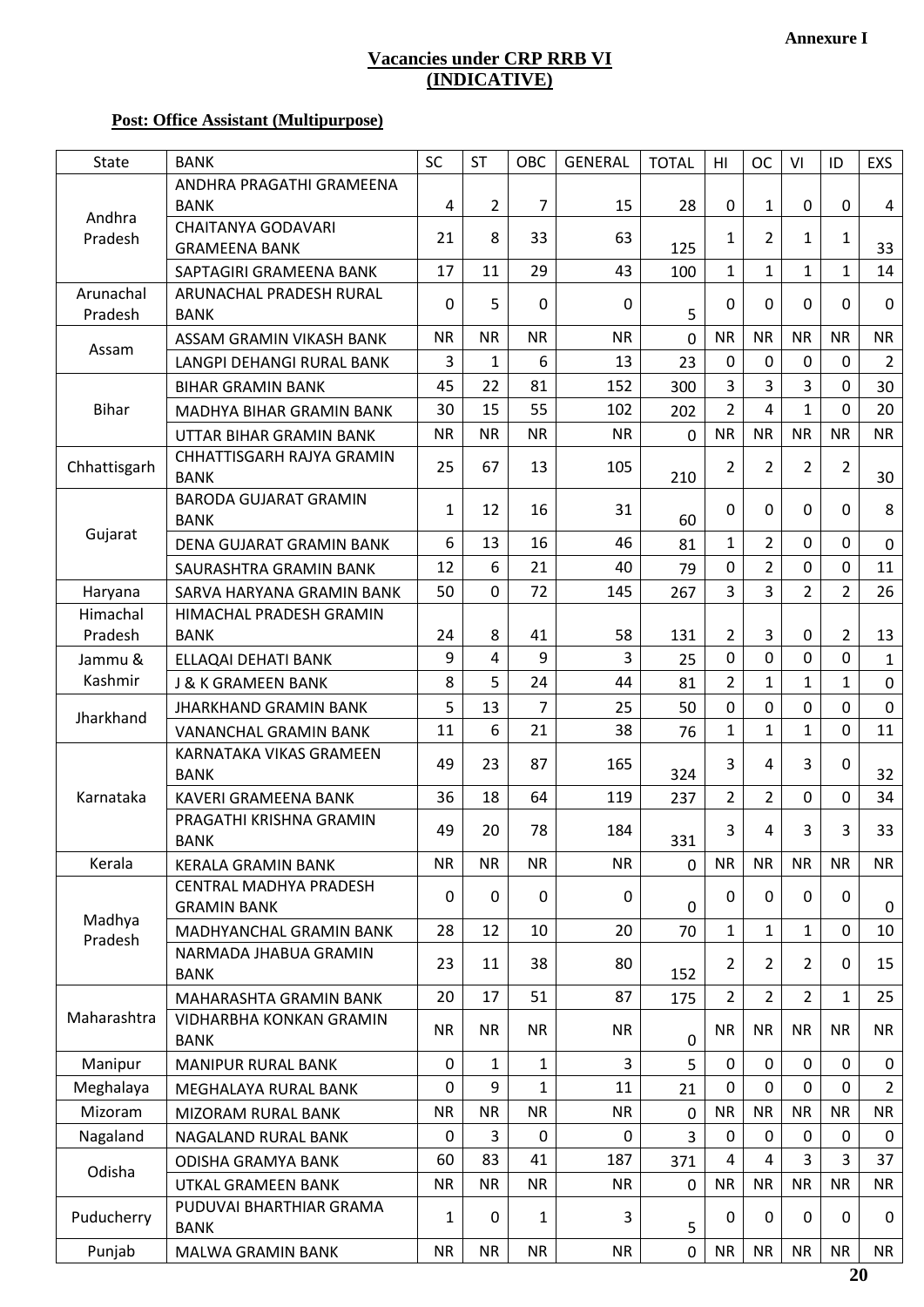|                   | PUNJAB GRAMIN BANK                                      | 68        | $\mathbf 0$    | 43        | 122       | 233         | 5              | 5              | 5              | 4              | 33               |
|-------------------|---------------------------------------------------------|-----------|----------------|-----------|-----------|-------------|----------------|----------------|----------------|----------------|------------------|
|                   | <b>SUTLEJ GRAMIN BANK</b>                               | 3         | $\mathbf{1}$   | 5         | 13        | 22          | $\Omega$       | $\mathbf{1}$   | $\Omega$       | $\Omega$       | $\mathbf{0}$     |
|                   | <b>BARODA RAJASTHAN KSHETRIYA</b><br><b>GRAMIN BANK</b> | 72        | 55             | 84        | 212       | 423         | $\overline{2}$ | 12             | $\Omega$       | $\overline{2}$ | 59               |
| Rajasthan         | RAJASTHAN MARUDHARA<br><b>GRAMIN BANK</b>               | 38        | 29             | 45        | 113       | 225         | $\overline{2}$ | 2              | $\overline{2}$ | $\overline{2}$ | 32               |
| <b>Tamil Nadu</b> | PALLAVAN GRAMA BANK                                     | 53        | $\overline{2}$ | 68        | 150       | 273         | 4              | 4              | $\overline{2}$ | $\overline{2}$ | 30               |
|                   | PANDYAN GRAMA BANK                                      | 11        | 6              | 21        | 38        | 76          | $\mathbf{1}$   | $\mathbf{1}$   | $\mathbf{1}$   | $\mathbf{1}$   | 11               |
|                   | ANDHRA PRADESH GRAMEENA                                 |           |                |           |           |             |                |                |                |                |                  |
| Telangana         | <b>VIKAS BANK</b>                                       | 53        | 23             | 89        | 166       | 331         | 3              | $\overline{7}$ | 3              | $\mathbf 0$    | 48               |
|                   | <b>TELANGANA GRAMEENA BANK</b>                          | 66        | 29             | 112       | 208       | 415         | 4              | $\overline{4}$ | 4              | $\mathbf{0}$   | 60               |
| <b>Tripura</b>    | <b>TRIPURA GRAMIN BANK</b>                              | <b>NR</b> | <b>NR</b>      | <b>NR</b> | <b>NR</b> | $\Omega$    | <b>NR</b>      | <b>NR</b>      | <b>NR</b>      | <b>NR</b>      | <b>NR</b>        |
|                   | ALLAHABAD UP GRAMIN BANK                                | 78        | $\overline{4}$ | 100       | 168       | 350         | $\overline{4}$ | 4              | 5              | $\mathbf{0}$   | 32               |
|                   | <b>BARODA UTTAR PRADESH</b><br><b>GRAMIN BANK</b>       | 80        | 4              | 103       | 193       | 380         | 4              | 4              | 4              | $\overline{3}$ | 38               |
|                   | <b>GRAMIN BANK OF ARYAVART</b>                          | 63        | $\overline{3}$ | 81        | 152       | 299         | 3              | 6              | $\overline{3}$ | $\mathbf 0$    | 30               |
| Uttar<br>Pradesh  | KASHI GOMTI SAMYUT GRAMIN<br><b>BANK</b>                | 37        | $\overline{2}$ | 47        | 89        | 175         | $\overline{2}$ | $\overline{2}$ | $\overline{2}$ | $\overline{2}$ | 25               |
|                   | PRATHAMA BANK                                           | 60        | 5              | 77        | 145       | 287         | $\overline{3}$ | 3              | $\overline{3}$ | $\overline{2}$ | 28               |
|                   | PURVANCHAL BANK                                         | 36        | $\overline{2}$ | 46        | 87        | 171         | $\overline{2}$ | $\overline{2}$ | $\mathbf{1}$   | $\mathbf 0$    | 25               |
|                   | SARVA UP GRAMIN BANK                                    | 14        | $\mathbf{1}$   | 17        | 33        | 65          | $\overline{0}$ | $\overline{2}$ | $\mathbf 0$    | $\mathbf 0$    | $\boldsymbol{6}$ |
| Uttarakhand       | UTTARAKHAND GRAMIN BANK                                 | <b>NR</b> | <b>NR</b>      | <b>NR</b> | <b>NR</b> | $\Omega$    | <b>NR</b>      | <b>NR</b>      | <b>NR</b>      | <b>NR</b>      | <b>NR</b>        |
|                   | BANGIYA GRAMIN VIKASH BANK                              | 7         | 3              | 12        | 22        | 44          | $\mathbf 0$    | $\overline{2}$ | 0              | $\mathbf{0}$   | 4                |
| West Bengal       | PASCHIM BANGA GRAMIN BANK                               | 16        | 4              | 14        | 34        | 68          | $\mathbf{1}$   | $\mathbf 1$    | $\mathbf{1}$   | $\mathbf 0$    | $\mathbf 0$      |
|                   | UTTAR BANGA KSHETRIYA<br><b>GRAMIN BANK</b>             | <b>NR</b> | <b>NR</b>      | <b>NR</b> | <b>NR</b> | $\mathbf 0$ | <b>NR</b>      | <b>NR</b>      | <b>NR</b>      | <b>NR</b>      | <b>NR</b>        |

# **Post: Officers Scale I**

| <b>State</b>         | <b>BANK</b>                       | <b>SC</b>      | <b>ST</b>      | OBC            | <b>GENERAL</b> | <b>TOTAL</b> | HI             | <b>OC</b>      | VI             | ID           |
|----------------------|-----------------------------------|----------------|----------------|----------------|----------------|--------------|----------------|----------------|----------------|--------------|
|                      | ANDHRA PRAGATHI GRAMEENA          |                |                |                |                |              |                |                |                |              |
| Andhra               | <b>BANK</b>                       | $\overline{7}$ | 4              | 13             | 25             | 49           | $\Omega$       | $\mathbf{1}$   | $\mathbf 0$    | 0            |
| Pradesh              | CHAITANYA GODAVARI GRAMEENA       | 9              | 4              | 17             | 35             |              | $\mathbf{1}$   | $\mathbf{1}$   | $\Omega$       | 0            |
|                      | <b>BANK</b>                       |                |                |                |                | 65           |                |                |                |              |
|                      | SAPTAGIRI GRAMEENA BANK           | 19             | 9              | 27             | 55             | 110          | $\mathbf 1$    | $\mathbf{1}$   | $\mathbf{1}$   | $\mathbf{1}$ |
| Arunachal<br>Pradesh | ARUNACHAL PRADESH RURAL BANK      | 0              | 0              | $\Omega$       | $\Omega$       | 0            | $\Omega$       | 0              | $\mathbf 0$    | $\mathbf 0$  |
| Assam                | ASSAM GRAMIN VIKASH BANK          | <b>NR</b>      | <b>NR</b>      | <b>NR</b>      | <b>NR</b>      | 0            | <b>NR</b>      | <b>NR</b>      | <b>NR</b>      | <b>NR</b>    |
|                      | <b>LANGPI DEHANGI RURAL BANK</b>  | 1              | $\mathbf 0$    | $\overline{2}$ | 7              | 10           | $\Omega$       | $\Omega$       | $\mathbf 0$    | $\mathbf 0$  |
|                      | <b>BIHAR GRAMIN BANK</b>          | 15             | $\overline{7}$ | 27             | 51             | 100          | $\Omega$       | 0              | $\mathbf 0$    | $\mathbf 0$  |
| <b>Bihar</b>         | <b>MADHYA BIHAR GRAMIN BANK</b>   | 20             | 10             | 36             | 67             | 133          | $\mathbf{1}$   | 3              | $\mathbf{1}$   | $\mathbf 0$  |
|                      | UTTAR BIHAR GRAMIN BANK           | <b>NR</b>      | <b>NR</b>      | <b>NR</b>      | <b>NR</b>      | 0            | <b>NR</b>      | <b>NR</b>      | <b>NR</b>      | <b>NR</b>    |
| Chhattisgarh         | CHHATTISGARH RAJYA GRAMIN BANK    | 21             | 16             | 27             | 65             | 129          | 1              | $\overline{2}$ | 1              | $\mathbf{1}$ |
|                      | <b>BARODA GUJARAT GRAMIN BANK</b> | 10             | 5              | 18             | 34             | 67           | $\mathbf 0$    | 0              | $\mathbf 0$    | $\mathbf 0$  |
| Gujarat              | DENA GUJARAT GRAMIN BANK          | 3              | 3              | $\overline{2}$ | 12             | 20           | $\Omega$       | $\overline{0}$ | $\mathbf 0$    | $\mathbf 0$  |
|                      | SAURASHTRA GRAMIN BANK            | $\overline{7}$ | 3              | 12             | 23             | 45           | $\Omega$       | 1              | $\mathbf 0$    | $\mathbf 0$  |
| Haryana              | SARVA HARYANA GRAMIN BANK         | 27             | 13             | 49             | 94             | 183          | $\overline{2}$ | $\overline{2}$ | $\overline{2}$ | $\mathbf{1}$ |
| Himachal             |                                   |                |                |                |                |              |                |                |                |              |
| Pradesh              | HIMACHAL PRADESH GRAMIN BANK      | 11             | $\overline{2}$ | 15             | 37             | 65           | $\mathbf 0$    | $\mathbf{1}$   | $\mathbf 0$    | $\mathbf{1}$ |
| Jammu &              | ELLAQAI DEHATI BANK               | $\overline{2}$ | 0              | 2              | 0              | 4            | $\Omega$       | 0              | $\mathbf 0$    | $\pmb{0}$    |
| Kashmir              | <b>J &amp; K GRAMEEN BANK</b>     | 11             | 15             | 22             | 42             | 90           | 2              | $\overline{2}$ | $\mathbf{1}$   | $\mathbf{1}$ |
| Jharkhand            | <b>JHARKHAND GRAMIN BANK</b>      | 4              | $\mathbf{1}$   | 7              | 15             | 27           | $\mathbf 0$    | $\overline{0}$ | $\mathbf 0$    | $\mathbf 0$  |
|                      | <b>VANANCHAL GRAMIN BANK</b>      | $\mathbf{1}$   | 1              | 3              | 5              | 10           | $\Omega$       | 0              | $\Omega$       | $\mathbf{1}$ |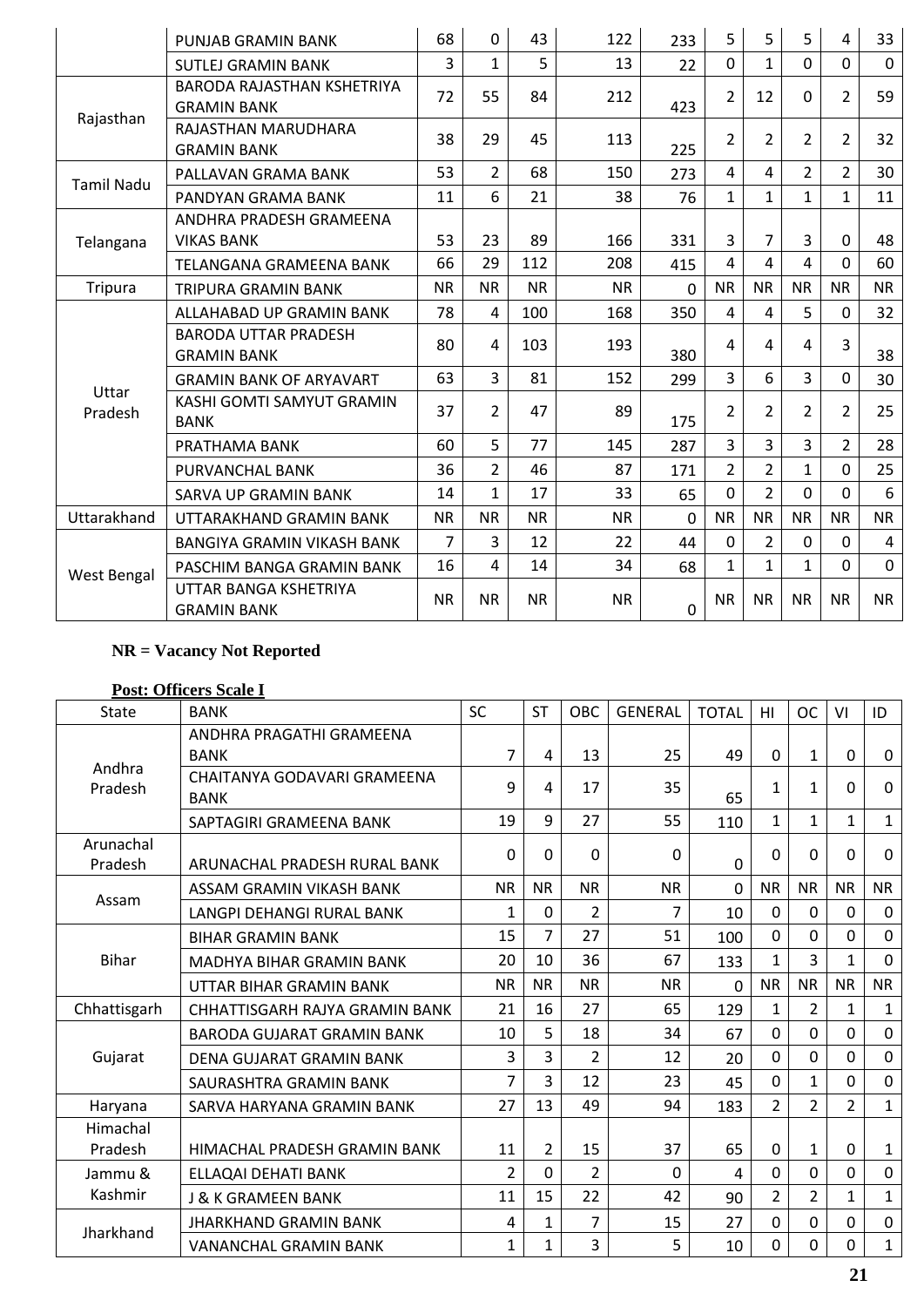|                   | KARNATAKA VIKAS GRAMEEN BANK                     | 67             | 33             | 122          | 228       | 450            | 4              | 5              | 3              | 0                |
|-------------------|--------------------------------------------------|----------------|----------------|--------------|-----------|----------------|----------------|----------------|----------------|------------------|
| Karnataka         | <b>KAVERI GRAMEENA BANK</b>                      | 20             | 10             | 35           | 65        | 130            | $\mathbf{1}$   | $\mathbf{1}$   | $\mathbf 0$    | $\mathbf 0$      |
|                   | PRAGATHI KRISHNA GRAMIN BANK                     | 71             | 41             | 131          | 271       | 514            | 5              | 5              | 5              | 5                |
| Kerala            | <b>KERALA GRAMIN BANK</b>                        | <b>NR</b>      | <b>NR</b>      | <b>NR</b>    | <b>NR</b> | 0              | <b>NR</b>      | <b>NR</b>      | <b>NR</b>      | <b>NR</b>        |
| Madhya            | CENTRAL MADHYA PRADESH GRAMIN<br><b>BANK</b>     | 0              | 0              | $\mathbf{0}$ | 0         | 0              | 0              | $\Omega$       | $\mathbf 0$    | $\mathbf 0$      |
| Pradesh           | MADHYANCHAL GRAMIN BANK                          | 4              | $\overline{2}$ | 26           | 18        | 50             | $\mathbf{1}$   | $\mathbf 1$    | $\mathbf{1}$   | $\mathbf 0$      |
|                   | NARMADA JHABUA GRAMIN BANK                       | 17             | 8              | 28           | 58        | 111            | $\mathbf{1}$   | $\mathbf{1}$   | $\mathbf{1}$   | $\mathbf 0$      |
| Maharashtra       | MAHARASHTA GRAMIN BANK                           | 26             | 12             | 47           | 85        | 170            | 2              | 2              | $\overline{2}$ | $\mathbf{1}$     |
|                   | VIDHARBHA KONKAN GRAMIN BANK                     | <b>NR</b>      | <b>NR</b>      | <b>NR</b>    | <b>NR</b> | 0              | <b>NR</b>      | <b>NR</b>      | <b>NR</b>      | <b>NR</b>        |
| Manipur           | <b>MANIPUR RURAL BANK</b>                        | $\overline{2}$ | $\mathbf{1}$   | 3            | 7         | 13             | 0              | 0              | $\mathbf 0$    | $\mathbf 0$      |
| Meghalaya         | MEGHALAYA RURAL BANK                             | $\overline{4}$ | $\overline{2}$ | 8            | 18        | 32             | $\Omega$       | 0              | 0              | $\mathbf 0$      |
| Mizoram           | <b>MIZORAM RURAL BANK</b>                        | <b>NR</b>      | <b>NR</b>      | <b>NR</b>    | <b>NR</b> | $\mathbf 0$    | <b>NR</b>      | <b>NR</b>      | <b>NR</b>      | <b>NR</b>        |
| Nagaland          | <b>NAGALAND RURAL BANK</b>                       | 0              | 2              | 0            | 0         | $\overline{2}$ | 0              | 0              | 0              | $\mathbf 0$      |
|                   | <b>ODISHA GRAMYA BANK</b>                        | 21             | 10             | 37           | 70        | 138            | $\mathbf{1}$   | $\mathbf{1}$   | $\mathbf{1}$   | $\mathbf{1}$     |
| Odisha            | UTKAL GRAMEEN BANK                               | <b>NR</b>      | <b>NR</b>      | <b>NR</b>    | <b>NR</b> | $\mathbf 0$    | <b>NR</b>      | <b>NR</b>      | <b>NR</b>      | <b>NR</b>        |
| Puducherry        | PUDUVAI BHARTHIAR GRAMA BANK                     | 0              | 0              | $\mathbf{1}$ | 1         | $\overline{2}$ | 0              | 0              | 0              | $\mathbf 0$      |
|                   | <b>MALWA GRAMIN BANK</b>                         | <b>NR</b>      | <b>NR</b>      | <b>NR</b>    | <b>NR</b> | $\mathbf 0$    | <b>NR</b>      | <b>NR</b>      | <b>NR</b>      | <b>NR</b>        |
| Punjab            | PUNJAB GRAMIN BANK                               | 16             | 13             | 27           | 58        | 114            | 3              | 3              | 3              | $\overline{2}$   |
|                   | <b>SUTLEJ GRAMIN BANK</b>                        | $\mathbf 0$    | $\overline{0}$ | $\mathbf 0$  | 2         | $\overline{2}$ | $\overline{0}$ | 0              | $\mathbf{0}$   | $\mathbf 0$      |
|                   | BARODA RAJASTHAN KSHETRIYA<br><b>GRAMIN BANK</b> | 34             | 17             | 61           | 114       | 226            | 1              | 6              | $\mathbf 0$    | $\overline{2}$   |
| Rajasthan         | RAJASTHAN MARUDHARA GRAMIN<br><b>BANK</b>        | 5              | 2              | 9            | 21        | 37             | 0              | 0              | $\mathbf{0}$   | 0                |
| <b>Tamil Nadu</b> | PALLAVAN GRAMA BANK                              | 16             | 12             | 29           | 45        | 102            | $\overline{2}$ | $\mathbf{1}$   | $\mathbf{1}$   | $\mathbf{1}$     |
|                   | PANDYAN GRAMA BANK                               | 10             | 5              | 18           | 35        | 68             | 1              | $\mathbf{1}$   | $\mathbf{1}$   | $\mathbf{1}$     |
| Telangana         | ANDHRA PRADESH GRAMEENA VIKAS<br><b>BANK</b>     | 16             | 8              | 29           | 54        | 107            | 1              | 2              | 1              | $\boldsymbol{0}$ |
|                   | TELANGANA GRAMEENA BANK                          | 33             | 17             | 59           | 111       | 220            | $\overline{2}$ | $\overline{2}$ | $\overline{2}$ | $\mathbf 0$      |
| <b>Tripura</b>    | TRIPURA GRAMIN BANK                              | <b>NR</b>      | <b>NR</b>      | <b>NR</b>    | <b>NR</b> | 0              | <b>NR</b>      | <b>NR</b>      | <b>NR</b>      | <b>NR</b>        |
|                   | ALLAHABAD UP GRAMIN BANK                         | 34             | 16             | 60           | 110       | 220            | $\mathbf{3}$   | $\overline{2}$ | $\overline{3}$ | $\mathbf 0$      |
|                   | BARODA UTTAR PRADESH GRAMIN<br>BANK              | 33             | 16             | 58           | 108       | 215            | $\overline{2}$ | $\overline{2}$ | $\overline{2}$ | $2^{\circ}$      |
|                   | <b>GRAMIN BANK OF ARYAVART</b>                   | 51             | 18             | 66           | 109       | 244            | 3              | 5              | $\overline{2}$ | $\mathbf 0$      |
| Uttar Pradesh     | KASHI GOMTI SAMYUT GRAMIN<br>BANK                | 12             | 6              | 21           | 40        | 79             | 1              | 1              | $\mathbf{1}$   | $\mathbf{1}$     |
|                   | PRATHAMA BANK                                    | 29             | 14             | 53           | 101       | 197            | $\overline{2}$ | 2              | 2              | $\mathbf{2}$     |
|                   | PURVANCHAL BANK                                  | 17             | 1              | 21           | 41        | 80             | $\mathbf{1}$   | 1              | $\mathbf 0$    | $\mathbf{0}$     |
|                   | SARVA UP GRAMIN BANK                             | $\overline{a}$ | 2              | 8            | 14        | 28             | 0              | 1              | 0              | $\mathbf{0}$     |
| Uttarakhand       | UTTARAKHAND GRAMIN BANK                          | NR.            | <b>NR</b>      | <b>NR</b>    | NR.       | $\Omega$       | <b>NR</b>      | <b>NR</b>      | <b>NR</b>      | <b>NR</b>        |
|                   | BANGIYA GRAMIN VIKASH BANK                       | 20             | 10             | 36           | 67        | 133            | $\mathbf{1}$   | 4              | 0              | 0                |
| West Bengal       | PASCHIM BANGA GRAMIN BANK                        | 9              | $\overline{3}$ | 25           | 37        | 74             | $\mathbf{1}$   | $\mathbf{1}$   | $\mathbf{1}$   | $\mathbf 0$      |
|                   | UTTAR BANGA KSHETRIYA GRAMIN<br>BANK             | <b>NR</b>      | <b>NR</b>      | <b>NR</b>    | <b>NR</b> | $\pmb{0}$      | <b>NR</b>      | <b>NR</b>      | <b>NR</b>      | <b>NR</b>        |

# **Post: Officers Scale II (Agriculture Officer)**

| <b>BANK</b>                        | SC | $c_{\rm T}$<br>J. | OBC | GENERAL | <b>TOTAL</b> | HI | ОC | ۷I | ID |
|------------------------------------|----|-------------------|-----|---------|--------------|----|----|----|----|
| ALLAHABAD UP GRAMIN BANK           |    |                   |     |         |              |    |    |    |    |
| ANDHRA PRADESH GRAMEENA VIKAS BANK |    |                   | 12  | 22      | 43           | ັ  |    |    |    |
| ANDHRA PRAGATHI GRAMEENA BANK      |    |                   |     |         |              | ັ  |    |    |    |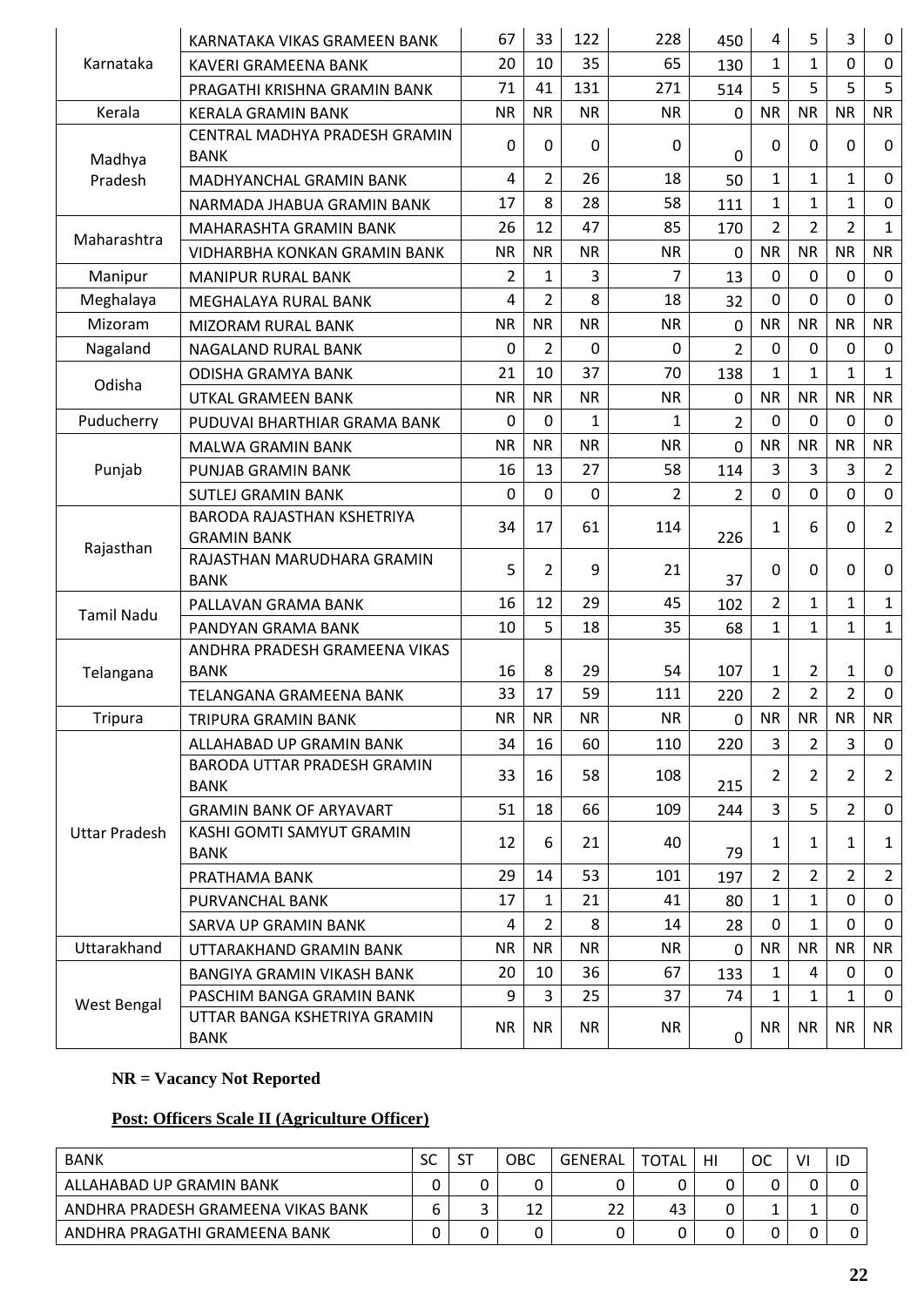| ARUNACHAL PRADESH RURAL BANK           | 0            | 0              | 0              | $\mathbf 0$    | 0              | $\mathbf{0}$ | 0            | 0            | 0            |
|----------------------------------------|--------------|----------------|----------------|----------------|----------------|--------------|--------------|--------------|--------------|
| ASSAM GRAMIN VIKASH BANK               | <b>NR</b>    | <b>NR</b>      | <b>NR</b>      | <b>NR</b>      | 0              | <b>NR</b>    | <b>NR</b>    | <b>NR</b>    | <b>NR</b>    |
| <b>BANGIYA GRAMIN VIKASH BANK</b>      | $\mathbf{0}$ | $\mathbf{0}$   | 0              | 0              | $\Omega$       | 0            | $\Omega$     | $\mathbf{0}$ | $\Omega$     |
| BARODA GUJARAT GRAMIN BANK             | 1            | $\mathbf{1}$   | 3              | 3              | 8              | 0            | $\Omega$     | 0            | $\mathbf 0$  |
| BARODA RAJASTHAN KSHETRIYA GRAMIN BANK | $\Omega$     | 0              | 0              | 0              | $\overline{0}$ | $\Omega$     | $\mathbf 0$  | $\mathbf 0$  | $\mathbf 0$  |
| BARODA UTTAR PRADESH GRAMIN BANK       | 6            | 3              | 11             | 21             | 41             | 0            | 1            | 0            | $\mathbf{1}$ |
| <b>BIHAR GRAMIN BANK</b>               | $\Omega$     | $\mathbf 0$    | $\mathbf{1}$   | 5              | 6              | $\Omega$     | $\mathbf 0$  | $\mathbf 0$  | $\mathbf 0$  |
| CENTRAL MADHYA PRADESH GRAMIN BANK     | $\mathbf{0}$ | $\mathbf 0$    | 0              | $\Omega$       | $\mathbf 0$    | 0            | 0            | 0            | $\mathbf 0$  |
| CHAITANYA GODAVARI GRAMEENA BANK       | $\Omega$     | $\mathbf 0$    | 0              | $\mathbf 0$    | 0              | $\Omega$     | $\mathbf 0$  | $\Omega$     | $\mathbf 0$  |
| CHHATTISGARH RAJYA GRAMIN BANK         | 2            | $\mathbf{1}$   | $\overline{2}$ | 5              | 10             | 0            | $\Omega$     | 0            | $\mathbf 0$  |
| DENA GUJARAT GRAMIN BANK               | 0            | $\mathbf 0$    | 0              | $\mathbf{0}$   | 0              | 0            | 0            | 0            | $\mathbf 0$  |
| ELLAQAI DEHATI BANK                    | $\Omega$     | $\mathbf 0$    | 0              | 0              | $\mathbf 0$    | 0            | $\mathbf 0$  | $\mathbf 0$  | $\mathbf 0$  |
| <b>GRAMIN BANK OF ARYAVART</b>         | $\mathbf{0}$ | 1              | 1              | $\overline{2}$ | 4              | 0            | $\Omega$     | 0            | $\mathbf 0$  |
| HIMACHAL PRADESH GRAMIN BANK           | 0            | $\mathbf 0$    | 0              | 0              | 0              | 0            | 0            | $\Omega$     | $\mathbf 0$  |
| J & K GRAMEEN BANK                     | $\Omega$     | $\mathbf 0$    | 0              | 1              | $\mathbf{1}$   | $\Omega$     | $\mathbf 0$  | $\mathbf 0$  | $\mathbf 0$  |
| JHARKHAND GRAMIN BANK                  | 0            | $\mathbf 0$    | 0              | $\mathbf 0$    | 0              | 0            | 0            | 0            | $\mathbf 0$  |
| KARNATAKA VIKAS GRAMEEN BANK           | $\Omega$     | $\mathbf 0$    | $\Omega$       | 0              | $\overline{0}$ | $\Omega$     | $\mathbf 0$  | 0            | $\mathbf 0$  |
| KASHI GOMTI SAMYUT GRAMIN BANK         | $\Omega$     | $\Omega$       | 0              | 1              | $\mathbf{1}$   | 0            | 0            | 0            | $\mathbf 0$  |
| KAVERI GRAMEENA BANK                   | $\Omega$     | $\mathbf 0$    | $\Omega$       | $\mathbf 0$    | $\mathbf 0$    | $\Omega$     | $\mathbf 0$  | 0            | $\mathbf 0$  |
| <b>KERALA GRAMIN BANK</b>              | <b>NR</b>    | <b>NR</b>      | <b>NR</b>      | <b>NR</b>      | 0              | <b>NR</b>    | <b>NR</b>    | <b>NR</b>    | <b>NR</b>    |
| LANGPI DEHANGI RURAL BANK              | 0            | 0              | 0              | $\mathbf{0}$   | 0              | 0            | $\Omega$     | 0            | 0            |
| MADHYA BIHAR GRAMIN BANK               | $\mathbf{0}$ | $\mathbf 0$    | 0              | $\mathbf{0}$   | $\overline{0}$ | 0            | $\mathbf 0$  | $\mathbf 0$  | $\mathbf 0$  |
| <b>MADHYANCHAL GRAMIN BANK</b>         | 0            | 0              | 0              | $\mathbf 0$    | 0              | 0            | 0            | 0            | $\mathbf 0$  |
| MAHARASHTA GRAMIN BANK                 | $\Omega$     | $\mathbf 0$    | $\Omega$       | $\Omega$       | 0              | $\Omega$     | $\Omega$     | 0            | $\mathbf 0$  |
| <b>MALWA GRAMIN BANK</b>               | <b>NR</b>    | <b>NR</b>      | <b>NR</b>      | <b>NR</b>      | 0              | <b>NR</b>    | <b>NR</b>    | <b>NR</b>    | <b>NR</b>    |
| <b>MANIPUR RURAL BANK</b>              | 0            | 0              | 0              | 0              | 0              | 0            | 0            | 0            | 0            |
| MEGHALAYA RURAL BANK                   | 0            | $\mathbf 0$    | $\Omega$       | $\mathbf{0}$   | 0              | 0            | $\Omega$     | 0            | $\mathbf 0$  |
| <b>MIZORAM RURAL BANK</b>              | <b>NR</b>    | <b>NR</b>      | <b>NR</b>      | <b>NR</b>      | 0              | <b>NR</b>    | <b>NR</b>    | <b>NR</b>    | <b>NR</b>    |
| NAGALAND RURAL BANK                    | 0            | $\mathbf 0$    | 0              | 0              | $\overline{0}$ | 0            | $\mathbf 0$  | $\mathbf 0$  | $\mathbf 0$  |
| NARMADA JHABUA GRAMIN BANK             | 0            | 0              | 0              | $\Omega$       | 0              | 0            | 0            | 0            | 0            |
| <b>ODISHA GRAMYA BANK</b>              | 4            | $\overline{2}$ | 6              | 13             | 25             | $\Omega$     | $\mathbf 0$  | $\Omega$     | $\mathbf 0$  |
| PALLAVAN GRAMA BANK                    | $\Omega$     | $\mathbf 0$    | $\mathbf{1}$   | 3              | 4              | 0            | $\Omega$     | $\Omega$     | 0            |
| PANDYAN GRAMA BANK                     | 0            | 0              | 0              | $\mathbf{0}$   | $\Omega$       | 0            | $\Omega$     | 0            | $\Omega$     |
| PASCHIM BANGA GRAMIN BANK              | $\Omega$     | $\mathbf 0$    | 0              | $\mathbf{0}$   | 0              | $\Omega$     | $\mathbf 0$  | $\mathbf 0$  | $\mathbf 0$  |
| PRAGATHI KRISHNA GRAMIN BANK           | 0            | 0              | 0              | 0              | 0              | 0            | $\Omega$     | 0            | 0            |
| PRATHAMA BANK                          | $\Omega$     | $\mathbf 0$    | $\mathbf{1}$   | 3              | 4              | 0            | 0            | $\Omega$     | $\mathbf 0$  |
| PUDUVAI BHARTHIAR GRAMA BANK           | $\Omega$     | $\mathbf 0$    | 0              | 0              | $\Omega$       | $\Omega$     | 0            | $\Omega$     | 0            |
| PUNJAB GRAMIN BANK                     | $\mathbf{1}$ | $\mathbf 0$    | $\mathbf{1}$   | $\overline{2}$ | 4              | 0            | $\Omega$     | $\Omega$     | $\mathbf 0$  |
| PURVANCHAL BANK                        | 0            | $\Omega$       | 0              | 0              | $\Omega$       | 0            | $\Omega$     | $\Omega$     | 0            |
| RAJASTHAN MARUDHARA GRAMIN BANK        | 0            | 0              | 0              | $\mathbf{0}$   | $\Omega$       | 0            | $\Omega$     | 0            | $\Omega$     |
| SAPTAGIRI GRAMEENA BANK                | 0            | $\mathbf 0$    | 0              | 0              | 0              | $\Omega$     | $\mathbf 0$  | $\mathbf 0$  | $\mathbf 0$  |
| SARVA HARYANA GRAMIN BANK              | $\Omega$     | 0              | 0              | 0              | $\Omega$       | 0            | 0            | 0            | 0            |
| <b>SARVA UP GRAMIN BANK</b>            | 0            | $\Omega$       | 0              | 0              | 0              | $\Omega$     | $\Omega$     | $\Omega$     | $\mathbf 0$  |
| SAURASHTRA GRAMIN BANK                 | $\mathbf 0$  | $\mathbf 0$    | 0              | $\Omega$       | $\Omega$       | $\Omega$     | $\mathbf 0$  | $\Omega$     | $\mathbf 0$  |
| SUTLEJ GRAMIN BANK                     | 0            | $\Omega$       | 0              | 0              | $\Omega$       | 0            | $\Omega$     | 0            | 0            |
| TELANGANA GRAMEENA BANK                | 3            | $\mathbf{1}$   | 5              | 9              | 18             | $\Omega$     | $\mathbf{1}$ | 0            | $\Omega$     |
| TRIPURA GRAMIN BANK                    | <b>NR</b>    | <b>NR</b>      | <b>NR</b>      | <b>NR</b>      | $\Omega$       | NR.          | <b>NR</b>    | <b>NR</b>    | <b>NR</b>    |
| UTKAL GRAMEEN BANK                     | <b>NR</b>    | <b>NR</b>      | NR.            | <b>NR</b>      | $\mathbf 0$    | NR.          | <b>NR</b>    | <b>NR</b>    | <b>NR</b>    |
| UTTAR BANGA KSHETRIYA GRAMIN BANK      | NR.          | <b>NR</b>      | <b>NR</b>      | <b>NR</b>      | $\Omega$       | NR.          | <b>NR</b>    | <b>NR</b>    | NR.          |
| UTTAR BIHAR GRAMIN BANK                | <b>NR</b>    | <b>NR</b>      | <b>NR</b>      | <b>NR</b>      | $\mathbf 0$    | NR.          | <b>NR</b>    | <b>NR</b>    | NR.          |
| UTTARAKHAND GRAMIN BANK                | NR.          | <b>NR</b>      | NR.            | <b>NR</b>      | $\mathbf 0$    | <b>NR</b>    | <b>NR</b>    | <b>NR</b>    | NR.          |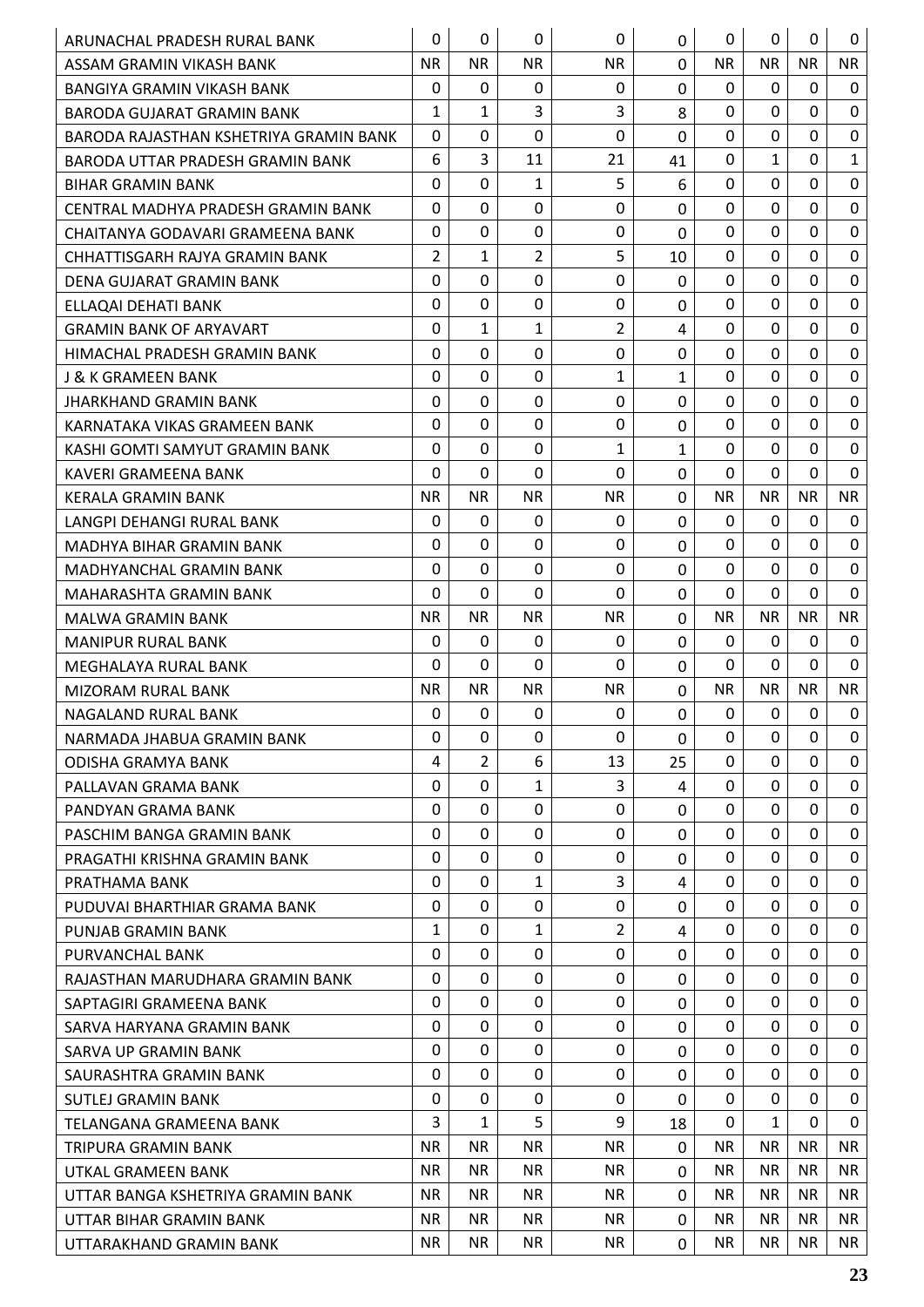| VANANCHAL GRAMIN BANK        |            |           |           |           |     |    | 0         |           |           |
|------------------------------|------------|-----------|-----------|-----------|-----|----|-----------|-----------|-----------|
| VIDHARBHA KONKAN GRAMIN BANK | <b>NR</b>  | <b>NR</b> | <b>NR</b> | <b>NR</b> |     | ΝR | <b>NR</b> | <b>NR</b> | <b>NR</b> |
| Total                        | ר ר<br>ر ے | -<br>--   | 44        | 90        | 169 |    | ب         | -         | -         |

# **Post: Officers Scale II (Marketing Officer)**

| <b>BANK</b>                            | <b>SC</b>    | <b>ST</b>   | <b>OBC</b>     | <b>GENERAL</b> | <b>TOTAL</b>   | HI             | <b>OC</b>   | VI           | ID               |
|----------------------------------------|--------------|-------------|----------------|----------------|----------------|----------------|-------------|--------------|------------------|
| ALLAHABAD UP GRAMIN BANK               | $\Omega$     | 0           | 1              | 1              | $\overline{2}$ | 0              | $\Omega$    | $\Omega$     | 0                |
| ANDHRA PRADESH GRAMEENA VIKAS BANK     | $\Omega$     | $\Omega$    | $\mathbf 0$    | 0              | $\mathbf 0$    | $\mathbf 0$    | $\Omega$    | 0            | $\mathbf 0$      |
| ANDHRA PRAGATHI GRAMEENA BANK          | $\mathbf 0$  | $\Omega$    | 0              | 0              | $\mathbf 0$    | 0              | $\mathbf 0$ | $\mathbf 0$  | $\mathbf 0$      |
| ARUNACHAL PRADESH RURAL BANK           | $\mathbf 0$  | 0           | $\mathbf 0$    | $\mathbf 0$    | $\mathbf 0$    | $\overline{0}$ | $\mathbf 0$ | $\mathbf 0$  | $\mathbf 0$      |
| ASSAM GRAMIN VIKASH BANK               | <b>NR</b>    | <b>NR</b>   | <b>NR</b>      | <b>NR</b>      | $\mathbf 0$    | <b>NR</b>      | <b>NR</b>   | <b>NR</b>    | <b>NR</b>        |
| BANGIYA GRAMIN VIKASH BANK             | $\Omega$     | 0           | 0              | 0              | $\mathbf 0$    | 0              | 0           | $\Omega$     | 0                |
| BARODA GUJARAT GRAMIN BANK             | $\mathbf 0$  | 0           | 0              | 0              | $\mathbf 0$    | 0              | $\mathbf 0$ | $\mathbf 0$  | $\mathbf 0$      |
| BARODA RAJASTHAN KSHETRIYA GRAMIN BANK | 0            | 0           | $\mathbf 0$    | 0              | 0              | 0              | $\Omega$    | $\Omega$     | $\mathbf 0$      |
| BARODA UTTAR PRADESH GRAMIN BANK       | $\Omega$     | 0           | $\mathbf 0$    | 0              | $\mathbf 0$    | $\mathbf 0$    | $\mathbf 0$ | $\Omega$     | $\mathbf 0$      |
| <b>BIHAR GRAMIN BANK</b>               | $\mathbf 0$  | 0           | 0              | 0              | $\mathbf 0$    | $\mathbf 0$    | $\mathbf 0$ | $\mathbf{0}$ | $\mathbf 0$      |
| CENTRAL MADHYA PRADESH GRAMIN BANK     | $\mathbf 0$  | 0           | 0              | 0              | 0              | 0              | $\Omega$    | $\Omega$     | $\mathbf 0$      |
| CHAITANYA GODAVARI GRAMEENA BANK       | $\mathbf 0$  | $\Omega$    | $\mathbf 0$    | 0              | $\mathbf 0$    | 0              | $\mathbf 0$ | $\mathbf 0$  | $\mathbf 0$      |
| CHHATTISGARH RAJYA GRAMIN BANK         | 1            | 1           | $\overline{2}$ | 2              | 6              | 0              | $\Omega$    | $\Omega$     | $\mathbf 0$      |
| DENA GUJARAT GRAMIN BANK               | $\mathbf 0$  | $\mathbf 0$ | $\mathbf 0$    | $\mathbf 0$    | $\mathbf 0$    | 0              | $\mathbf 0$ | $\mathbf 0$  | $\mathbf 0$      |
| ELLAQAI DEHATI BANK                    | 0            | 0           | $\mathbf 0$    | 0              | $\mathbf 0$    | 0              | $\Omega$    | $\Omega$     | $\boldsymbol{0}$ |
| <b>GRAMIN BANK OF ARYAVART</b>         | 1            | 0           | $\mathbf{1}$   | 2              | 4              | $\mathbf 0$    | $\mathbf 0$ | $\mathbf 0$  | $\mathbf 0$      |
| HIMACHAL PRADESH GRAMIN BANK           | $\mathbf 0$  | 0           | 0              | 0              | $\mathbf 0$    | 0              | $\mathbf 0$ | $\mathbf 0$  | $\boldsymbol{0}$ |
| J & K GRAMEEN BANK                     | $\mathbf 0$  | $\Omega$    | 0              | 0              | $\mathbf 0$    | 0              | $\Omega$    | $\Omega$     | $\mathbf 0$      |
| JHARKHAND GRAMIN BANK                  | $\mathbf 0$  | $\Omega$    | $\mathbf 0$    | $\Omega$       | $\mathbf 0$    | $\mathbf 0$    | $\mathbf 0$ | 0            | $\mathbf 0$      |
| KARNATAKA VIKAS GRAMEEN BANK           | $\mathbf 0$  | 0           | 0              | 0              | 0              | 0              | $\mathbf 0$ | $\Omega$     | $\mathbf 0$      |
| KASHI GOMTI SAMYUT GRAMIN BANK         | $\mathbf{1}$ | 0           | $\overline{2}$ | 4              | $\overline{7}$ | $\mathbf 0$    | $\mathbf 0$ | $\Omega$     | $\boldsymbol{0}$ |
| <b>KAVERI GRAMEENA BANK</b>            | $\mathbf 0$  | $\Omega$    | $\mathbf 0$    | $\Omega$       | $\mathbf 0$    | $\mathbf 0$    | $\mathbf 0$ | $\Omega$     | $\mathbf 0$      |
| <b>KERALA GRAMIN BANK</b>              | <b>NR</b>    | <b>NR</b>   | <b>NR</b>      | <b>NR</b>      | $\mathbf 0$    | <b>NR</b>      | <b>NR</b>   | <b>NR</b>    | <b>NR</b>        |
| LANGPI DEHANGI RURAL BANK              | $\Omega$     | $\Omega$    | 0              | 0              | $\mathbf 0$    | $\Omega$       | $\Omega$    | 0            | 0                |
| <b>MADHYA BIHAR GRAMIN BANK</b>        | $\mathbf 0$  | 0           | $\mathbf 0$    | 0              | $\mathbf 0$    | 0              | $\Omega$    | $\Omega$     | 0                |
| <b>MADHYANCHAL GRAMIN BANK</b>         | $\mathbf 0$  | 0           | $\mathbf 0$    | 0              | 0              | $\mathbf 0$    | $\mathbf 0$ | $\Omega$     | $\mathbf 0$      |
| MAHARASHTA GRAMIN BANK                 | $\mathbf 0$  | $\Omega$    | $\mathbf 0$    | $\mathbf{0}$   | $\mathbf{0}$   | $\Omega$       | $\mathbf 0$ | $\Omega$     | $\mathbf 0$      |
| MALWA GRAMIN BANK                      | <b>NR</b>    | <b>NR</b>   | <b>NR</b>      | <b>NR</b>      | $\Omega$       | <b>NR</b>      | <b>NR</b>   | <b>NR</b>    | <b>NR</b>        |
| <b>MANIPUR RURAL BANK</b>              | $\mathbf 0$  | $\mathbf 0$ | $\Omega$       | $\Omega$       | $\mathbf 0$    | $\mathbf 0$    | $\mathbf 0$ | $\Omega$     | $\mathbf 0$      |
| MEGHALAYA RURAL BANK                   | $\mathbf 0$  | 0           | $\Omega$       | 0              | 0              | 0              | 0           | $\Omega$     | $\Omega$         |
| <b>MIZORAM RURAL BANK</b>              | <b>NR</b>    | <b>NR</b>   | NR.            | <b>NR</b>      | $\mathbf 0$    | <b>NR</b>      | <b>NR</b>   | <b>NR</b>    | <b>NR</b>        |
| NAGALAND RURAL BANK                    | 0            | 0           | 0              | 0              | $\mathbf{0}$   | 0              | 0           | 0            | 0                |
| NARMADA JHABUA GRAMIN BANK             | $\mathbf 0$  | 0           | $\mathbf{1}$   | 3              | 4              | $\Omega$       | $\mathbf 0$ | $\Omega$     | $\mathbf 0$      |
| <b>ODISHA GRAMYA BANK</b>              | 1            | $\mathbf 0$ | $\overline{3}$ | 6              | 10             | $\Omega$       | $\Omega$    | $\Omega$     | $\mathbf 0$      |
| PALLAVAN GRAMA BANK                    | $\mathbf 0$  | $\Omega$    | 0              | 0              | $\mathbf{0}$   | $\Omega$       | $\Omega$    | 0            | 0                |
| PANDYAN GRAMA BANK                     | $\Omega$     | $\mathbf 0$ | $\Omega$       | 0              | $\mathbf{0}$   | $\Omega$       | $\Omega$    | $\Omega$     | $\mathbf 0$      |
| PASCHIM BANGA GRAMIN BANK              | 0            | 0           | 0              | 0              | $\mathbf 0$    | $\Omega$       | $\Omega$    | $\Omega$     | 0                |
| PRAGATHI KRISHNA GRAMIN BANK           | $\mathbf 0$  | 0           | $\mathbf 0$    | 0              | 0              | $\Omega$       | $\Omega$    | $\Omega$     | $\mathbf 0$      |
| PRATHAMA BANK                          | $\Omega$     | 0           | 0              | 0              | $\mathbf{0}$   | $\mathbf{0}$   | $\mathbf 0$ | $\Omega$     | 0                |
| PUDUVAI BHARTHIAR GRAMA BANK           | $\Omega$     | $\Omega$    | 0              | 0              | $\Omega$       | 0              | $\Omega$    | $\Omega$     | 0                |
| PUNJAB GRAMIN BANK                     | $\mathbf 0$  | $\mathbf 0$ | 0              | 0              | $\mathbf 0$    | $\mathbf 0$    | $\Omega$    | $\Omega$     | $\mathbf 0$      |
| PURVANCHAL BANK                        | $\mathbf 0$  | 0           | 0              | 0              | 0              | 0              | 0           | 0            | 0                |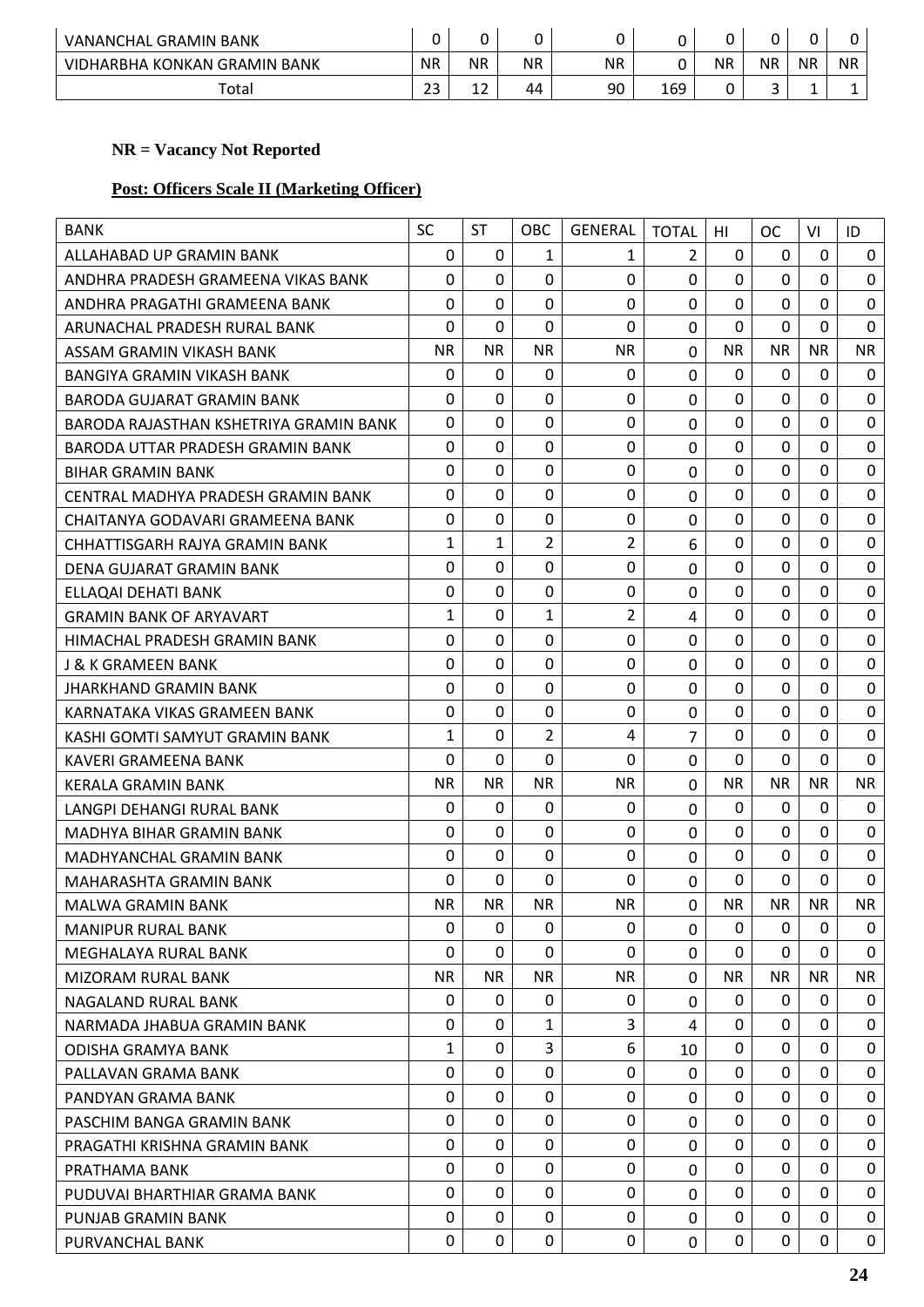| RAJASTHAN MARUDHARA GRAMIN BANK   | 0         | 0         | 0         | 0         | $\Omega$ | 0         | 0         | $\mathbf{0}$ | $\Omega$     |
|-----------------------------------|-----------|-----------|-----------|-----------|----------|-----------|-----------|--------------|--------------|
| SAPTAGIRI GRAMEENA BANK           | 0         | 0         | $\Omega$  | $\Omega$  | $\Omega$ | $\Omega$  | $\Omega$  | $\Omega$     | $\Omega$     |
| SARVA HARYANA GRAMIN BANK         | 0         | 0         | 0         | 0         | 0        | 0         | $\Omega$  | $\Omega$     | $\Omega$     |
| SARVA UP GRAMIN BANK              | 0         | 0         | $\Omega$  | 0         | $\Omega$ | 0         | $\Omega$  | $\mathbf{0}$ | $\Omega$     |
| SAURASHTRA GRAMIN BANK            | 0         | 0         | $\Omega$  | $\Omega$  | $\Omega$ | $\Omega$  | $\Omega$  | $\Omega$     | $\mathbf{0}$ |
| SUTLEJ GRAMIN BANK                | 0         | 0         | $\Omega$  | $\Omega$  | $\Omega$ | $\Omega$  | 0         | $\mathbf{0}$ | $\Omega$     |
| TELANGANA GRAMEENA BANK           | $\Omega$  | 0         | $\Omega$  | $\Omega$  | $\Omega$ | $\Omega$  | $\Omega$  | $\Omega$     | $\Omega$     |
| TRIPURA GRAMIN BANK               | NR.       | <b>NR</b> | <b>NR</b> | <b>NR</b> | $\Omega$ | <b>NR</b> | NR.       | <b>NR</b>    | <b>NR</b>    |
| UTKAL GRAMEEN BANK                | NR.       | <b>NR</b> | <b>NR</b> | <b>NR</b> | $\Omega$ | NR.       | <b>NR</b> | NR.          | NR.          |
| UTTAR BANGA KSHETRIYA GRAMIN BANK | NR.       | <b>NR</b> | NR.       | <b>NR</b> | $\Omega$ | NR.       | NR        | NR.          | <b>NR</b>    |
| UTTAR BIHAR GRAMIN BANK           | NR.       | <b>NR</b> | <b>NR</b> | <b>NR</b> | $\Omega$ | <b>NR</b> | <b>NR</b> | NR.          | NR.          |
| UTTARAKHAND GRAMIN BANK           | NR.       | <b>NR</b> | <b>NR</b> | NR.       | $\Omega$ | <b>NR</b> | <b>NR</b> | <b>NR</b>    | NR.          |
| VANANCHAL GRAMIN BANK             | 0         | 0         | $\Omega$  | $\Omega$  | $\Omega$ | $\Omega$  | $\Omega$  | $\Omega$     | $\Omega$     |
| VIDHARBHA KONKAN GRAMIN BANK      | <b>NR</b> | <b>NR</b> | <b>NR</b> | <b>NR</b> | $\Omega$ | <b>NR</b> | <b>NR</b> | <b>NR</b>    | <b>NR</b>    |
| Total                             | 4         | 1         | 10        | 18        | 33       | $\Omega$  | $\Omega$  | 0            | $\mathbf{0}$ |

# **Post: Officers Scale II (Treasury Manager)**

| <b>BANK</b>                            | SC             | ST             | <b>OBC</b>     | <b>GENERA</b><br>L | TOTA<br>L      | HI             | <b>OC</b>      | VI             | ID          |
|----------------------------------------|----------------|----------------|----------------|--------------------|----------------|----------------|----------------|----------------|-------------|
| ALLAHABAD UP GRAMIN BANK               | 0              | 0              | $\Omega$       | $\Omega$           | $\overline{0}$ | $\Omega$       | 0              | $\Omega$       | 0           |
| ANDHRA PRADESH GRAMEENA VIKAS BANK     | 0              | 0              | 0              | 0                  | 0              | 0              | 0              | 0              | 0           |
| ANDHRA PRAGATHI GRAMEENA BANK          | $\Omega$       | 0              | $\Omega$       | $\Omega$           | 0              | 0              | 0              | 0              | 0           |
| ARUNACHAL PRADESH RURAL BANK           | 0              | 0              | $\Omega$       | 0                  | 0              | 0              | 0              | 0              | $\Omega$    |
| ASSAM GRAMIN VIKASH BANK               | <b>NR</b>      | <b>NR</b>      | <b>NR</b>      | <b>NR</b>          | $\overline{0}$ | ΝR             | NR.            | <b>NR</b>      | NR.         |
| <b>BANGIYA GRAMIN VIKASH BANK</b>      | 0              | 0              | 0              | 0                  | 0              | 0              | 0              | 0              | 0           |
| <b>BARODA GUJARAT GRAMIN BANK</b>      | 0              | $\Omega$       | $\Omega$       | 1                  | $\mathbf{1}$   | $\Omega$       | $\Omega$       | 0              | $\Omega$    |
| BARODA RAJASTHAN KSHETRIYA GRAMIN BANK | $\Omega$       | 0              | $\Omega$       | $\mathbf 0$        | $\overline{0}$ | 0              | 0              | $\Omega$       | $\Omega$    |
| BARODA UTTAR PRADESH GRAMIN BANK       | $\mathbf 0$    | 0              | $\mathbf 0$    | $\mathbf 0$        | $\mathbf 0$    | 0              | 0              | 0              | $\mathbf 0$ |
| <b>BIHAR GRAMIN BANK</b>               | $\overline{0}$ | $\Omega$       | $\Omega$       | 2                  | $\overline{2}$ | 0              | $\Omega$       | 0              | $\mathbf 0$ |
| CENTRAL MADHYA PRADESH GRAMIN BANK     | $\Omega$       | $\Omega$       | $\Omega$       | $\mathbf 0$        | $\mathbf 0$    | $\overline{0}$ | $\Omega$       | $\Omega$       | $\Omega$    |
| CHAITANYA GODAVARI GRAMEENA BANK       | 0              | 0              | 0              | $\boldsymbol{0}$   | 0              | 0              | 0              | 0              | $\pmb{0}$   |
| CHHATTISGARH RAJYA GRAMIN BANK         | $\overline{0}$ | $\Omega$       | 0              | 1                  | $\mathbf{1}$   | $\Omega$       | $\Omega$       | 0              | $\mathbf 0$ |
| DENA GUJARAT GRAMIN BANK               | $\Omega$       | $\overline{0}$ | $\mathbf 0$    | 1                  | 1              | $\Omega$       | $\overline{0}$ | $\Omega$       | $\mathbf 0$ |
| ELLAQAI DEHATI BANK                    | $\mathbf 0$    | 0              | 1              | $\boldsymbol{0}$   | 1              | 0              | 0              | 0              | $\mathbf 0$ |
| <b>GRAMIN BANK OF ARYAVART</b>         | 0              | 0              | $\mathbf 0$    | 1                  | $\mathbf{1}$   | 0              | 0              | 0              | $\mathbf 0$ |
| HIMACHAL PRADESH GRAMIN BANK           | 0              | 0              | $\Omega$       | $\mathbf 0$        | 0              | 0              | 0              | $\Omega$       | $\mathbf 0$ |
| J & K GRAMEEN BANK                     | 0              | 0              | 0              | 1                  | $\mathbf{1}$   | 0              | 0              | 0              | $\mathbf 0$ |
| <b>JHARKHAND GRAMIN BANK</b>           | $\overline{0}$ | $\Omega$       | $\Omega$       | $\Omega$           | 0              | 0              | $\Omega$       | $\Omega$       | $\mathbf 0$ |
| KARNATAKA VIKAS GRAMEEN BANK           | $\overline{0}$ | 0              | $\Omega$       | $\Omega$           | 0              | $\overline{0}$ | $\overline{0}$ | $\Omega$       | $\Omega$    |
| KASHI GOMTI SAMYUT GRAMIN BANK         | $\mathbf 0$    | 0              | 0              | 1                  | $\mathbf{1}$   | 0              | 0              | 0              | $\mathbf 0$ |
| KAVERI GRAMEENA BANK                   | $\overline{0}$ | 0              | $\Omega$       | 0                  | 0              | $\mathbf 0$    | 0              | $\overline{0}$ | $\mathbf 0$ |
| KERALA GRAMIN BANK                     | <b>NR</b>      | <b>NR</b>      | <b>NR</b>      | <b>NR</b>          | $\overline{0}$ | <b>NR</b>      | <b>NR</b>      | <b>NR</b>      | <b>NR</b>   |
| LANGPI DEHANGI RURAL BANK              | 0              | 0              | 0              | 0                  | 0              | 0              | 0              | 0              | 0           |
| MADHYA BIHAR GRAMIN BANK               | $\overline{0}$ | $\Omega$       | $\Omega$       | $\Omega$           | $\Omega$       | $\overline{0}$ | $\Omega$       | $\Omega$       | $\Omega$    |
| MADHYANCHAL GRAMIN BANK                | $\overline{0}$ | $\Omega$       | $\overline{0}$ | $\mathbf 0$        | 0              | $\mathbf 0$    | $\Omega$       | $\Omega$       | $\mathbf 0$ |
| MAHARASHTA GRAMIN BANK                 | 0              | 0              | 0              | 0                  | 0              | 0              | 0              | 0              | 0           |
| <b>MALWA GRAMIN BANK</b>               | <b>NR</b>      | <b>NR</b>      | <b>NR</b>      | <b>NR</b>          | 0              | <b>NR</b>      | NR.            | <b>NR</b>      | <b>NR</b>   |
| <b>MANIPUR RURAL BANK</b>              | 0              | 0              | 0              | 0                  | 0              | 0              | 0              | 0              | 0           |
| MEGHALAYA RURAL BANK                   | 0              | 0              | 0              | 0                  | 0              | 0              | 0              | 0              | 0           |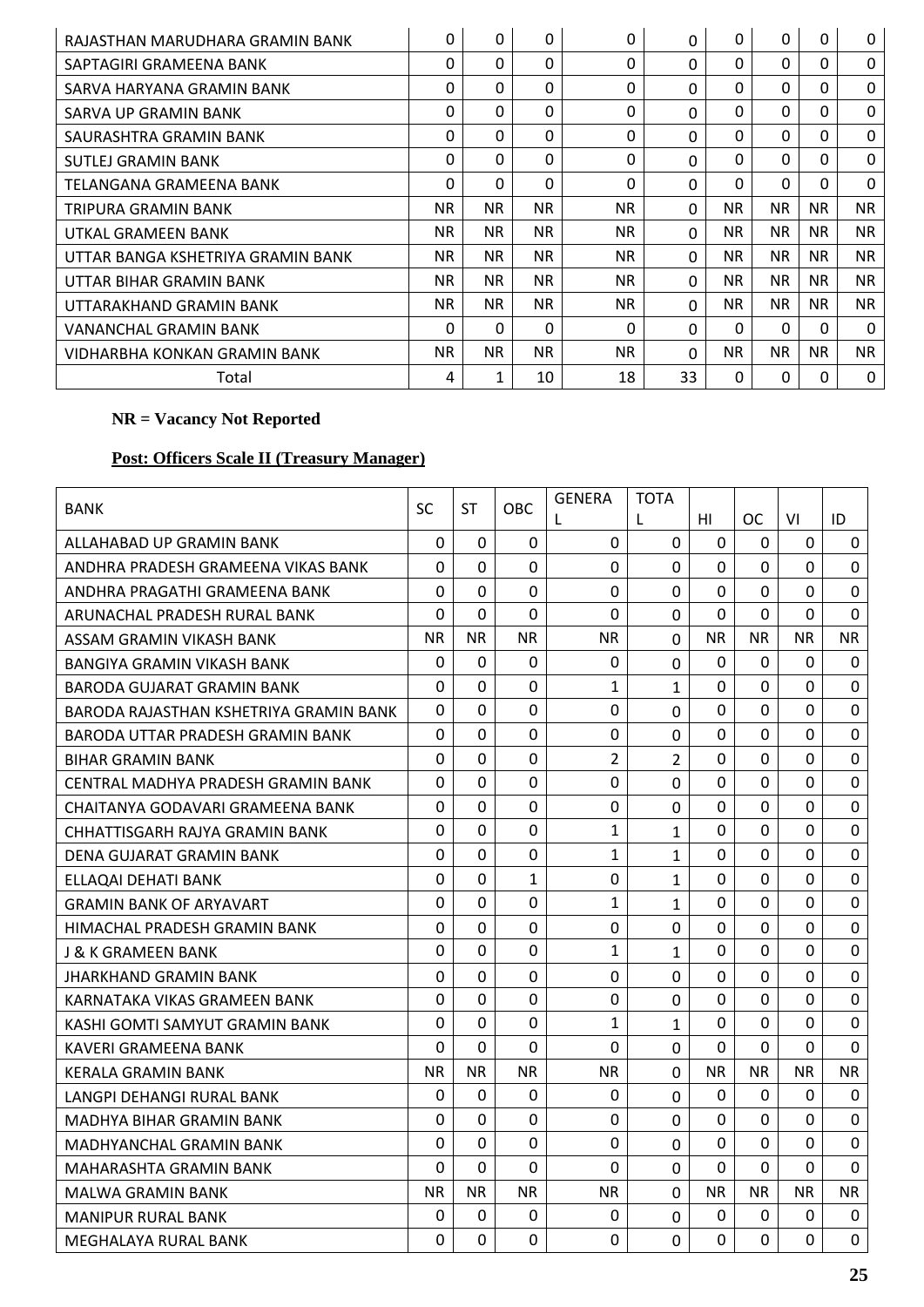| <b>MIZORAM RURAL BANK</b>         | <b>NR</b>    | <b>NR</b>   | <b>NR</b>    | <b>NR</b>    | 0              | <b>NR</b>   | <b>NR</b> | <b>NR</b>      | NR.         |
|-----------------------------------|--------------|-------------|--------------|--------------|----------------|-------------|-----------|----------------|-------------|
| NAGALAND RURAL BANK               | $\mathbf{0}$ | $\Omega$    | $\Omega$     | 0            | 0              | $\Omega$    | $\Omega$  | $\Omega$       | 0           |
| NARMADA JHABUA GRAMIN BANK        | $\Omega$     | 0           | $\Omega$     | 0            | 0              | $\Omega$    | $\Omega$  | $\Omega$       | $\mathbf 0$ |
| <b>ODISHA GRAMYA BANK</b>         | $\Omega$     | $\Omega$    | 0            | $\mathbf 0$  | 0              | $\Omega$    | $\Omega$  | $\Omega$       | $\Omega$    |
| PALLAVAN GRAMA BANK               | $\mathbf 0$  | $\Omega$    | $\mathbf 0$  | 0            | 0              | $\Omega$    | $\Omega$  | $\Omega$       | $\mathbf 0$ |
| PANDYAN GRAMA BANK                | $\Omega$     | $\Omega$    | $\Omega$     | $\Omega$     | 0              | $\Omega$    | $\Omega$  | $\Omega$       | $\Omega$    |
| PASCHIM BANGA GRAMIN BANK         | $\Omega$     | 0           | 0            | $\mathbf{1}$ | 1              | $\mathbf 0$ | 0         | $\Omega$       | $\mathbf 0$ |
| PRAGATHI KRISHNA GRAMIN BANK      | $\mathbf 0$  | $\Omega$    | $\mathbf{0}$ | $\mathbf{0}$ | 0              | $\Omega$    | $\Omega$  | $\Omega$       | $\Omega$    |
| PRATHAMA BANK                     | $\mathbf 0$  | $\mathbf 0$ | $\mathbf 0$  | 1            | $\mathbf{1}$   | $\mathbf 0$ | 0         | $\Omega$       | 0           |
| PUDUVAI BHARTHIAR GRAMA BANK      | $\Omega$     | $\Omega$    | $\mathbf 0$  | 0            | $\Omega$       | $\Omega$    | $\Omega$  | $\Omega$       | 0           |
| PUNJAB GRAMIN BANK                | 0            | 0           | $\Omega$     | 0            | $\Omega$       | $\mathbf 0$ | $\Omega$  | $\Omega$       | 0           |
| PURVANCHAL BANK                   | $\Omega$     | $\Omega$    | $\mathbf 0$  | $\mathbf 0$  | 0              | $\Omega$    | $\Omega$  | $\Omega$       | $\mathbf 0$ |
| RAJASTHAN MARUDHARA GRAMIN BANK   | $\Omega$     | $\Omega$    | $\Omega$     | $\Omega$     | $\Omega$       | $\Omega$    | $\Omega$  | $\Omega$       | $\Omega$    |
| SAPTAGIRI GRAMEENA BANK           | $\Omega$     | $\Omega$    | $\Omega$     | $\mathbf 0$  | $\mathbf 0$    | $\Omega$    | $\Omega$  | $\mathbf 0$    | 0           |
| SARVA HARYANA GRAMIN BANK         | $\mathbf 0$  | 0           | $\Omega$     | 0            | $\overline{0}$ | $\Omega$    | $\Omega$  | $\Omega$       | $\mathbf 0$ |
| SARVA UP GRAMIN BANK              | $\mathbf 0$  | $\mathbf 0$ | $\mathbf 0$  | $\mathbf 0$  | 0              | $\Omega$    | $\Omega$  | $\mathbf 0$    | 0           |
| SAURASHTRA GRAMIN BANK            | $\mathbf 0$  | $\Omega$    | $\Omega$     | $\mathbf 0$  | $\Omega$       | $\Omega$    | $\Omega$  | $\Omega$       | $\mathbf 0$ |
| <b>SUTLEJ GRAMIN BANK</b>         | $\Omega$     | $\mathbf 0$ | $\Omega$     | 0            | $\Omega$       | $\Omega$    | $\Omega$  | $\Omega$       | 0           |
| TELANGANA GRAMEENA BANK           | $\mathbf 0$  | 0           | $\Omega$     | 0            | 0              | $\Omega$    | $\Omega$  | $\Omega$       | $\mathbf 0$ |
| TRIPURA GRAMIN BANK               | <b>NR</b>    | <b>NR</b>   | <b>NR</b>    | <b>NR</b>    | $\Omega$       | <b>NR</b>   | <b>NR</b> | <b>NR</b>      | <b>NR</b>   |
| UTKAL GRAMEEN BANK                | <b>NR</b>    | <b>NR</b>   | <b>NR</b>    | <b>NR</b>    | 0              | <b>NR</b>   | <b>NR</b> | N <sub>R</sub> | <b>NR</b>   |
| UTTAR BANGA KSHETRIYA GRAMIN BANK | <b>NR</b>    | <b>NR</b>   | <b>NR</b>    | <b>NR</b>    | $\Omega$       | <b>NR</b>   | <b>NR</b> | <b>NR</b>      | <b>NR</b>   |
| UTTAR BIHAR GRAMIN BANK           | <b>NR</b>    | <b>NR</b>   | <b>NR</b>    | <b>NR</b>    | 0              | <b>NR</b>   | <b>NR</b> | <b>NR</b>      | <b>NR</b>   |
| UTTARAKHAND GRAMIN BANK           | <b>NR</b>    | <b>NR</b>   | <b>NR</b>    | <b>NR</b>    | 0              | <b>NR</b>   | <b>NR</b> | <b>NR</b>      | <b>NR</b>   |
| <b>VANANCHAL GRAMIN BANK</b>      | $\Omega$     | $\Omega$    | $\Omega$     | $\Omega$     | 0              | $\Omega$    | $\Omega$  | $\Omega$       | $\Omega$    |
| VIDHARBHA KONKAN GRAMIN BANK      | <b>NR</b>    | <b>NR</b>   | <b>NR</b>    | <b>NR</b>    | $\Omega$       | <b>NR</b>   | <b>NR</b> | <b>NR</b>      | <b>NR</b>   |
| Total                             | $\Omega$     | 0           | $\mathbf{1}$ | 10           | 11             | $\Omega$    | 0         | 0              |             |

# **Post: Officers Scale II (Law Officer)**

| <b>BANK</b>                                      | <b>SC</b>    | <b>ST</b>    | <b>OBC</b> | <b>GENERAL</b> | <b>TOTAL</b> | нı        | <b>OC</b> | VI           | ID          |
|--------------------------------------------------|--------------|--------------|------------|----------------|--------------|-----------|-----------|--------------|-------------|
| ALLAHABAD UP GRAMIN BANK                         | 0            | $\Omega$     | 0          | 2              | 2            | $\Omega$  | $\Omega$  | $\mathbf{0}$ | $\Omega$    |
| ANDHRA PRADESH GRAMEENA VIKAS BANK               | 1            | $\Omega$     | 1          | $\overline{2}$ | 4            | $\Omega$  | $\Omega$  | 0            | $\Omega$    |
| ANDHRA PRAGATHI GRAMEENA BANK                    | 0            | $\Omega$     | 0          | 0              | 0            | $\Omega$  | $\Omega$  | $\Omega$     | $\Omega$    |
| ARUNACHAL PRADESH RURAL BANK                     | 0            | 0            | 0          | 0              | 0            | $\Omega$  | $\Omega$  | $\Omega$     | $\Omega$    |
| ASSAM GRAMIN VIKASH BANK                         | NR.          | <b>NR</b>    | <b>NR</b>  | <b>NR</b>      | 0            | <b>NR</b> | <b>NR</b> | <b>NR</b>    | <b>NR</b>   |
| BANGIYA GRAMIN VIKASH BANK                       | 0            | 0            | 0          | $\Omega$       | 0            | $\Omega$  | $\Omega$  | $\Omega$     | $\Omega$    |
| BARODA GUJARAT GRAMIN BANK                       | 0            | 0            | $\Omega$   | 0              | 0            | $\Omega$  | 0         | $\Omega$     | $\Omega$    |
| BARODA RAJASTHAN KSHETRIYA GRAMIN<br><b>BANK</b> | 0            | <sup>0</sup> | 0          | 0              | 0            | 0         | $\Omega$  | 0            | $\Omega$    |
| BARODA UTTAR PRADESH GRAMIN BANK                 | 0            | 0            | $\Omega$   | 0              | 0            | $\Omega$  | $\Omega$  | 0            | $\Omega$    |
| <b>BIHAR GRAMIN BANK</b>                         | 0            | $\Omega$     | $\Omega$   | 0              | 0            | $\Omega$  | $\Omega$  | $\mathbf{0}$ | $\Omega$    |
| CENTRAL MADHYA PRADESH GRAMIN BANK               | $\Omega$     | $\Omega$     | $\Omega$   | 0              | 0            | $\Omega$  | $\Omega$  | $\Omega$     | $\Omega$    |
| CHAITANYA GODAVARI GRAMEENA BANK                 | $\Omega$     | $\Omega$     | $\Omega$   | 1              | 1            | $\Omega$  | $\Omega$  | $\Omega$     | $\mathbf 0$ |
| CHHATTISGARH RAJYA GRAMIN BANK                   | 0            | $\Omega$     | $\Omega$   | $\mathbf 1$    | 1            | $\Omega$  | $\Omega$  | $\Omega$     | $\Omega$    |
| DENA GUJARAT GRAMIN BANK                         | 0            | 0            | $\Omega$   | 0              | 0            | $\Omega$  | $\Omega$  | 0            | $\Omega$    |
| ELLAQAI DEHATI BANK                              | 0            | 0            | 0          | 0              | 0            | $\Omega$  | $\Omega$  | $\Omega$     | $\Omega$    |
| <b>GRAMIN BANK OF ARYAVART</b>                   | 0            | $\Omega$     | 1          | 1              | 2            | $\Omega$  | $\Omega$  | $\Omega$     | $\Omega$    |
| HIMACHAL PRADESH GRAMIN BANK                     | 0            | 0            | 0          | 1              | 1            | $\Omega$  | $\Omega$  | 0            | $\Omega$    |
| J & K GRAMEEN BANK                               | <sup>0</sup> | 2            | 1          | 0              | ς            | $\Omega$  | $\Omega$  | $\Omega$     | $\Omega$    |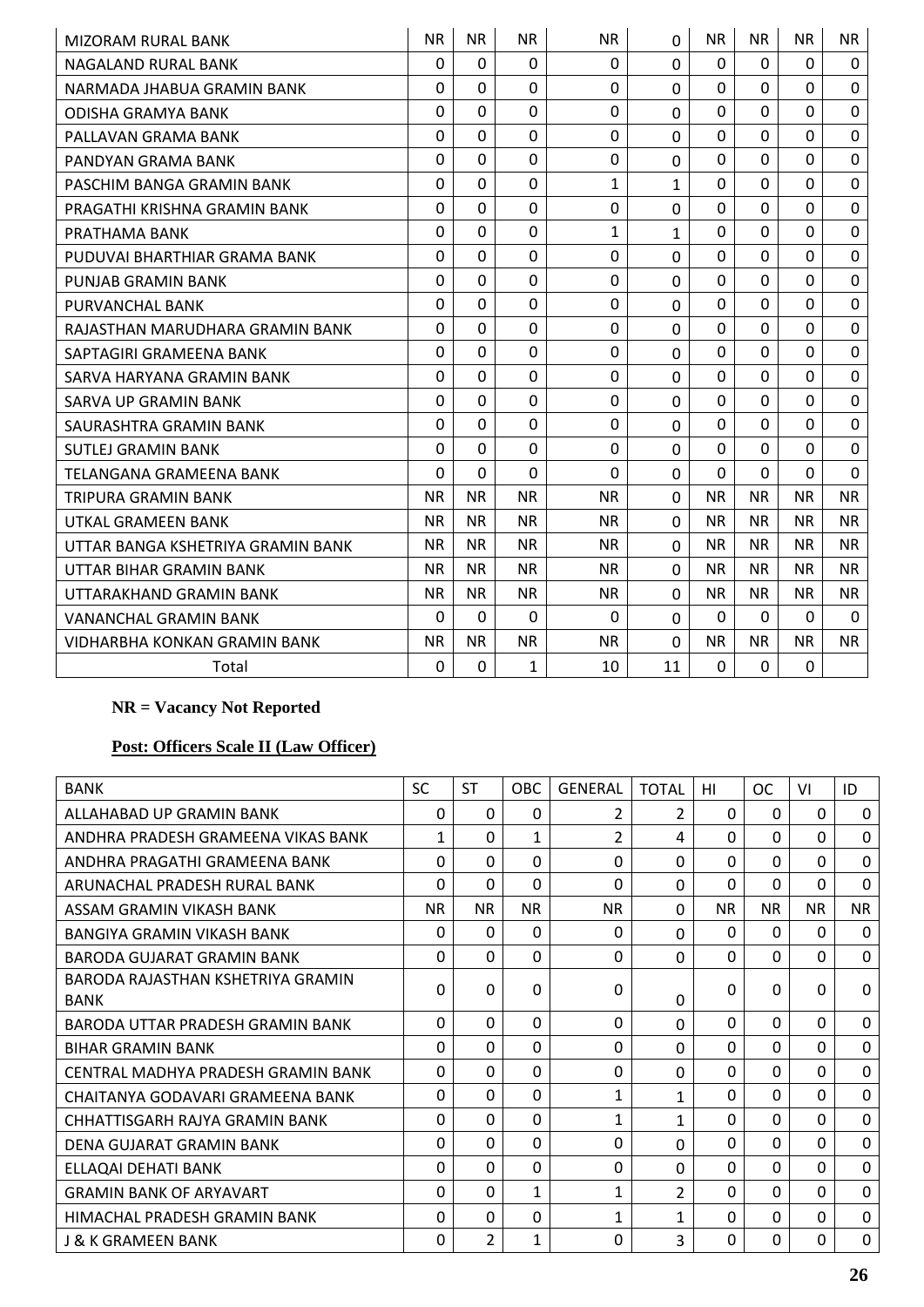| JHARKHAND GRAMIN BANK             | $\Omega$     | $\mathbf{0}$ | 0              | $\Omega$    | $\Omega$     | $\Omega$     | $\mathbf{0}$ | $\Omega$     | $\mathbf{0}$ |
|-----------------------------------|--------------|--------------|----------------|-------------|--------------|--------------|--------------|--------------|--------------|
| KARNATAKA VIKAS GRAMEEN BANK      | $\mathbf 0$  | $\Omega$     | 0              | 0           | $\Omega$     | $\mathbf 0$  | 0            | $\Omega$     | 0            |
| KASHI GOMTI SAMYUT GRAMIN BANK    | $\Omega$     | $\mathbf{0}$ | $\Omega$       | 1           | 1            | $\Omega$     | $\mathbf{0}$ | $\Omega$     | $\Omega$     |
| <b>KAVERI GRAMEENA BANK</b>       | $\Omega$     | $\mathbf 0$  | $\mathbf 0$    | 1           | 1            | $\Omega$     | $\mathbf 0$  | $\mathbf 0$  | 0            |
| <b>KERALA GRAMIN BANK</b>         | <b>NR</b>    | <b>NR</b>    | <b>NR</b>      | <b>NR</b>   | 0            | <b>NR</b>    | <b>NR</b>    | <b>NR</b>    | <b>NR</b>    |
| LANGPI DEHANGI RURAL BANK         | 0            | 0            | $\Omega$       | 0           | 0            | $\Omega$     | 0            | 0            | 0            |
| MADHYA BIHAR GRAMIN BANK          | 0            | $\Omega$     | 0              | $\mathbf 0$ | 0            | $\Omega$     | $\mathbf{0}$ | $\Omega$     | 0            |
| <b>MADHYANCHAL GRAMIN BANK</b>    | $\Omega$     | $\mathbf 0$  | $\overline{0}$ | 0           | $\Omega$     | $\Omega$     | $\mathbf{0}$ | $\mathbf 0$  | $\Omega$     |
| <b>MAHARASHTA GRAMIN BANK</b>     | $\Omega$     | 0            | 0              | 0           | 0            | $\mathbf 0$  | 0            | 0            | 0            |
| <b>MALWA GRAMIN BANK</b>          | <b>NR</b>    | <b>NR</b>    | <b>NR</b>      | <b>NR</b>   | $\Omega$     | <b>NR</b>    | <b>NR</b>    | <b>NR</b>    | <b>NR</b>    |
| <b>MANIPUR RURAL BANK</b>         | $\mathbf{0}$ | $\mathbf{0}$ | $\mathbf 0$    | 0           | 0            | 0            | $\mathbf{0}$ | $\mathbf{0}$ | 0            |
| MEGHALAYA RURAL BANK              | 0            | 0            | 0              | $\Omega$    | 0            | $\Omega$     | $\mathbf{0}$ | 0            | 0            |
| MIZORAM RURAL BANK                | <b>NR</b>    | <b>NR</b>    | <b>NR</b>      | <b>NR</b>   | $\Omega$     | <b>NR</b>    | NR.          | NR.          | <b>NR</b>    |
| NAGALAND RURAL BANK               | 0            | $\mathbf 0$  | 0              | 0           | 0            | 0            | $\mathbf{0}$ | 0            | 0            |
| NARMADA JHABUA GRAMIN BANK        | $\mathbf 0$  | $\mathbf 0$  | $\mathbf 0$    | 1           | 1            | $\mathbf 0$  | $\mathbf{0}$ | $\Omega$     | 0            |
| <b>ODISHA GRAMYA BANK</b>         | $\Omega$     | $\mathbf{0}$ | $\mathbf 0$    | 0           | $\mathbf{0}$ | $\Omega$     | $\mathbf{0}$ | $\Omega$     | 0            |
| PALLAVAN GRAMA BANK               | $\Omega$     | $\mathbf 0$  | 0              | 0           | 0            | $\Omega$     | $\mathbf 0$  | 0            | 0            |
| PANDYAN GRAMA BANK                | $\Omega$     | $\mathbf 0$  | $\mathbf 0$    | $\mathbf 0$ | 0            | $\mathbf 0$  | $\mathbf 0$  | $\mathbf 0$  | $\mathbf 0$  |
| PASCHIM BANGA GRAMIN BANK         | 0            | $\Omega$     | 0              | 0           | 0            | $\mathbf 0$  | 0            | $\Omega$     | 0            |
| PRAGATHI KRISHNA GRAMIN BANK      | $\Omega$     | $\mathbf 0$  | $\mathbf 0$    | 0           | $\Omega$     | $\Omega$     | $\mathbf{0}$ | $\Omega$     | $\Omega$     |
| PRATHAMA BANK                     | 0            | 0            | 0              | 1           | 1            | $\Omega$     | $\mathbf{0}$ | 0            | 0            |
| PUDUVAI BHARTHIAR GRAMA BANK      | $\mathbf 0$  | $\mathbf 0$  | $\mathbf 0$    | $\mathbf 0$ | 0            | $\mathbf{0}$ | $\mathbf 0$  | $\mathbf 0$  | 0            |
| PUNJAB GRAMIN BANK                | $\Omega$     | $\mathbf{0}$ | $\mathbf 0$    | 0           | $\Omega$     | $\Omega$     | $\Omega$     | $\Omega$     | 0            |
| PURVANCHAL BANK                   | $\Omega$     | 0            | 0              | $\mathbf 0$ | 0            | $\mathbf 0$  | $\mathbf 0$  | $\Omega$     | 0            |
| RAJASTHAN MARUDHARA GRAMIN BANK   | $\Omega$     | $\mathbf 0$  | $\mathbf 0$    | 0           | $\mathbf{0}$ | $\mathbf 0$  | $\mathbf 0$  | $\mathbf 0$  | $\Omega$     |
| SAPTAGIRI GRAMEENA BANK           | $\Omega$     | 0            | 0              | 2           | 2            | $\mathbf 0$  | $\mathbf{0}$ | $\Omega$     | 0            |
| SARVA HARYANA GRAMIN BANK         | $\Omega$     | $\mathbf 0$  | 0              | $\mathbf 0$ | 0            | $\mathbf 0$  | $\mathbf{0}$ | $\Omega$     | $\Omega$     |
| SARVA UP GRAMIN BANK              | $\Omega$     | $\mathbf{0}$ | $\mathbf 0$    | 0           | $\Omega$     | $\Omega$     | $\mathbf{0}$ | $\Omega$     | 0            |
| SAURASHTRA GRAMIN BANK            | $\Omega$     | $\mathbf 0$  | 0              | 0           | $\mathbf 0$  | $\mathbf 0$  | $\mathbf{0}$ | $\mathbf 0$  | $\mathbf 0$  |
| <b>SUTLEJ GRAMIN BANK</b>         | $\Omega$     | $\mathbf{0}$ | $\mathbf 0$    | 0           | $\mathbf 0$  | $\mathbf{0}$ | $\mathbf{0}$ | $\Omega$     | $\Omega$     |
| TELANGANA GRAMEENA BANK           | $\Omega$     | 0            | 0              | 1           | 1            | $\mathbf 0$  | 0            | $\Omega$     | 0            |
| TRIPURA GRAMIN BANK               | NR.          | <b>NR</b>    | <b>NR</b>      | <b>NR</b>   | $\Omega$     | <b>NR</b>    | NR.          | NR.          | NR.          |
| UTKAL GRAMEEN BANK                | NR.          | NR.          | <b>NR</b>      | <b>NR</b>   | 0            | <b>NR</b>    | <b>NR</b>    | NR.          | NR.          |
| UTTAR BANGA KSHETRIYA GRAMIN BANK | NR.          | <b>NR</b>    | <b>NR</b>      | <b>NR</b>   | 0            | <b>NR</b>    | <b>NR</b>    | NR.          | NR.          |
| UTTAR BIHAR GRAMIN BANK           | NR.          | <b>NR</b>    | <b>NR</b>      | NR.         | $\mathbf 0$  | <b>NR</b>    | <b>NR</b>    | <b>NR</b>    | NR.          |
| UTTARAKHAND GRAMIN BANK           | NR.          | NR.          | NR.            | NR.         | 0            | NR.          | NR.          | NR.          | NR.          |
| <b>VANANCHAL GRAMIN BANK</b>      | $\mathbf{0}$ | 0            | 0              | 0           | $\Omega$     | 0            | 0            | 0            | 0            |
| VIDHARBHA KONKAN GRAMIN BANK      | NR.          | <b>NR</b>    | <b>NR</b>      | NR.         | $\Omega$     | NR.          | <b>NR</b>    | NR.          | NR           |
| Total                             | 1            | 2            | 3              | 15          | 21           | 0            | 0            | 0            | 0            |

# **Post: Officers Scale II (Chartered Accountant)**

| <b>BANK</b>                        | SC | <b>ST</b> | <b>OBC</b> | <b>GENERAL</b> | <b>TOTAL</b> | HI        | OC        | ۷ı        | ID  |
|------------------------------------|----|-----------|------------|----------------|--------------|-----------|-----------|-----------|-----|
| ALLAHABAD UP GRAMIN BANK           | 0  | 0         | 0          |                |              | 0         | 0         | 0         |     |
| ANDHRA PRADESH GRAMEENA VIKAS BANK |    |           | 3          | 5              | 10           | 0         | 0         | 0         |     |
| ANDHRA PRAGATHI GRAMEENA BANK      | 0  | 0         | 0          |                | 0            | 0         | 0         | 0         |     |
| ARUNACHAL PRADESH RURAL BANK       | 0  | 0         | 0          | 0              |              | 0         | 0         | 0         |     |
| ASSAM GRAMIN VIKASH BANK           | ΝR | NR.       | NR.        | NR.            | $\Omega$     | <b>NR</b> | <b>NR</b> | <b>NR</b> | NR. |
| BANGIYA GRAMIN VIKASH BANK         | 0  | 0         | 0          | $\Omega$       | 0            | 0         | 0         | 0         |     |
| <b>BARODA GUJARAT GRAMIN BANK</b>  | 0  | 0         | 0          | 0              | 0            | 0         | 0         | 0         |     |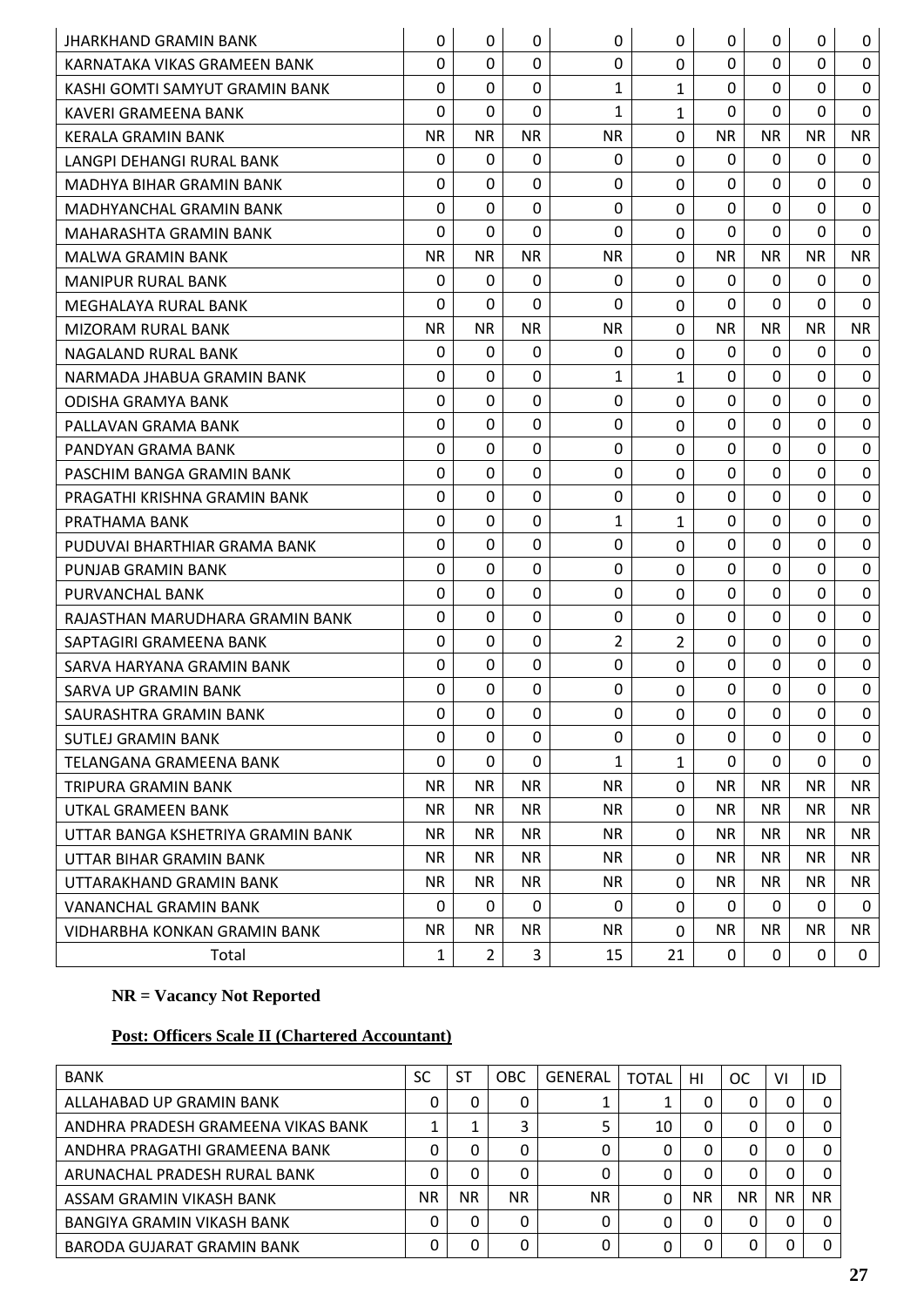| BARODA RAJASTHAN KSHETRIYA GRAMIN BANK | 0              | 0              | 1              | 4              | 5              | 0            | $\mathbf{0}$ | 0            | $\mathbf 0$  |
|----------------------------------------|----------------|----------------|----------------|----------------|----------------|--------------|--------------|--------------|--------------|
| BARODA UTTAR PRADESH GRAMIN BANK       | $\Omega$       | 0              | 0              | 0              | 0              | 0            | 0            | 0            | 0            |
| <b>BIHAR GRAMIN BANK</b>               | 0              | $\Omega$       | 0              | $\overline{2}$ | $\overline{2}$ | 0            | $\mathbf{0}$ | $\Omega$     | $\mathbf 0$  |
| CENTRAL MADHYA PRADESH GRAMIN BANK     | $\Omega$       | 0              | 0              | 0              | 0              | 0            | 0            | 0            | $\mathbf 0$  |
| CHAITANYA GODAVARI GRAMEENA BANK       | 0              | $\Omega$       | 0              | $\mathbf 0$    | 0              | 0            | $\mathbf{0}$ | $\Omega$     | $\mathbf 0$  |
| CHHATTISGARH RAJYA GRAMIN BANK         | $\Omega$       | $\Omega$       | 0              | 1              | $\mathbf{1}$   | $\Omega$     | $\mathbf{0}$ | $\Omega$     | $\mathbf 0$  |
| DENA GUJARAT GRAMIN BANK               | 0              | 0              | 0              | 0              | 0              | 0            | $\mathbf{0}$ | 0            | 0            |
| ELLAQAI DEHATI BANK                    | $\Omega$       | $\Omega$       | 0              | 0              | 0              | 0            | $\mathbf{0}$ | $\Omega$     | $\mathbf 0$  |
| GRAMIN BANK OF ARYAVART                | $\overline{2}$ | $\mathbf{1}$   | 3              | 6              | 12             | 0            | $\mathbf{0}$ | $\Omega$     | $\mathbf 0$  |
| HIMACHAL PRADESH GRAMIN BANK           | 0              | 0              | 0              | 1              | $\mathbf{1}$   | 0            | $\mathbf{0}$ | 0            | 0            |
| <b>J &amp; K GRAMEEN BANK</b>          | $\mathbf{1}$   | 0              | 0              | 0              | $\mathbf{1}$   | 0            | 0            | 0            | $\mathbf 0$  |
| JHARKHAND GRAMIN BANK                  | $\Omega$       | 0              | 0              | 0              | 0              | 0            | $\mathbf{0}$ | 0            | 0            |
| KARNATAKA VIKAS GRAMEEN BANK           | 0              | $\Omega$       | $\Omega$       | 0              | 0              | $\mathbf 0$  | $\mathbf{0}$ | $\Omega$     | $\mathbf 0$  |
| KASHI GOMTI SAMYUT GRAMIN BANK         | $\Omega$       | 0              | 0              | 0              | 0              | 0            | $\mathbf{0}$ | 0            | 0            |
| KAVERI GRAMEENA BANK                   | 0              | $\Omega$       | $\Omega$       | $\mathbf{0}$   | 0              | $\Omega$     | $\mathbf{0}$ | $\Omega$     | $\mathbf 0$  |
| <b>KERALA GRAMIN BANK</b>              | <b>NR</b>      | <b>NR</b>      | <b>NR</b>      | <b>NR</b>      | $\Omega$       | <b>NR</b>    | <b>NR</b>    | <b>NR</b>    | <b>NR</b>    |
| LANGPI DEHANGI RURAL BANK              | $\Omega$       | 0              | 0              | 0              | 0              | 0            | 0            | $\Omega$     | 0            |
| MADHYA BIHAR GRAMIN BANK               | $\Omega$       | 0              | 0              | 0              | 0              | 0            | 0            | 0            | $\mathbf 0$  |
| <b>MADHYANCHAL GRAMIN BANK</b>         | 0              | $\Omega$       | 0              | 0              | 0              | 0            | 0            | 0            | 0            |
| MAHARASHTA GRAMIN BANK                 | $\Omega$       | $\Omega$       | $\Omega$       | $\Omega$       | 0              | $\Omega$     | $\mathbf{0}$ | $\Omega$     | $\mathbf{0}$ |
| <b>MALWA GRAMIN BANK</b>               | <b>NR</b>      | <b>NR</b>      | <b>NR</b>      | <b>NR</b>      | $\mathbf{0}$   | <b>NR</b>    | NR.          | <b>NR</b>    | <b>NR</b>    |
| <b>MANIPUR RURAL BANK</b>              | $\Omega$       | $\Omega$       | 0              | 0              | 0              | 0            | $\mathbf{0}$ | $\Omega$     | $\mathbf 0$  |
| MEGHALAYA RURAL BANK                   | 0              | 0              | 0              | 0              | 0              | 0            | $\mathbf{0}$ | $\mathbf{0}$ | 0            |
| MIZORAM RURAL BANK                     | <b>NR</b>      | <b>NR</b>      | <b>NR</b>      | <b>NR</b>      | 0              | <b>NR</b>    | <b>NR</b>    | <b>NR</b>    | NR.          |
| NAGALAND RURAL BANK                    | $\Omega$       | $\Omega$       | 0              | $\mathbf 0$    | 0              | $\Omega$     | 0            | $\Omega$     | $\mathbf 0$  |
| NARMADA JHABUA GRAMIN BANK             | $\Omega$       | 0              | 0              | 0              | 0              | 0            | $\mathbf{0}$ | 0            | 0            |
| <b>ODISHA GRAMYA BANK</b>              | $\Omega$       | $\Omega$       | $\Omega$       | $\mathbf{0}$   | 0              | 0            | $\mathbf{0}$ | $\Omega$     | 0            |
| PALLAVAN GRAMA BANK                    | $\Omega$       | 0              | 0              | $\mathbf 0$    | 0              | 0            | $\mathbf{0}$ | 0            | $\mathbf 0$  |
| PANDYAN GRAMA BANK                     | $\mathbf 0$    | $\Omega$       | 0              | $\mathbf 0$    | $\Omega$       | 0            | $\mathbf{0}$ | 0            | $\mathbf 0$  |
| PASCHIM BANGA GRAMIN BANK              | 0              | 0              | 0              | 0              | 0              | 0            | 0            | 0            | $\mathbf 0$  |
| PRAGATHI KRISHNA GRAMIN BANK           | $\Omega$       | 0              | $\Omega$       | 0              | 0              | 0            | 0            | 0            | 0            |
| PRATHAMA BANK                          | 0              | $\Omega$       | $\mathbf 0$    | 1              | $\mathbf{1}$   | $\mathbf 0$  | $\mathbf{0}$ | $\Omega$     | 0            |
| PUDUVAI BHARTHIAR GRAMA BANK           | 0              | 0              | 0              | 0              | 0              | 0            | $\mathbf{0}$ | 0            | $\mathbf 0$  |
| <b>PUNJAB GRAMIN BANK</b>              | 0              | $\Omega$       | $\Omega$       | 0              | 0              | $\Omega$     | $\mathbf{0}$ | $\Omega$     | 0            |
| PURVANCHAL BANK                        | $\Omega$       | $\Omega$       | $\Omega$       | 0              | 0              | $\Omega$     | $\mathbf{0}$ | $\Omega$     | 0            |
| RAJASTHAN MARUDHARA GRAMIN BANK        | $\Omega$       | 0              | 0              | 0              | 0              | 0            | 0            | 0            | $\mathbf 0$  |
| SAPTAGIRI GRAMEENA BANK                | $\Omega$       | $\Omega$       | $\Omega$       | $\mathbf 0$    | 0              | $\Omega$     | $\mathbf{0}$ | $\Omega$     | 0            |
| SARVA HARYANA GRAMIN BANK              | 0              | 0              | 0              | 0              | 0              | 0            | 0            | 0            | 0            |
| SARVA UP GRAMIN BANK                   | $\Omega$       | $\Omega$       | $\Omega$       | 0              | 0              | 0            | $\mathbf{0}$ | $\Omega$     | 0            |
| SAURASHTRA GRAMIN BANK                 | $\Omega$       | 0              | 0              | $\mathbf 0$    | 0              | 0            | $\mathbf{0}$ | $\Omega$     | $\mathbf 0$  |
| <b>SUTLEJ GRAMIN BANK</b>              | $\mathbf 0$    | $\Omega$       | $\Omega$       | 0              | 0              | $\Omega$     | $\mathbf{0}$ | $\Omega$     | 0            |
| TELANGANA GRAMEENA BANK                | $\Omega$       | 0              | $\Omega$       | 0              | 0              | $\Omega$     | 0            | 0            | 0            |
| TRIPURA GRAMIN BANK                    | <b>NR</b>      | NR.            | NR.            | <b>NR</b>      | 0              | <b>NR</b>    | NR.          | <b>NR</b>    | <b>NR</b>    |
| UTKAL GRAMEEN BANK                     | <b>NR</b>      | <b>NR</b>      | <b>NR</b>      | <b>NR</b>      | $\Omega$       | <b>NR</b>    | NR.          | <b>NR</b>    | NR.          |
| UTTAR BANGA KSHETRIYA GRAMIN BANK      | <b>NR</b>      | <b>NR</b>      | <b>NR</b>      | <b>NR</b>      | $\Omega$       | <b>NR</b>    | NR.          | <b>NR</b>    | NR.          |
| UTTAR BIHAR GRAMIN BANK                | <b>NR</b>      | <b>NR</b>      | <b>NR</b>      | NR.            | 0              | <b>NR</b>    | <b>NR</b>    | NR.          | NR.          |
| UTTARAKHAND GRAMIN BANK                | <b>NR</b>      | <b>NR</b>      | <b>NR</b>      | <b>NR</b>      | 0              | <b>NR</b>    | NR.          | NR.          | NR.          |
| VANANCHAL GRAMIN BANK                  | 0              | 0              | 0              | 0              | 0              | 0            | 0            | 0            | 0            |
| VIDHARBHA KONKAN GRAMIN BANK           | NR.            | NR.            | <b>NR</b>      | NR.            | $\Omega$       | NR.          | NR.          | NR.          | NR.          |
| Total                                  | 4              | $\overline{2}$ | $\overline{7}$ | 21             | 34             | $\mathbf{0}$ | $\mathbf{0}$ | 0            | $\mathbf{0}$ |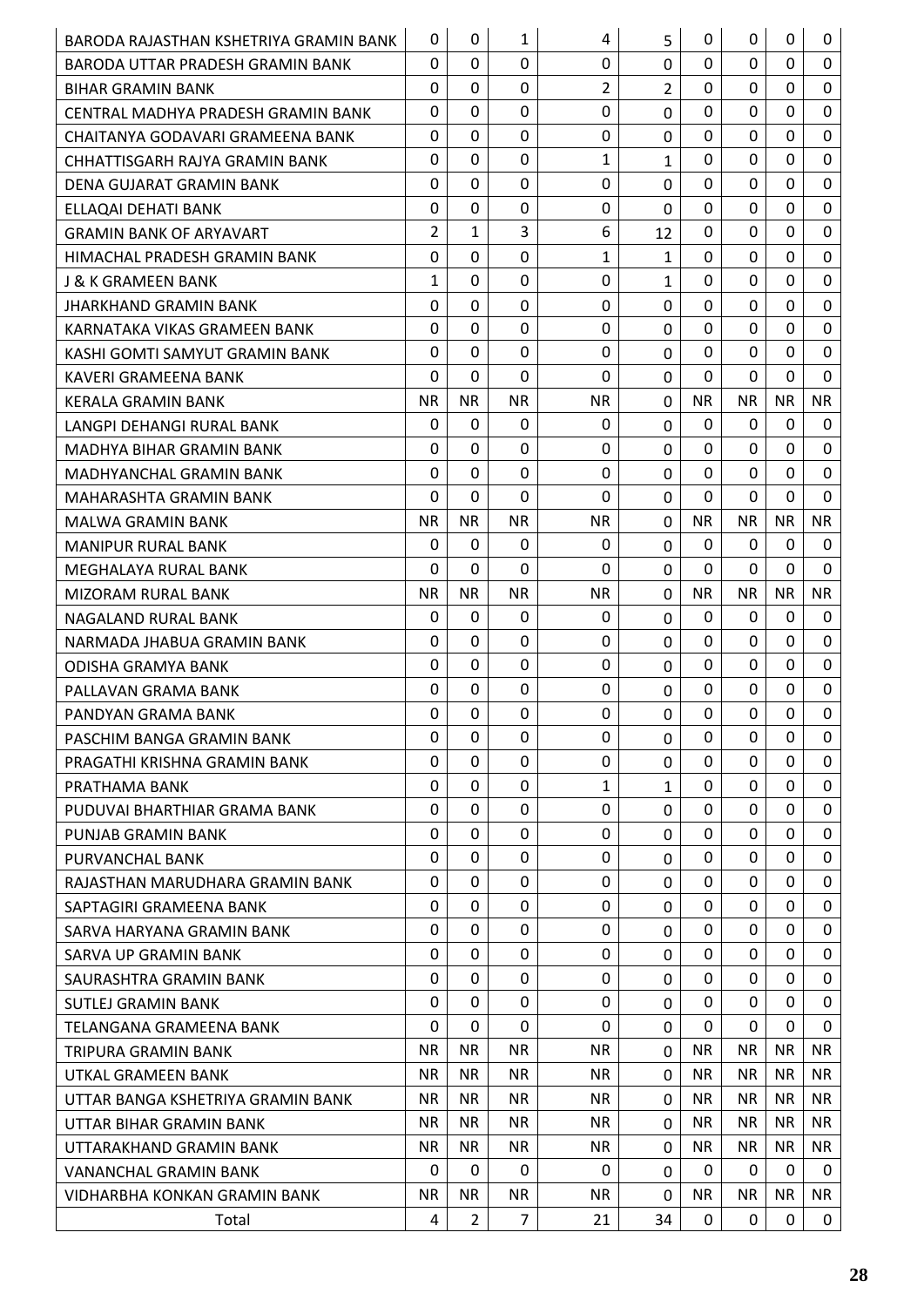# **Post: Officers Scale II (Information Technology Officer)**

| <b>BANK</b>                            | <b>SC</b>      | <b>ST</b>    | OBC            | <b>GENERAL</b> | <b>TOTAL</b>   | HI           | <b>OC</b>      | VI           | ID               |
|----------------------------------------|----------------|--------------|----------------|----------------|----------------|--------------|----------------|--------------|------------------|
| ALLAHABAD UP GRAMIN BANK               | $\overline{2}$ | 1            | 3              | 4              | 10             | 0            | 0              | 0            | $\mathbf{0}$     |
| ANDHRA PRADESH GRAMEENA VIKAS BANK     | $\mathbf{1}$   | 0            | $\mathbf{1}$   | 3              | 5              | $\mathbf 0$  | $\mathbf 0$    | $\Omega$     | $\mathbf{0}$     |
| ANDHRA PRAGATHI GRAMEENA BANK          | 0              | $\Omega$     | $\mathbf 0$    | $\mathbf 0$    | $\mathbf 0$    | $\mathbf 0$  | 0              | 0            | 0                |
| ARUNACHAL PRADESH RURAL BANK           | 0              | $\mathbf 0$  | $\Omega$       | 0              | $\mathbf 0$    | $\mathbf 0$  | 0              | $\mathbf 0$  | $\mathbf{0}$     |
| ASSAM GRAMIN VIKASH BANK               | <b>NR</b>      | <b>NR</b>    | <b>NR</b>      | <b>NR</b>      | $\mathbf 0$    | <b>NR</b>    | <b>NR</b>      | <b>NR</b>    | <b>NR</b>        |
| BANGIYA GRAMIN VIKASH BANK             | $\Omega$       | $\Omega$     | 0              | 0              | $\mathbf 0$    | 0            | $\Omega$       | $\Omega$     | 0                |
| BARODA GUJARAT GRAMIN BANK             | $\Omega$       | $\Omega$     | $\mathbf 0$    | 0              | $\mathbf 0$    | $\mathbf 0$  | $\mathbf 0$    | $\Omega$     | $\mathbf 0$      |
| BARODA RAJASTHAN KSHETRIYA GRAMIN BANK | 0              | 0            | $\mathbf{1}$   | 5              | 6              | 0            | $\Omega$       | $\Omega$     | $\mathbf 0$      |
| BARODA UTTAR PRADESH GRAMIN BANK       | $\overline{2}$ | $\mathbf{1}$ | 3              | 4              | 10             | $\mathbf 0$  | $\mathbf 0$    | 0            | $\mathbf 0$      |
| <b>BIHAR GRAMIN BANK</b>               | 0              | 0            | $\mathbf 0$    | 0              | $\mathbf 0$    | 0            | 0              | 0            | $\mathbf 0$      |
| CENTRAL MADHYA PRADESH GRAMIN BANK     | 0              | $\mathbf 0$  | $\mathbf 0$    | 0              | 0              | $\mathbf 0$  | $\mathbf 0$    | $\mathbf 0$  | $\mathbf 0$      |
| CHAITANYA GODAVARI GRAMEENA BANK       | $\Omega$       | $\Omega$     | 0              | 0              | $\mathbf{0}$   | $\mathbf 0$  | $\mathbf 0$    | $\Omega$     | $\mathbf 0$      |
| CHHATTISGARH RAJYA GRAMIN BANK         | 2              | $\mathbf{1}$ | 3              | 4              | 10             | 0            | $\Omega$       | 0            | 0                |
| DENA GUJARAT GRAMIN BANK               | $\Omega$       | $\mathbf 0$  | $\mathbf{0}$   | 0              | $\mathbf 0$    | $\mathbf 0$  | $\overline{0}$ | $\mathbf 0$  | $\mathbf 0$      |
| ELLAOAI DEHATI BANK                    | 0              | 0            | 0              | 0              | $\mathbf 0$    | 0            | 0              | 0            | $\mathbf 0$      |
| <b>GRAMIN BANK OF ARYAVART</b>         | $\mathbf{1}$   | 0            | $\mathbf{1}$   | 2              | 4              | $\mathbf 0$  | $\mathbf 0$    | $\Omega$     | $\mathbf 0$      |
| HIMACHAL PRADESH GRAMIN BANK           | 0              | $\Omega$     | $\mathbf 0$    | 0              | $\mathbf 0$    | $\mathbf 0$  | $\mathbf 0$    | $\Omega$     | $\boldsymbol{0}$ |
| J & K GRAMEEN BANK                     | 0              | 0            | $\mathbf 0$    | $\mathbf{1}$   | $\mathbf{1}$   | $\mathbf 0$  | $\overline{0}$ | $\mathbf 0$  | $\mathbf 0$      |
| <b>JHARKHAND GRAMIN BANK</b>           | 0              | 0            | $\mathbf 0$    | 0              | $\mathbf 0$    | 0            | $\mathbf 0$    | 0            | $\mathbf 0$      |
| KARNATAKA VIKAS GRAMEEN BANK           | 0              | 0            | 0              | 0              | $\mathbf 0$    | $\mathbf 0$  | $\mathbf 0$    | 0            | $\mathbf 0$      |
| KASHI GOMTI SAMYUT GRAMIN BANK         | $\mathbf{1}$   | $\mathbf 0$  | 1              | $\overline{2}$ | 4              | $\mathbf 0$  | $\mathbf 0$    | $\mathbf 0$  | $\mathbf 0$      |
| KAVERI GRAMEENA BANK                   | 0              | 0            | $\mathbf 0$    | $\Omega$       | $\mathbf 0$    | 0            | 0              | $\Omega$     | $\mathbf 0$      |
| <b>KERALA GRAMIN BANK</b>              | <b>NR</b>      | <b>NR</b>    | <b>NR</b>      | <b>NR</b>      | 0              | <b>NR</b>    | <b>NR</b>      | <b>NR</b>    | <b>NR</b>        |
| LANGPI DEHANGI RURAL BANK              | $\Omega$       | $\Omega$     | $\mathbf 0$    | 0              | $\mathbf 0$    | $\mathbf 0$  | $\mathbf{0}$   | $\Omega$     | 0                |
| MADHYA BIHAR GRAMIN BANK               | 0              | 0            | 0              | $\Omega$       | $\mathbf 0$    | $\mathbf 0$  | $\mathbf 0$    | $\Omega$     | 0                |
| MADHYANCHAL GRAMIN BANK                | $\mathbf 0$    | $\mathbf 0$  | $\mathbf 0$    | 0              | $\mathbf 0$    | $\mathbf 0$  | $\mathbf 0$    | $\mathbf 0$  | $\mathbf 0$      |
| MAHARASHTA GRAMIN BANK                 | 0              | 0            | $\mathbf 0$    | $\Omega$       | $\mathbf 0$    | $\mathbf 0$  | $\mathbf 0$    | $\mathbf{0}$ | $\mathbf 0$      |
| <b>MALWA GRAMIN BANK</b>               | <b>NR</b>      | <b>NR</b>    | <b>NR</b>      | <b>NR</b>      | $\overline{0}$ | <b>NR</b>    | <b>NR</b>      | <b>NR</b>    | <b>NR</b>        |
| <b>MANIPUR RURAL BANK</b>              | $\mathbf 0$    | $\Omega$     | 0              | 0              | $\mathbf 0$    | 0            | $\Omega$       | $\mathbf{0}$ | $\mathbf 0$      |
| MEGHALAYA RURAL BANK                   | 0              | 0            | $\Omega$       | $\Omega$       | 0              | 0            | $\mathbf 0$    | 0            | $\mathbf{0}$     |
| <b>MIZORAM RURAL BANK</b>              | <b>NR</b>      | <b>NR</b>    | <b>NR</b>      | <b>NR</b>      | $\mathbf 0$    | <b>NR</b>    | <b>NR</b>      | <b>NR</b>    | <b>NR</b>        |
| NAGALAND RURAL BANK                    | $\Omega$       | 0            | 0              | 0              | $\mathbf 0$    | 0            | 0              | 0            | 0                |
| NARMADA JHABUA GRAMIN BANK             | $\mathbf{1}$   | $\mathbf 0$  | 2              | 3              | 6              | $\mathbf 0$  | $\overline{0}$ | $\mathbf 0$  | $\mathbf 0$      |
| <b>ODISHA GRAMYA BANK</b>              | 0              | 0            | $\Omega$       | 0              | $\mathbf 0$    | 0            | $\Omega$       | 0            | 0                |
| PALLAVAN GRAMA BANK                    | $\mathbf{1}$   | 0            | $\mathbf{1}$   | $\overline{2}$ | 4              | 0            | $\mathbf 0$    | $\mathbf 0$  | $\mathbf{0}$     |
| PANDYAN GRAMA BANK                     | 0              | $\Omega$     | 0              | 0              | $\mathbf 0$    | $\mathbf{0}$ | $\mathbf 0$    | $\mathbf{0}$ | 0                |
| PASCHIM BANGA GRAMIN BANK              | 0              | 0            | 0              | 1              | 1              | $\Omega$     | $\Omega$       | $\Omega$     | 0                |
| PRAGATHI KRISHNA GRAMIN BANK           | 0              | 0            | $\mathbf 0$    | 0              | $\mathbf 0$    | 0            | $\overline{0}$ | $\mathbf 0$  | $\mathbf 0$      |
| PRATHAMA BANK                          | $\mathbf{1}$   | 0            | $\overline{2}$ | 3              | 6              | $\mathbf 0$  | $\Omega$       | $\mathbf{0}$ | 0                |
| PUDUVAI BHARTHIAR GRAMA BANK           | 0              | 0            | 0              | 0              | 0              | 0            | $\mathbf 0$    | $\mathbf 0$  | $\mathbf 0$      |
| PUNJAB GRAMIN BANK                     | $\Omega$       | $\Omega$     | 1              | 2              | 3              | $\mathbf{0}$ | $\Omega$       | $\mathbf{0}$ | $\mathbf 0$      |
| PURVANCHAL BANK                        | 0              | $\Omega$     | 0              | 0              | 0              | $\Omega$     | 0              | $\Omega$     | $\mathbf{0}$     |
| RAJASTHAN MARUDHARA GRAMIN BANK        | 0              | 0            | $\mathbf{0}$   | $\Omega$       | $\mathbf 0$    | $\mathbf 0$  | $\mathbf 0$    | $\mathbf 0$  | $\mathbf 0$      |
| SAPTAGIRI GRAMEENA BANK                | 0              | 0            | $\Omega$       | 0              | $\mathbf 0$    | 0            | 0              | 0            | 0                |
| SARVA HARYANA GRAMIN BANK              | 0              | 0            | $\mathbf 0$    | $\Omega$       | $\mathbf 0$    | $\Omega$     | $\mathbf 0$    | $\Omega$     | $\mathbf 0$      |
| SARVA UP GRAMIN BANK                   | $\mathbf 0$    | 0            | 0              | 0              | $\mathbf 0$    | 0            | 0              | 0            | 0                |
| SAURASHTRA GRAMIN BANK                 | 0              | 0            | $\mathbf 0$    | $\mathbf 0$    | 0              | 0            | $\mathbf 0$    | $\mathbf 0$  | $\mathbf 0$      |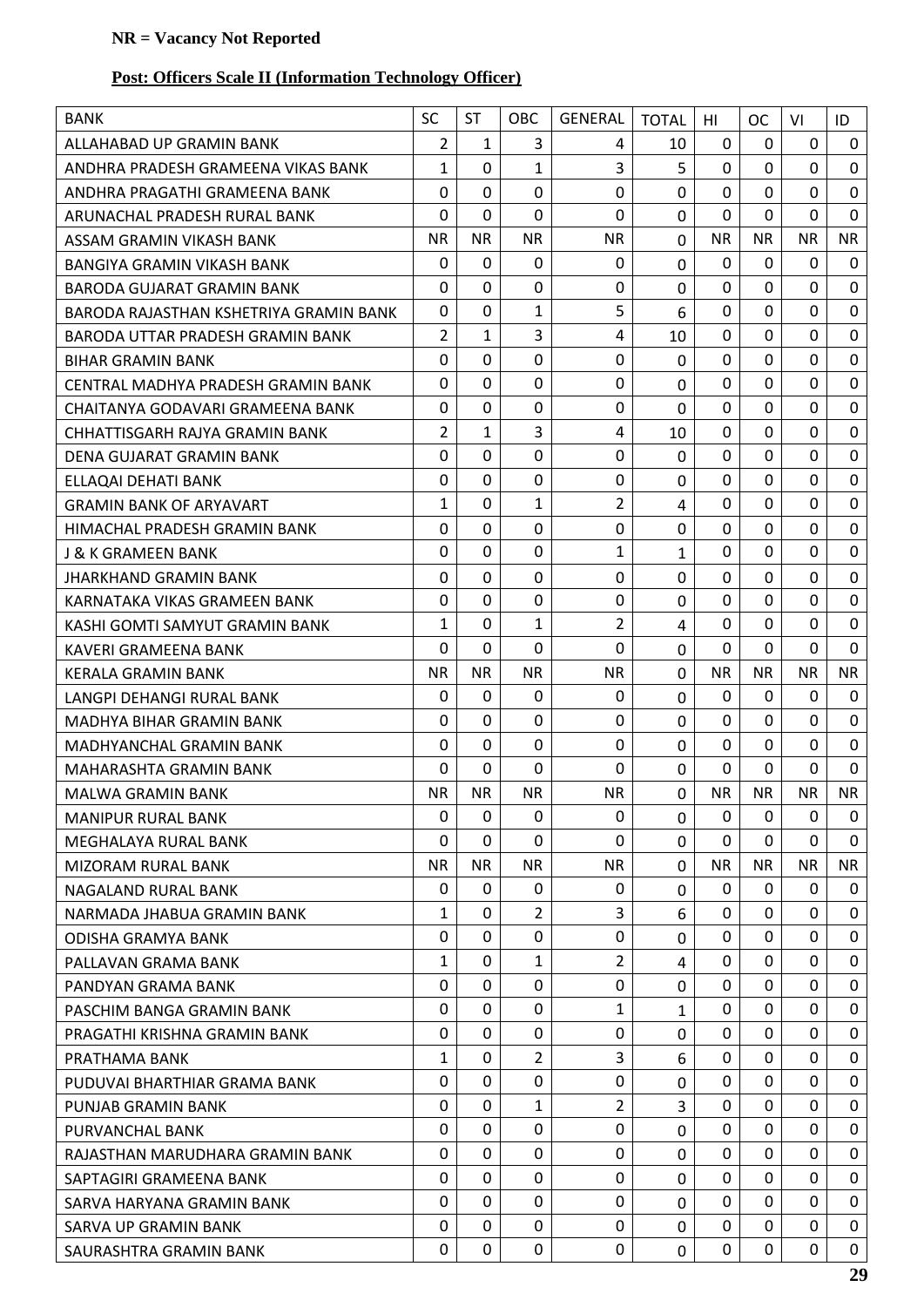| SUTLEJ GRAMIN BANK                | $\Omega$  | $\Omega$  | 0         | 0         | 0        | $\Omega$  | 0         | $\mathbf{0}$ | 0         |
|-----------------------------------|-----------|-----------|-----------|-----------|----------|-----------|-----------|--------------|-----------|
| TELANGANA GRAMEENA BANK           |           | Ŧ.        | 3         | 5         | 10       | $\Omega$  | 0         | $\mathbf{0}$ | $\Omega$  |
| TRIPURA GRAMIN BANK               | <b>NR</b> | <b>NR</b> | <b>NR</b> | <b>NR</b> | $\Omega$ | <b>NR</b> | <b>NR</b> | NR.          | <b>NR</b> |
| UTKAL GRAMEEN BANK                | ΝR        | NR.       | <b>NR</b> | <b>NR</b> | 0        | NR.       | <b>NR</b> | NR.          | <b>NR</b> |
| UTTAR BANGA KSHETRIYA GRAMIN BANK | ΝR        | NR.       | <b>NR</b> | <b>NR</b> | 0        | NR.       | <b>NR</b> | NR.          | <b>NR</b> |
| UTTAR BIHAR GRAMIN BANK           | ΝR        | NR.       | <b>NR</b> | NR.       | 0        | <b>NR</b> | NR.       | NR.          | NR.       |
| UTTARAKHAND GRAMIN BANK           | <b>NR</b> | <b>NR</b> | <b>NR</b> | <b>NR</b> | $\Omega$ | <b>NR</b> | <b>NR</b> | <b>NR</b>    | <b>NR</b> |
| VANANCHAL GRAMIN BANK             | 0         | $\Omega$  | 1         | 2         | 3        | 0         | 0         | $\Omega$     | $\Omega$  |
| VIDHARBHA KONKAN GRAMIN BANK      | <b>NR</b> | <b>NR</b> | <b>NR</b> | <b>NR</b> | 0        | <b>NR</b> | <b>NR</b> | ΝR           | <b>NR</b> |
| Total                             | 13        | 4         | 23        | 43        | 83       | $\Omega$  | 0         | 0            |           |

# **Post: Officers Scale II (General Banking Officer)**

| <b>BANK</b>                            | <b>SC</b>      | <b>ST</b>      | <b>OBC</b>     | GENERAL      | <b>TOTAL</b>   | HI           | OC.            | VI           | ID               |
|----------------------------------------|----------------|----------------|----------------|--------------|----------------|--------------|----------------|--------------|------------------|
| ALLAHABAD UP GRAMIN BANK               | $\overline{2}$ | $\mathbf{1}$   | 4              | 8            | 15             | 0            | $\Omega$       | $\mathbf{1}$ | 0                |
| ANDHRA PRADESH GRAMEENA VIKAS BANK     | 14             | $\overline{7}$ | 25             | 48           | 94             | 1            | $\overline{2}$ | $\mathbf{1}$ | $\Omega$         |
| ANDHRA PRAGATHI GRAMEENA BANK          | 16             | 8              | 29             | 53           | 106            | 1            | $\overline{2}$ | $\Omega$     | 0                |
| ARUNACHAL PRADESH RURAL BANK           | 0              | $\Omega$       | $\mathbf 0$    | 0            | $\Omega$       | 0            | $\mathbf 0$    | $\Omega$     | 0                |
| ASSAM GRAMIN VIKASH BANK               | <b>NR</b>      | <b>NR</b>      | <b>NR</b>      | NR.          | $\mathbf 0$    | <b>NR</b>    | <b>NR</b>      | <b>NR</b>    | NR.              |
| <b>BANGIYA GRAMIN VIKASH BANK</b>      | 0              | 0              | 0              | $\mathbf 0$  | $\mathbf 0$    | $\mathbf 0$  | 0              | $\mathbf 0$  | $\mathbf 0$      |
| BARODA GUJARAT GRAMIN BANK             | $\overline{2}$ | $\mathbf{1}$   | 3              | 8            | 14             | $\mathbf{0}$ | $\Omega$       | $\Omega$     | 0                |
| BARODA RAJASTHAN KSHETRIYA GRAMIN BANK | 15             | 8              | 28             | 51           | 102            | $\mathbf{0}$ | 3              | $\Omega$     | $\mathbf{1}$     |
| BARODA UTTAR PRADESH GRAMIN BANK       | 11             | 5              | 20             | 39           | 75             | 1            | $\mathbf{1}$   | $\mathbf{1}$ | 0                |
| <b>BIHAR GRAMIN BANK</b>               | 2              | $\mathbf{1}$   | 3              | 9            | 15             | $\mathbf{0}$ | $\Omega$       | $\Omega$     | $\mathbf 0$      |
| CENTRAL MADHYA PRADESH GRAMIN BANK     | $\Omega$       | 0              | 0              | 0            | $\mathbf{0}$   | 0            | 0              | $\Omega$     | 0                |
| CHAITANYA GODAVARI GRAMEENA BANK       | 5              | $\overline{2}$ | 8              | 15           | 30             | $\mathbf{0}$ | $\mathbf{1}$   | $\Omega$     | 0                |
| CHHATTISGARH RAJYA GRAMIN BANK         | 6              | 3              | 12             | 22           | 43             | 1            | $\Omega$       | $\mathbf{1}$ | $\mathbf{1}$     |
| DENA GUJARAT GRAMIN BANK               | $\mathbf{1}$   | $\mathbf{1}$   | $\mathbf 0$    | $\mathbf{0}$ | $\overline{2}$ | 0            | $\Omega$       | $\Omega$     | 0                |
| ELLAQAI DEHATI BANK                    | $\overline{2}$ | $\mathbf 0$    | 4              | 3            | 9              | $\mathbf 0$  | $\mathbf 0$    | $\mathbf 0$  | $\mathbf 0$      |
| <b>GRAMIN BANK OF ARYAVART</b>         | 16             | 8              | 28             | 52           | 104            | 2            | $\overline{2}$ | 1            | 0                |
| HIMACHAL PRADESH GRAMIN BANK           | 5              | 2              | 10             | 17           | 34             | 0            | 0              | $\Omega$     | $\boldsymbol{0}$ |
| <b>J &amp; K GRAMEEN BANK</b>          | 9              | 5              | 21             | 23           | 58             | $\mathbf{1}$ | $\Omega$       | $\Omega$     | 0                |
| JHARKHAND GRAMIN BANK                  | 2              | 1              | 4              | 9            | 16             | 0            | 0              | 0            | 0                |
| KARNATAKA VIKAS GRAMEEN BANK           | 3              | 6              | 24             | 43           | 76             | $\mathbf{1}$ | $\mathbf{1}$   | $\mathbf{1}$ | $\mathbf 0$      |
| KASHI GOMTI SAMYUT GRAMIN BANK         | 3              | $\overline{2}$ | 6              | 12           | 23             | 0            | 0              | 0            | 0                |
| KAVERI GRAMEENA BANK                   | 9              | 4              | 15             | 29           | 57             | $\mathbf 0$  | 0              | $\Omega$     | $\Omega$         |
| <b>KERALA GRAMIN BANK</b>              | <b>NR</b>      | <b>NR</b>      | NR.            | <b>NR</b>    | $\mathbf{0}$   | <b>NR</b>    | NR.            | <b>NR</b>    | <b>NR</b>        |
| LANGPI DEHANGI RURAL BANK              | $\Omega$       | $\Omega$       | 0              | $\mathbf 0$  | $\Omega$       | 0            | $\Omega$       | $\Omega$     | 0                |
| MADHYA BIHAR GRAMIN BANK               | 5              | $\overline{2}$ | 9              | 17           | 33             | $\mathbf{0}$ | $\Omega$       | 0            | $\mathbf 0$      |
| MADHYANCHAL GRAMIN BANK                | 0              | 0              | 0              | 0            | 0              | 0            | 0              | 0            | 0                |
| MAHARASHTA GRAMIN BANK                 | $\mathbf 0$    | $\mathbf 0$    | $\overline{0}$ | $\Omega$     | $\mathbf 0$    | $\mathbf 0$  | $\mathbf 0$    | $\mathbf{0}$ | $\mathbf 0$      |
| <b>MALWA GRAMIN BANK</b>               | <b>NR</b>      | <b>NR</b>      | ${\sf NR}$     | <b>NR</b>    | $\pmb{0}$      | <b>NR</b>    | <b>NR</b>      | <b>NR</b>    | <b>NR</b>        |
| <b>MANIPUR RURAL BANK</b>              | $\mathbf 0$    | $\mathbf{0}$   | $\mathbf 0$    | $\mathbf 0$  | $\Omega$       | 0            | $\Omega$       | $\Omega$     | 0                |
| MEGHALAYA RURAL BANK                   | $\Omega$       | $\mathbf{0}$   | $\mathbf{0}$   | $\Omega$     | $\mathbf 0$    | $\mathbf{0}$ | 0              | $\Omega$     | 0                |
| MIZORAM RURAL BANK                     | <b>NR</b>      | <b>NR</b>      | <b>NR</b>      | <b>NR</b>    | $\Omega$       | <b>NR</b>    | NR.            | <b>NR</b>    | <b>NR</b>        |
| NAGALAND RURAL BANK                    | 0              | $\mathbf{0}$   | 0              | 0            | $\mathbf 0$    | 0            | $\Omega$       | $\Omega$     | $\mathbf 0$      |
| NARMADA JHABUA GRAMIN BANK             | $\overline{2}$ | 1              | 4              | 9            | 16             | 0            | 0              | 0            | 0                |
| <b>ODISHA GRAMYA BANK</b>              | 8              | 4              | 14             | 26           | 52             | 1            | $\mathbf{1}$   | $\mathbf{1}$ | 0                |
| PALLAVAN GRAMA BANK                    | 1              | $\mathbf{1}$   | 4              | 6            | 12             | 0            | $\mathbf{1}$   | $\Omega$     | 0                |
| PANDYAN GRAMA BANK                     | 6              | 3              | 12             | 22           | 43             | 0            | 0              | $\mathbf 0$  | 0                |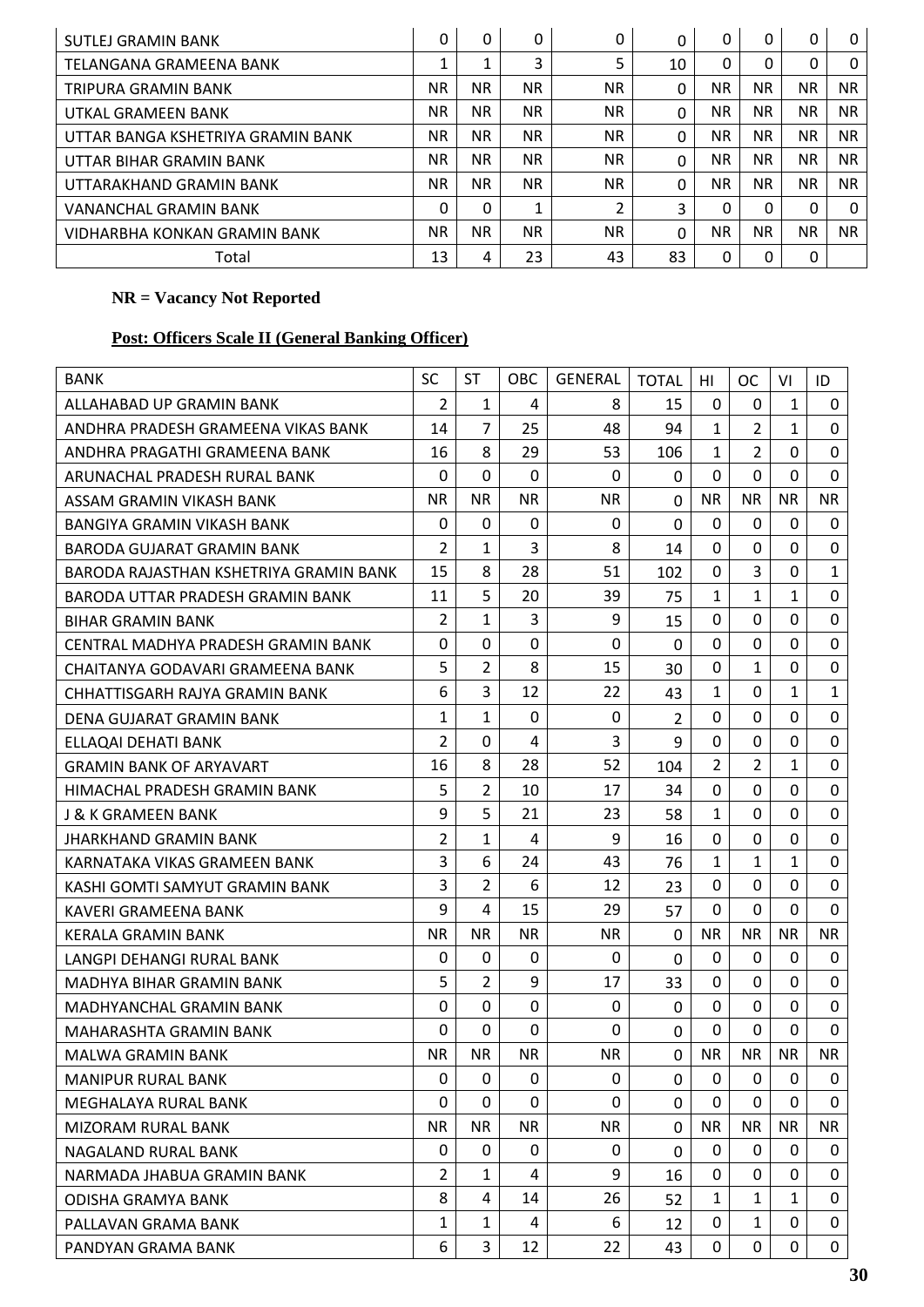| PASCHIM BANGA GRAMIN BANK         | 5            | 3              | 8              | 15             | 31       | $\Omega$     | 0            | $\Omega$     | 1            |
|-----------------------------------|--------------|----------------|----------------|----------------|----------|--------------|--------------|--------------|--------------|
| PRAGATHI KRISHNA GRAMIN BANK      | $\Omega$     | $\Omega$       | $\Omega$       | $\Omega$       | $\Omega$ | $\Omega$     | $\Omega$     | $\Omega$     | $\Omega$     |
| PRATHAMA BANK                     | 10           | 5              | 18             | 36             | 69       | 1            | $\mathbf{1}$ | 0            | $\mathbf 0$  |
| PUDUVAI BHARTHIAR GRAMA BANK      | $\Omega$     | $\Omega$       | $\Omega$       | $\Omega$       | $\Omega$ | $\Omega$     | $\Omega$     | 0            | $\Omega$     |
| PUNJAB GRAMIN BANK                | $\mathbf{1}$ | 1              | 3              | 5              | 10       | $\mathbf{1}$ | $\mathbf{1}$ | $\Omega$     | $\mathbf 0$  |
| PURVANCHAL BANK                   | $\Omega$     | $\Omega$       | $\Omega$       | $\Omega$       | $\Omega$ | $\Omega$     | $\Omega$     | $\Omega$     | $\mathbf 0$  |
| RAJASTHAN MARUDHARA GRAMIN BANK   | 6            | 3              | 11             | 21             | 41       | $\Omega$     | $\Omega$     | $\Omega$     | 0            |
| SAPTAGIRI GRAMEENA BANK           | 5            | $\overline{2}$ | $\overline{7}$ | 16             | 30       | $\Omega$     | $\mathbf{1}$ | 0            | $\mathbf 0$  |
| SARVA HARYANA GRAMIN BANK         | 12           | 6              | 21             | 42             | 81       | $\mathbf{1}$ | $\mathbf{1}$ | $\mathbf{1}$ | $\Omega$     |
| SARVA UP GRAMIN BANK              | 3            | $\overline{2}$ | 6              | 12             | 23       | $\Omega$     | $\Omega$     | $\Omega$     | $\mathbf 0$  |
| SAURASHTRA GRAMIN BANK            | 3            | 1              | 5              | 9              | 18       | $\Omega$     | $\mathbf{1}$ | $\Omega$     | 0            |
| <b>SUTLEJ GRAMIN BANK</b>         | $\Omega$     | $\Omega$       | $\Omega$       | $\Omega$       | $\Omega$ | $\Omega$     | $\Omega$     | 0            | $\mathbf 0$  |
| TELANGANA GRAMEENA BANK           | 6            | 3              | 12             | 22             | 43       | 1            | $\Omega$     | 0            | $\Omega$     |
| TRIPURA GRAMIN BANK               | <b>NR</b>    | <b>NR</b>      | <b>NR</b>      | N <sub>R</sub> | $\Omega$ | <b>NR</b>    | <b>NR</b>    | <b>NR</b>    | <b>NR</b>    |
| UTKAL GRAMEEN BANK                | <b>NR</b>    | <b>NR</b>      | <b>NR</b>      | <b>NR</b>      | $\Omega$ | <b>NR</b>    | <b>NR</b>    | <b>NR</b>    | <b>NR</b>    |
| UTTAR BANGA KSHETRIYA GRAMIN BANK | <b>NR</b>    | <b>NR</b>      | <b>NR</b>      | N <sub>R</sub> | $\Omega$ | <b>NR</b>    | <b>NR</b>    | <b>NR</b>    | <b>NR</b>    |
| UTTAR BIHAR GRAMIN BANK           | NR.          | <b>NR</b>      | <b>NR</b>      | NR.            | $\Omega$ | <b>NR</b>    | <b>NR</b>    | <b>NR</b>    | NR.          |
| UTTARAKHAND GRAMIN BANK           | <b>NR</b>    | NR.            | <b>NR</b>      | N <sub>R</sub> | $\Omega$ | <b>NR</b>    | NR.          | <b>NR</b>    | NR.          |
| VANANCHAL GRAMIN BANK             | 3            | $\overline{2}$ | 5              | 10             | 20       | $\mathbf{0}$ | $\Omega$     | $\Omega$     | $\mathbf{0}$ |
| VIDHARBHA KONKAN GRAMIN BANK      | <b>NR</b>    | <b>NR</b>      | <b>NR</b>      | NR.            | $\Omega$ | <b>NR</b>    | NR.          | <b>NR</b>    | <b>NR</b>    |
| Total                             | 199          | 104            | 383            | 709            | 1395     | 13           | 19           | 8            |              |

# **Post: Officers Scale III**

| <b>BANK</b>                            | <b>SC</b>      | <b>ST</b>      | OBC            | <b>GENERAL</b> | <b>TOTAL</b>   | HI             | <sub>OC</sub>  | VI          | ID          |
|----------------------------------------|----------------|----------------|----------------|----------------|----------------|----------------|----------------|-------------|-------------|
| ALLAHABAD UP GRAMIN BANK               | $\Omega$       | $\mathbf{0}$   | $\Omega$       | $\mathbf{0}$   | $\Omega$       | $\Omega$       | $\mathbf 0$    | $\Omega$    | $\Omega$    |
| ANDHRA PRADESH GRAMEENA VIKAS BANK     | 4              | $\overline{2}$ | 8              | 14             | 28             | $\Omega$       | $\mathbf{1}$   | $\Omega$    | $\Omega$    |
| ANDHRA PRAGATHI GRAMEENA BANK          | 5              | $\overline{3}$ | 10             | 18             | 36             | $\Omega$       | $\Omega$       | $\Omega$    | $\Omega$    |
| ARUNACHAL PRADESH RURAL BANK           | 0              | $\Omega$       | $\Omega$       | $\Omega$       | $\Omega$       | $\Omega$       | $\Omega$       | $\Omega$    | $\mathbf 0$ |
| ASSAM GRAMIN VIKASH BANK               | <b>NR</b>      | <b>NR</b>      | <b>NR</b>      | <b>NR</b>      | $\mathbf 0$    | <b>NR</b>      | <b>NR</b>      | <b>NR</b>   | <b>NR</b>   |
| <b>BANGIYA GRAMIN VIKASH BANK</b>      | $\Omega$       | $\Omega$       | $\mathbf 0$    | $\Omega$       | $\Omega$       | $\Omega$       | $\mathbf 0$    | $\Omega$    | $\Omega$    |
| <b>BARODA GUJARAT GRAMIN BANK</b>      | $\Omega$       | $\overline{0}$ | $\mathbf 0$    | $\mathbf{0}$   | $\Omega$       | $\Omega$       | $\Omega$       | $\Omega$    | $\mathbf 0$ |
| BARODA RAJASTHAN KSHETRIYA GRAMIN BANK | 1              | $\mathbf{1}$   | 3              | 6              | 11             | $\Omega$       | $\Omega$       | $\Omega$    | $\mathbf 0$ |
| BARODA UTTAR PRADESH GRAMIN BANK       | $\overline{2}$ | 1              | 4              | 10             | 17             | $\Omega$       | $\mathbf 0$    | $\Omega$    | $\mathbf 0$ |
| <b>BIHAR GRAMIN BANK</b>               | 0              | 0              | $\mathbf{1}$   | 4              | 5              | $\Omega$       | $\mathbf 0$    | $\Omega$    | $\mathbf 0$ |
| CENTRAL MADHYA PRADESH GRAMIN BANK     | 0              | 0              | $\mathbf 0$    | $\mathbf 0$    | 0              | $\Omega$       | $\mathbf 0$    | $\Omega$    | $\mathbf 0$ |
| CHAITANYA GODAVARI GRAMEENA BANK       | $\Omega$       | 1              | $\mathbf{1}$   | $\overline{2}$ | 4              | $\Omega$       | $\overline{0}$ | $\Omega$    | $\mathbf 0$ |
| CHHATTISGARH RAJYA GRAMIN BANK         | $\mathbf{1}$   | $\mathbf{1}$   | $\mathbf{1}$   | 3              | 6              | $\Omega$       | $\overline{0}$ | $\Omega$    | $\mathbf 0$ |
| DENA GUJARAT GRAMIN BANK               | 0              | $\Omega$       | $\mathbf 0$    | $\mathbf{1}$   | $\mathbf{1}$   | $\Omega$       | $\Omega$       | $\Omega$    | $\mathbf 0$ |
| ELLAQAI DEHATI BANK                    | $\Omega$       | 0              | 0              | $\Omega$       | 0              | $\Omega$       | $\Omega$       | $\Omega$    | 0           |
| <b>GRAMIN BANK OF ARYAVART</b>         | 0              | 0              | $\mathbf 0$    | $\Omega$       | 0              | $\Omega$       | $\Omega$       | $\Omega$    | $\mathbf 0$ |
| HIMACHAL PRADESH GRAMIN BANK           | $\Omega$       | 0              | $\mathbf{1}$   | 3              | 4              | $\Omega$       | $\mathbf 0$    | $\Omega$    | $\mathbf 0$ |
| J & K GRAMEEN BANK                     | 2              | $\mathbf{1}$   | $\overline{2}$ | $\overline{2}$ | $\overline{7}$ | $\Omega$       | 0              | $\Omega$    | 0           |
| JHARKHAND GRAMIN BANK                  | $\overline{0}$ | $\overline{0}$ | $\mathbf 0$    | $\mathbf 0$    | $\overline{0}$ | $\overline{0}$ | $\overline{0}$ | $\mathbf 0$ | $\mathbf 0$ |
| KARNATAKA VIKAS GRAMEEN BANK           | 0              | 0              | $\mathbf 0$    | $\Omega$       | $\Omega$       | $\Omega$       | $\mathbf 0$    | $\mathbf 0$ | $\mathbf 0$ |
| KASHI GOMTI SAMYUT GRAMIN BANK         | 2              | $\mathbf{1}$   | 3              | 4              | 10             | $\Omega$       | $\mathbf 0$    | $\mathbf 0$ | $\mathbf 0$ |
| KAVERI GRAMEENA BANK                   | $\mathbf{1}$   | $\mathbf{1}$   | $\overline{2}$ | 4              | 8              | $\mathbf{0}$   | 0              | $\mathbf 0$ | $\mathbf 0$ |
| <b>KERALA GRAMIN BANK</b>              | <b>NR</b>      | <b>NR</b>      | <b>NR</b>      | <b>NR</b>      | $\Omega$       | <b>NR</b>      | <b>NR</b>      | <b>NR</b>   | <b>NR</b>   |
| LANGPI DEHANGI RURAL BANK              | $\Omega$       | $\Omega$       | 0              | $\mathbf 0$    | $\overline{0}$ | $\Omega$       | $\mathbf 0$    | $\Omega$    | $\mathbf 0$ |
| <b>MADHYA BIHAR GRAMIN BANK</b>        | 1              | $\Omega$       | $\mathbf{1}$   | 4              | 6              | $\Omega$       | $\Omega$       | $\Omega$    | $\Omega$    |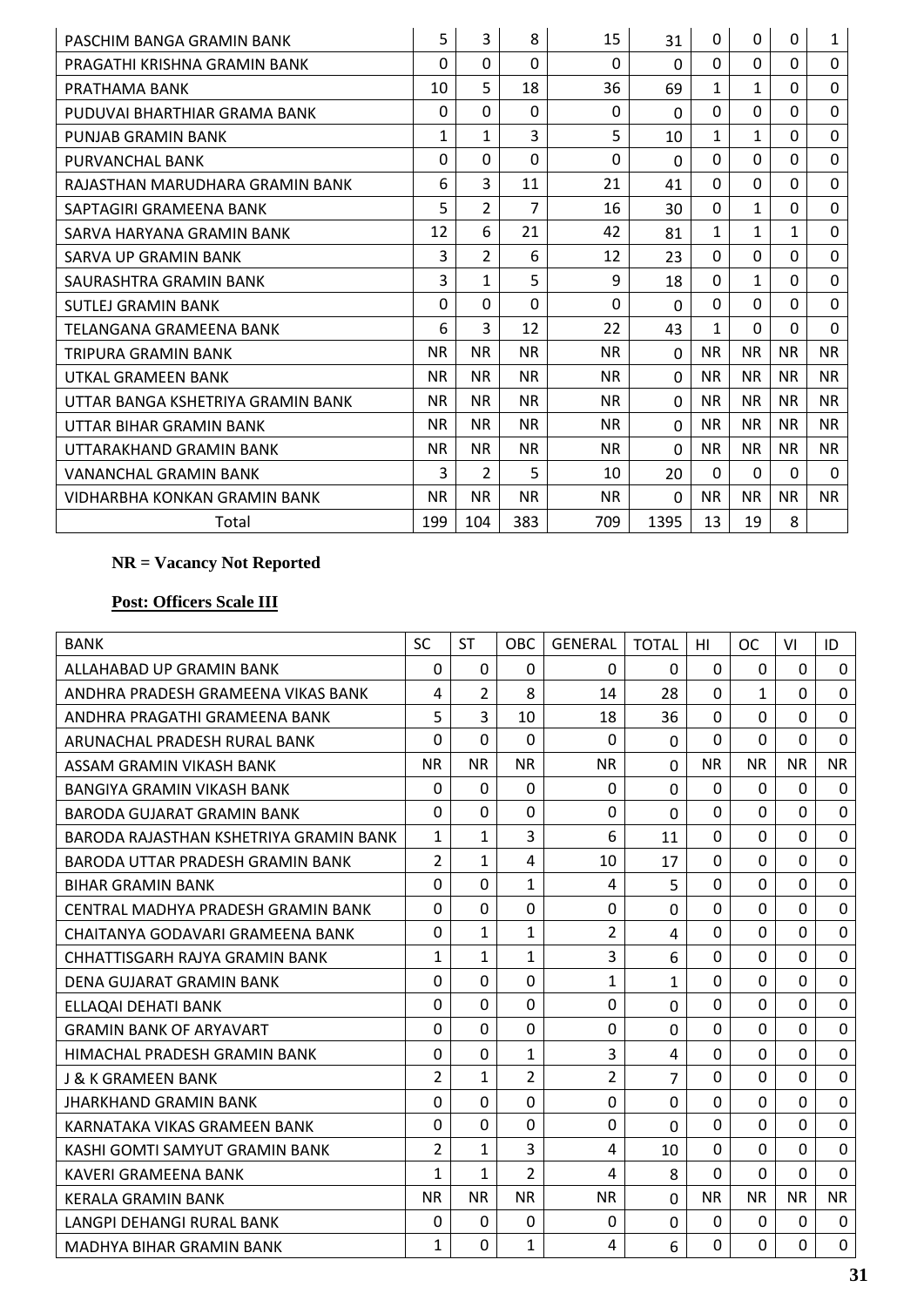| <b>MADHYANCHAL GRAMIN BANK</b>    | 0              | 0            | 0              | $\mathbf 0$    | $\Omega$       | 0              | 0            | $\Omega$       | 0            |
|-----------------------------------|----------------|--------------|----------------|----------------|----------------|----------------|--------------|----------------|--------------|
| MAHARASHTA GRAMIN BANK            | $\Omega$       | $\Omega$     | $\Omega$       | $\Omega$       | $\Omega$       | $\Omega$       | $\Omega$     | $\Omega$       | $\mathbf 0$  |
| MALWA GRAMIN BANK                 | <b>NR</b>      | <b>NR</b>    | NR.            | <b>NR</b>      | 0              | <b>NR</b>      | <b>NR</b>    | <b>NR</b>      | NR.          |
| <b>MANIPUR RURAL BANK</b>         | $\mathbf 0$    | 0            | 0              | 0              | $\overline{0}$ | $\Omega$       | 0            | 0              | $\mathbf 0$  |
| MEGHALAYA RURAL BANK              | 0              | 0            | 0              | 0              | $\overline{0}$ | $\overline{0}$ | $\Omega$     | $\Omega$       | $\Omega$     |
| MIZORAM RURAL BANK                | <b>NR</b>      | NR.          | NR.            | <b>NR</b>      | 0              | <b>NR</b>      | <b>NR</b>    | <b>NR</b>      | NR.          |
| NAGALAND RURAL BANK               | $\overline{0}$ | 0            | $\Omega$       | $\mathbf 0$    | $\overline{0}$ | $\mathbf{0}$   | $\Omega$     | $\Omega$       | $\mathbf{0}$ |
| NARMADA JHABUA GRAMIN BANK        | 0              | 0            | $\mathbf{1}$   | 3              | 4              | 0              | $\Omega$     | $\mathbf 0$    | $\mathbf 0$  |
| ODISHA GRAMYA BANK                | 0              | 0            | 0              | $\mathbf 0$    | $\mathbf 0$    | 0              | 0            | 0              | $\mathbf 0$  |
| PALLAVAN GRAMA BANK               | $\mathbf 0$    | 0            | 0              | 0              | $\overline{0}$ | 0              | 0            | 0              | $\mathbf 0$  |
| PANDYAN GRAMA BANK                | $\overline{2}$ | $\mathbf{1}$ | 3              | 5              | 11             | 0              | $\Omega$     | $\overline{0}$ | $\mathbf 0$  |
| PASCHIM BANGA GRAMIN BANK         | $\mathbf{1}$   | $\mathbf{1}$ | $\overline{2}$ | 5              | 9              | 0              | $\Omega$     | $\Omega$       | $\mathbf 0$  |
| PRAGATHI KRISHNA GRAMIN BANK      | 0              | 0            | 0              | 0              | 0              | 0              | 0            | 0              | 0            |
| PRATHAMA BANK                     | $\mathbf{1}$   | 0            | $\overline{2}$ | $\overline{7}$ | 10             | 0              | $\mathbf 0$  | $\mathbf 0$    | $\mathbf 0$  |
| PUDUVAI BHARTHIAR GRAMA BANK      | 0              | 0            | $\overline{0}$ | $\mathbf 0$    | 0              | 0              | 0            | 0              | $\mathbf 0$  |
| PUNJAB GRAMIN BANK                | $\mathbf{1}$   | 0            | $\mathbf{1}$   | 3              | 5              | 0              | $\Omega$     | $\Omega$       | $\Omega$     |
| PURVANCHAL BANK                   | $\Omega$       | 0            | 0              | 0              | 0              | $\Omega$       | 0            | 0              | 0            |
| RAJASTHAN MARUDHARA GRAMIN BANK   | 0              | 0            | 0              | $\overline{2}$ | $\overline{2}$ | 0              | $\Omega$     | 0              | $\mathbf 0$  |
| SAPTAGIRI GRAMEENA BANK           | 0              | 0            | $\Omega$       | 0              | $\overline{0}$ | 0              | $\Omega$     | 0              | $\mathbf 0$  |
| SARVA HARYANA GRAMIN BANK         | $\mathbf{1}$   | 0            | $\mathbf{1}$   | 5              | $\overline{7}$ | $\Omega$       | $\Omega$     | $\Omega$       | $\mathbf 0$  |
| SARVA UP GRAMIN BANK              | $\mathbf 0$    | 1            | 1              | $\overline{2}$ | 4              | 0              | 0            | 0              | $\mathbf 0$  |
| SAURASHTRA GRAMIN BANK            | 0              | 0            | $\mathbf 0$    | $\overline{2}$ | $\overline{2}$ | 0              | 0            | 0              | 0            |
| <b>SUTLEJ GRAMIN BANK</b>         | 0              | 0            | 0              | 0              | 0              | 0              | $\Omega$     | $\Omega$       | $\mathbf 0$  |
| TELANGANA GRAMEENA BANK           | $\overline{2}$ | 1            | $\overline{2}$ | 4              | $\mathsf q$    | $\Omega$       | $\Omega$     | $\Omega$       | $\Omega$     |
| TRIPURA GRAMIN BANK               | <b>NR</b>      | <b>NR</b>    | NR.            | <b>NR</b>      | 0              | <b>NR</b>      | NR.          | <b>NR</b>      | NR.          |
| UTKAL GRAMEEN BANK                | <b>NR</b>      | <b>NR</b>    | NR.            | NR.            | $\overline{0}$ | <b>NR</b>      | <b>NR</b>    | <b>NR</b>      | <b>NR</b>    |
| UTTAR BANGA KSHETRIYA GRAMIN BANK | <b>NR</b>      | <b>NR</b>    | NR.            | <b>NR</b>      | $\Omega$       | <b>NR</b>      | <b>NR</b>    | <b>NR</b>      | NR.          |
| UTTAR BIHAR GRAMIN BANK           | <b>NR</b>      | <b>NR</b>    | NR.            | <b>NR</b>      | 0              | <b>NR</b>      | <b>NR</b>    | <b>NR</b>      | NR.          |
| UTTARAKHAND GRAMIN BANK           | <b>NR</b>      | NR.          | NR.            | <b>NR</b>      | $\overline{0}$ | <b>NR</b>      | <b>NR</b>    | <b>NR</b>      | NR.          |
| VANANCHAL GRAMIN BANK             | $\Omega$       | $\mathbf{0}$ | 0              | $\mathbf{1}$   | $\mathbf{1}$   | $\Omega$       | $\Omega$     | $\Omega$       | $\mathbf{0}$ |
| VIDHARBHA KONKAN GRAMIN BANK      | <b>NR</b>      | NR.          | NR.            | NR.            | 0              | NR.            | NR.          | <b>NR</b>      | NR.          |
| Total                             | 27             | 16           | 50             | 114            | 207            | $\mathbf 0$    | $\mathbf{1}$ | $\mathbf{0}$   |              |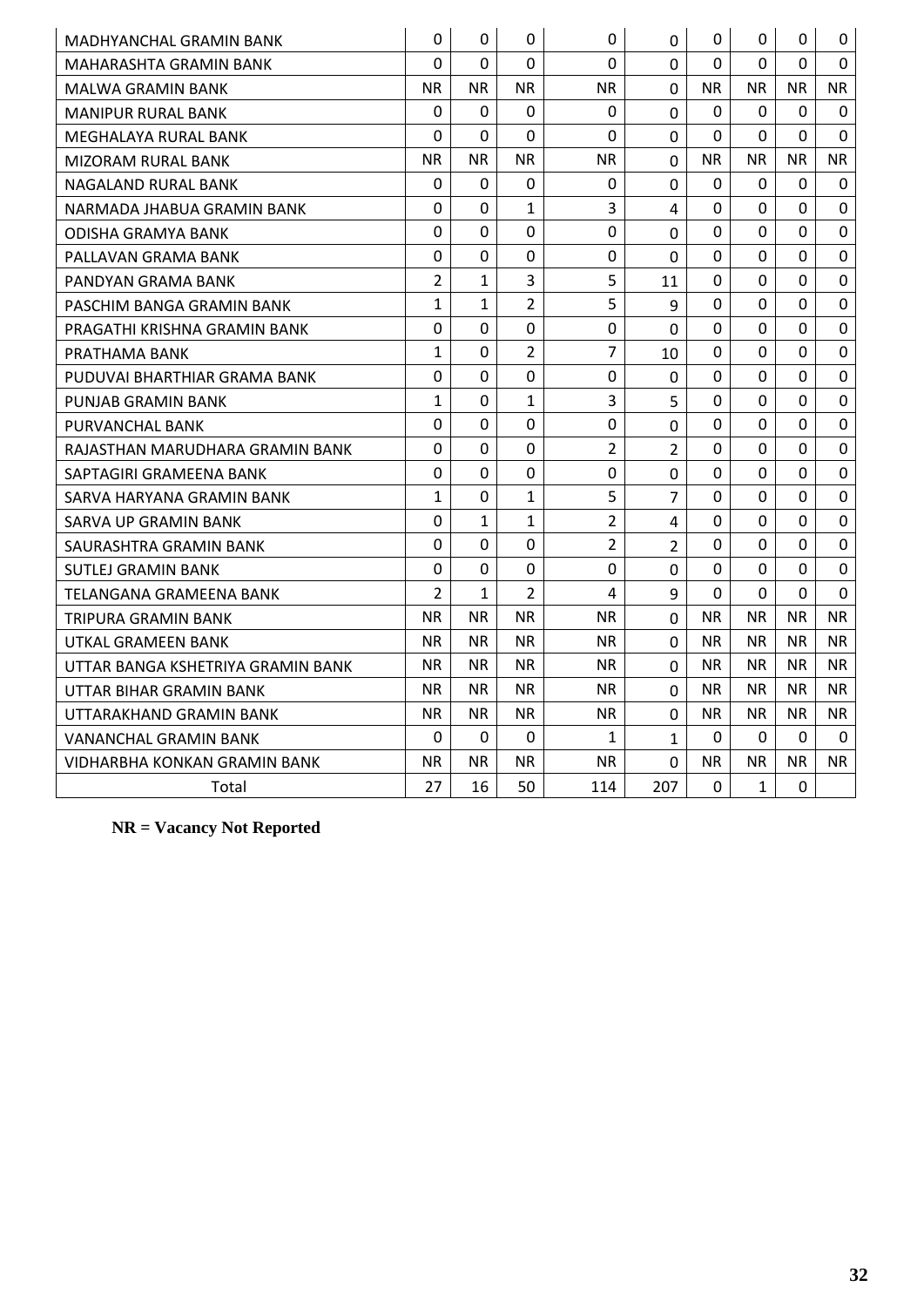# **Annexure II**

## **EXAMINATION CENTERS (Tentative List)**

The examination may be held at the following centers and the address of the venue will be advised in the call letters. IBPS, however, reserves the right to cancel any of the Examination Centres and/ or add some other Centres, at its discretion, depending upon the response, administrative feasibility, etc. IBPS also reserves the right to allot the candidate to any centre other than the one he/she has opted for.

| Sr.                     | <b>State</b>                       | <b>Preliminary Exam Center</b>                                                                                                                                                            | <b>Main Exam Center</b>                                                                                              |
|-------------------------|------------------------------------|-------------------------------------------------------------------------------------------------------------------------------------------------------------------------------------------|----------------------------------------------------------------------------------------------------------------------|
| No.<br>$\mathbf{1}$     | <b>Andhra Pradesh</b>              | Ananthapur, Chirala, Chittoor, Guntur, Hyderabad,<br>Kakinada, Kadapa, Kurnool, Nellore, Ongole,<br>Puttur, Rajahmundry, Srikakulam, Tirupati,<br>Vijaywada, Vishakhapatnam, Vizianagaram | Guntur, Kurnool, Vijaywada                                                                                           |
| $\boldsymbol{2}$        | <b>Arunachal</b><br><b>Pradesh</b> | Itanagar, Naharlagun                                                                                                                                                                      | Itanagar                                                                                                             |
| $\overline{\mathbf{3}}$ | <b>Assam</b>                       | Dibrugarh, Guwahati, Jorhat, Kokrajhar, Silchar,<br>Tezpur                                                                                                                                | Guwahati, Silchar                                                                                                    |
| $\overline{\mathbf{4}}$ | <b>Bihar</b>                       | Arrah, Aurangabad, Bhagalpur, Bihar Sharif,<br>Darbhanga, Gaya, Muzzafarpur, Patna, Purnea,<br>Samastipur, Siwan                                                                          | Aurangabad, Bhagalpur, Gaya,<br>Muzzafarpur, Patna, Purnea,<br>Samastipur,                                           |
| 5                       | Chhattisgarh                       | Bhilai, Bilaspur, Raipur                                                                                                                                                                  | Raipur                                                                                                               |
| $\overline{6}$          | Gujarat                            | Ahmedabad, Anand, Gandhinagar, Himatnagar,<br>Jamnagar, Mehsana, Rajkot, Surat, Vadodara                                                                                                  | Ahmedabad, Gandhinagar                                                                                               |
| $\overline{7}$          | Haryana                            | Ambala, Bahadurgarh, Gurgaon, Hissar, Karnal,<br>Kurukshetra, Palwal, Panipat, Sonipat, Yamuna<br>Nagar                                                                                   | Ambala, Karnal, Kuruksehtra                                                                                          |
| 8                       | <b>Himachal</b><br><b>Pradesh</b>  | Baddi, Bilaspur, Dharamshala, Hamirpur, Kangra,<br>Kullu, Mandi, Shimla, Sirmaur, Solan, Una                                                                                              | Baddi, Hamirpur, Shimla, Solan                                                                                       |
| 9                       | Jammu &<br><b>Kashmir</b>          | Baramula, Jammu, Kathua, Samba, Srinagar                                                                                                                                                  | Jammu, Srinagar                                                                                                      |
| 10                      | <b>Jharkhand</b>                   | Dhanbad, Hazaribagh, Jamshedpur, Ranchi,<br><b>Bokaro</b>                                                                                                                                 | Dhanbad, Jamshedpur, Ranchi                                                                                          |
| 11                      | <b>Karnataka</b>                   | Bangalore, Belgaum, Bellary, Bidar, Davangere,<br>Dharwad, Gulbarga, Haveri, Hubli, Kolar, Mandya,<br>Mangalore, Mysore, Shimoga, Udipi                                                   | Bangalore, Belgaum, Bellary,<br>Davangere, Dharwad,<br>Gulbarga, Haveri, Hubli,<br>Mandya, Mysore, Shimoga,<br>Udipi |
| 12                      | <b>Kerala</b>                      | Alappuzha, Kannur, Kochi, Kollam, Kottayam,<br>Kozhikode, Malappuram, Palakkad,<br>Thiruvananthpuram, Thrichur                                                                            | Kochi, Kozhikode,<br>Thiruvananthpuram                                                                               |
| 13                      | Madhya<br><b>Pradesh</b>           | Bhopal, Gwalior, Indore, Jabalpur, Sagar, Satna,<br>Ujjain                                                                                                                                | Bhopal, Gwalior, Indore,<br>Jabalpur                                                                                 |
| 14                      | Maharashtra                        | Amaravati, Aurangabad, Chandrapur, Dhule,<br>Jalgaon, Kolhapur, Latur, Mumbai/ Thane/ Navi<br>Mumbai, Nagpur, Nanded, Nasik, Pune, Ratnagiri,<br>Sangli, Satara                           | Aurangabad<br>Mumbai/Thane/Navi Mumbai<br>Nagpur, Pune                                                               |
| 15                      | <b>Manipur</b>                     | Imphal                                                                                                                                                                                    | Imphal                                                                                                               |
| 16                      | Meghalaya                          | Ri-Bhoi, Shillong                                                                                                                                                                         | Shillong                                                                                                             |
| 17                      | <b>Mizoram</b>                     | Aizawl                                                                                                                                                                                    | Aizawl                                                                                                               |
| 18                      | <b>Nagaland</b>                    | Kohima                                                                                                                                                                                    | Kohima                                                                                                               |
| 19                      | Odisha                             | Angul, Balasore, Bargarh, Baripada,<br>Berhampur(Ganjam), Bhubaneshwar, Cuttack,<br>Dhenkanal, Jharsuguda, Rourkela, Sambalpur                                                            | Bhubaneshwar, Rourkela,<br>Sambalpur                                                                                 |
| 20                      | <b>Puducherry</b>                  | Puducherry                                                                                                                                                                                | $\overline{\phantom{0}}$                                                                                             |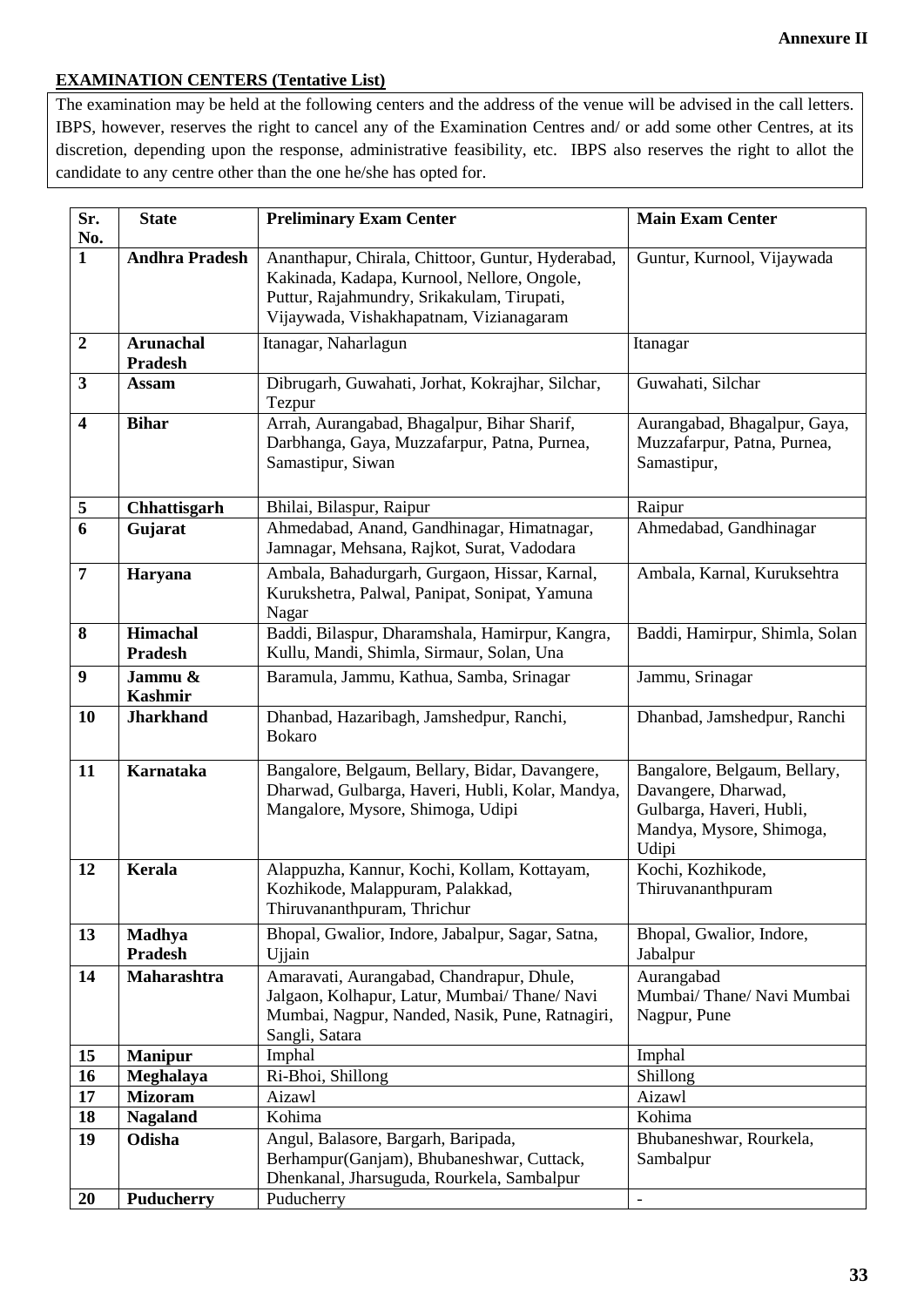| 21 | Punjab               | Amritsar, Bhatinda, Fategarh Sahib, Jalandhar,<br>Ludhiana, Mohali, Pathankot, Patiala, Phagwara,<br>Sangrur                                                                                                   | Jalandhar, Mohali, Patiala                                                                   |
|----|----------------------|----------------------------------------------------------------------------------------------------------------------------------------------------------------------------------------------------------------|----------------------------------------------------------------------------------------------|
| 22 | Rajasthan            | Ajmer, Alwar, Bhilwara, Bikaner, Jaipur, Jodhpur,<br>Kota, Sikar, Udaipur                                                                                                                                      | Ajmer, Jaipur, Jodhpur                                                                       |
| 23 | <b>Tamil Nadu</b>    | Chennai, Coimbatore, Dindigul, Kanchipuram,<br>Krishnagiri, Madurai, Nagercoil, Namakkal,<br>Perambalur, Salem, Thanjavur, Thiruchirapalli,<br>Thiruvallur, Thoothukodi, Tirunelvelli, Vellore,<br>Virudhnagar | Chennai, Dindigul,<br>Kanchipuram, Madhurai,<br>Thiruvallur, Thiruchirapalli,<br>Virudhnagar |
| 24 | Telangana            | Hyderabad, Karimnagar, Khammam, Warangal                                                                                                                                                                       | Hyderabad, Khammam                                                                           |
| 25 | <b>Tripura</b>       | Agartala                                                                                                                                                                                                       | Agartala                                                                                     |
| 26 | <b>Uttar Pradesh</b> | Agra, Aligarh, Allahabad, Banda, Bareilly,<br>Bulandhshaher, Faizabad, Gonda, Gorakhpur,<br>Jhansi, Kanpur, Lucknow, Mathura, Meerut,<br>Moradabad, Muzaffarnagar, Varanasi                                    | Allahabad, Kanpur, Lucknow                                                                   |
| 27 | <b>Uttarakhand</b>   | Dehradun, Haldwani, Haridwar, Roorkee                                                                                                                                                                          | Dehradun                                                                                     |
| 28 | <b>West Bengal</b>   | Asansol, Bardhaman, Berhampur, Durgapur,<br>Hooghly, Howrah, Kalyani, Greater Kolkata,<br>Siliguri                                                                                                             | Greater Kolkata, Siliguri                                                                    |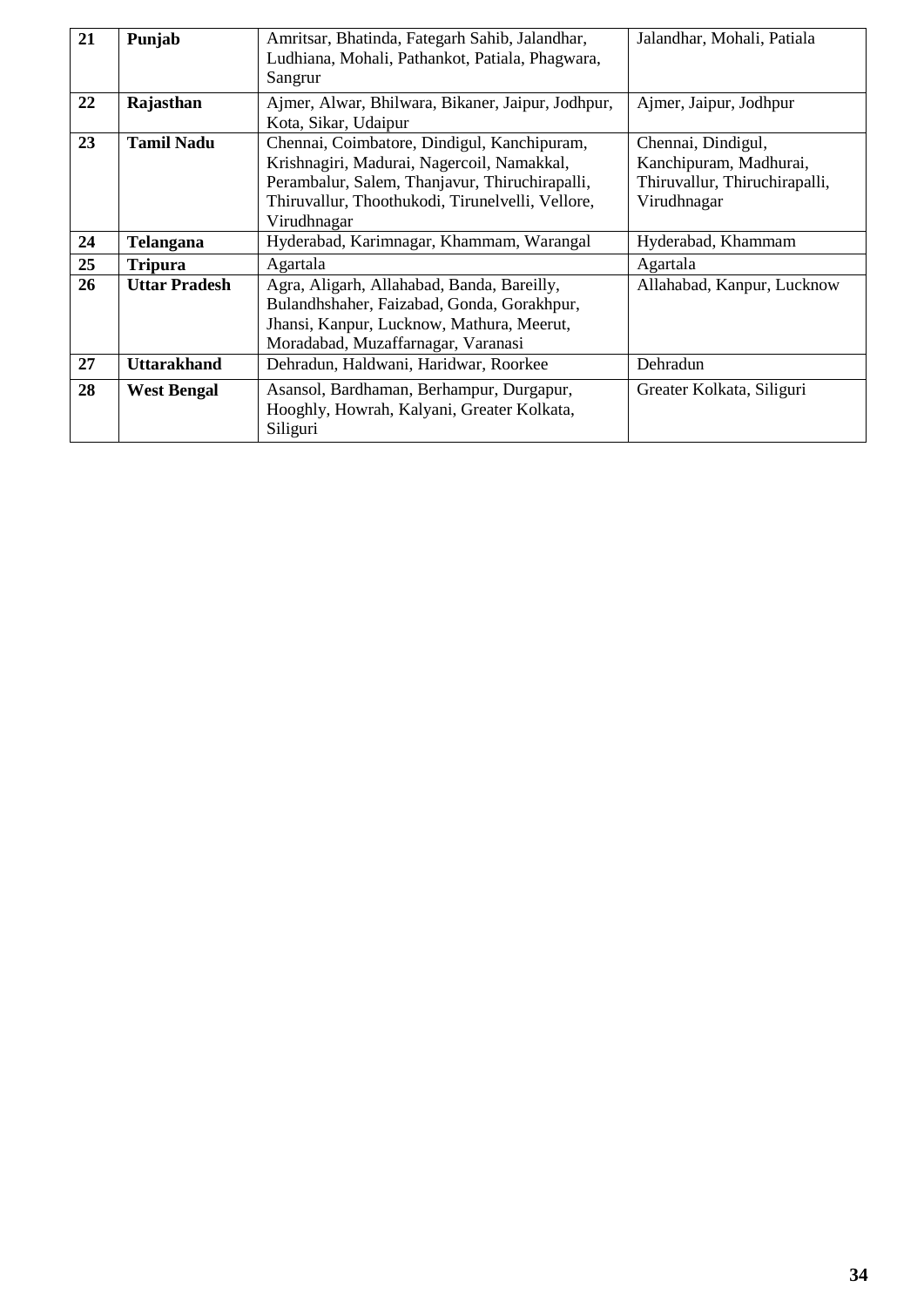### **Guidelines for scanning and Upload of Photograph** (4.5cm × 3.5cm) **& Signature**

Before applying online a candidate will be required to have a scanned (digital) image of his/her photograph and signature as per the specifications given below.

### **Photograph Image:**

- **-** Photograph must be a recent passport style colour picture.
- **-** Make sure that the picture is in colour, taken against a light-coloured, preferably white, background.
- **-** Look straight at the camera with a relaxed face

**-** If the picture is taken on a sunny day, have the sun behind you, or place yourself in the shade, so that you are not squinting and there are no harsh shadows

- **-** If you have to use flash, ensure there's no "red-eye"
- **-** If you wear glasses make sure that there are no reflections and your eyes can be clearly seen.
- **-** Caps, hats and dark glasses are not acceptable. Religious headwear is allowed but it must not cover your face.
- **-** Dimensions 200 x 230 pixels (preferred)
- **-** Size of file should be between 20kb–50 kb
- **-** Ensure that the size of the scanned image is not more than 50kb. If the size of the file is more than 50 kb, then adjust the settings of the scanner such as the DPI resolution, no. of colours etc., during the process of scanning.

### **Signature Image:**

- **-** The applicant has to sign on white paper with Black Ink pen.
- The signature must be signed only by the applicant and not by any other person.
- The signature will be used to put on the Call Letter and wherever necessary.
- **-** If the Applicant's signature on the answer script, at the time of the examination, does not match the signature on the Call Letter, the applicant will be disqualified.
- **-** Dimensions 140 x 60 pixels (preferred)
- **-** Size of file should be between 10kb 20kb
- **-** Ensure that the size of the scanned image is not more than 20kb
- **- Signature in CAPITAL LETTERS shall NOT be accepted.**

### **Scanning the photograph & signature:**

- **-** Set the scanner resolution to a minimum of 200 dpi (dots per inch)
- **-** Set Color to True Color
- **-** File Size as specified above
- **-** Crop the image in the scanner to the edge of the photograph/signature, then use the upload editor to crop the image to the final size (as specified above).
- The image file should be JPG or JPEG format. An example file name is : image01.jpg or image01.jpeg Image dimensions can be checked by listing the folder files or moving the mouse over the file image icon.

**-** Candidates using MS Windows/MSOffice can easily obtain photo and signature in .jpeg format not exceeding 50kb & 20kb respectively by using MS Paint or MSOffice Picture Manager. Scanned photograph and signature in any format can be saved in .jpg format by using 'Save As' option in the File menu and size can be reduced below 50 kb (photograph) & 20 kb(signature) by using crop and then resize option (Please see point (i) & (ii) above for the pixel size) in the 'Image' menu. Similar options are available in other photo editor also.

**-** If the file size and format are not as prescribed, an error message will be displayed.

**-** While filling in the Online Application Form the candidate will be provided with a link to upload his/her photograph and signature.

### **Procedure for Uploading the Photograph and Signature**

- **-** There will be two separate links for uploading Photograph and Signature
- **-** Click on the respective link "Upload Photograph / Signature"
- **-** Browse and Select the location where the Scanned Photograph / Signature file has been saved.
- **-** Select the file by clicking on it
- **-** Click the 'Open/Upload' button

### **Your Online Application will not be registered unless you upload your photograph and signature as specified.**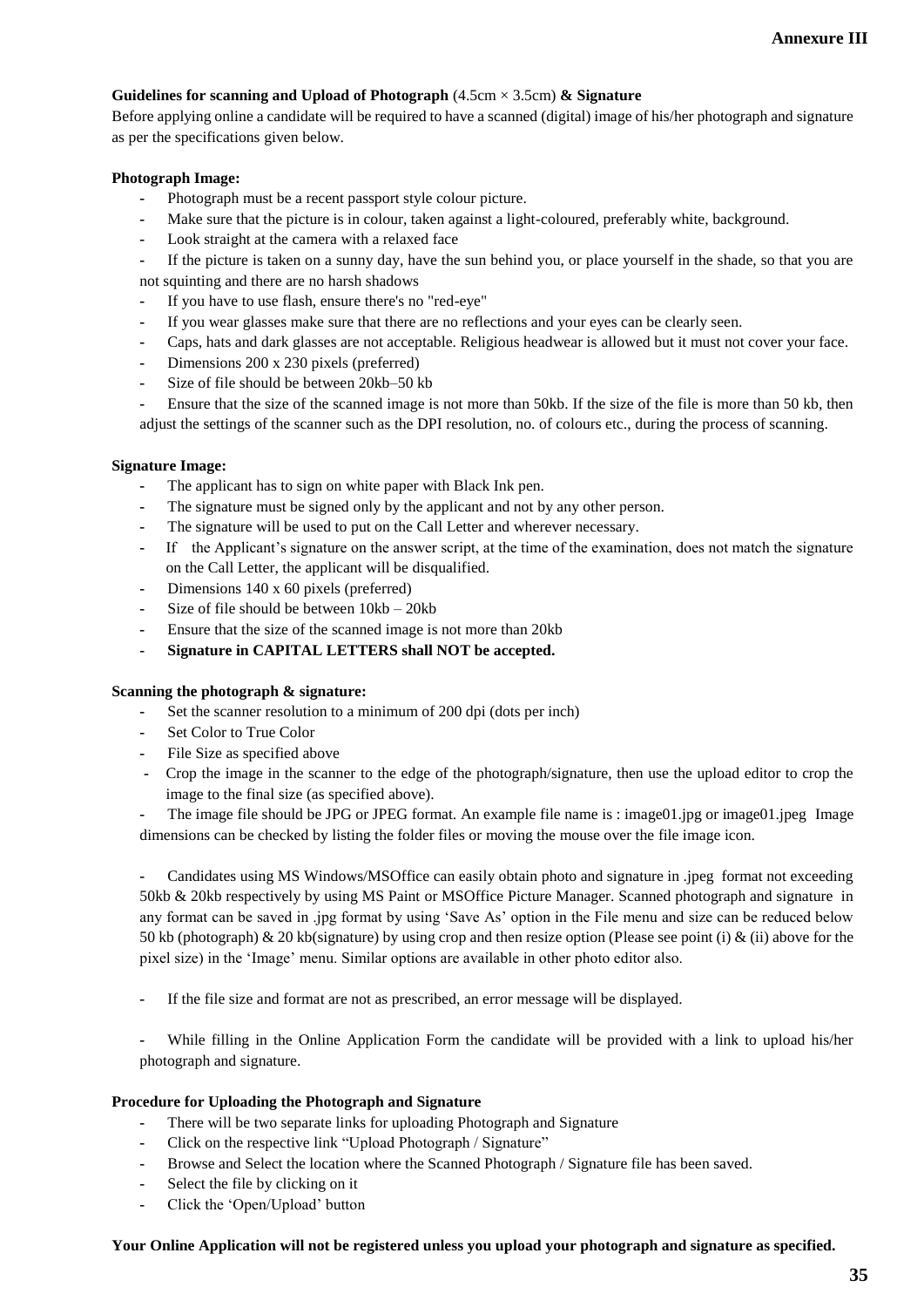### **Note:**

- (1) In case the face in the photograph or signature is unclear the candidate's application may be rejected.
- (2) After uploading the photograph/ signature in the online application form candidates should check that the images are clear and have been uploaded correctly. In case the photograph or signature is not prominently visible, the candidate may edit his/ her application and re-upload his/ her photograph or signature, prior to submitting the form.
- (3) After registering online candidates are advised to take a printout of their system generated online application forms.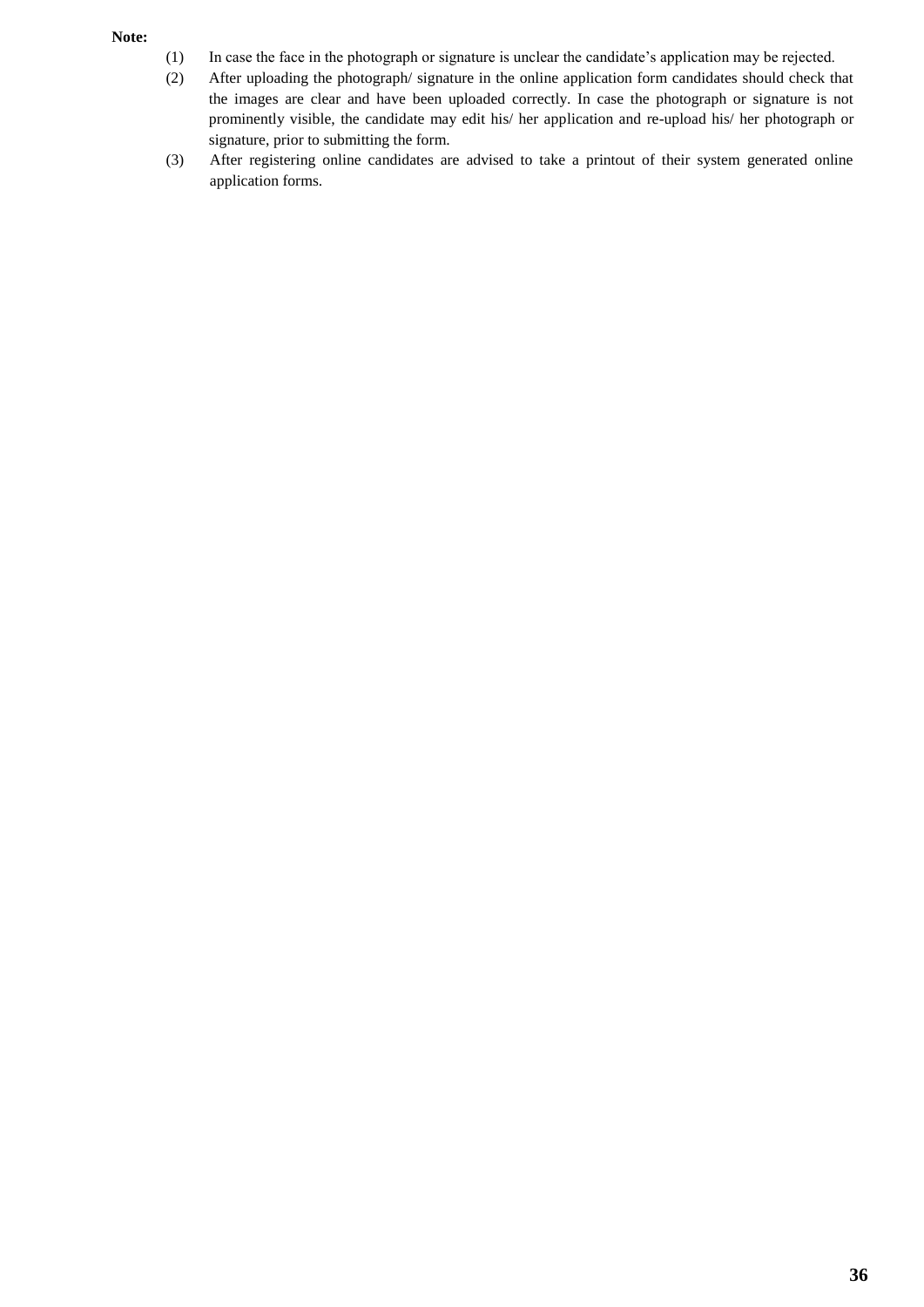# **FORM OF CERTIFICATE TO BE PRODUCED BY A CANDIDATE BELONGING TO SCHEDULED CASTE OR SCHEDULED TRIBE IN SUPPORT OF HIS / HER CLAIM.**

| daughter*                            | $\bf{of}$                                                                                                           | of<br>village<br>town*<br>$\prime$                                    |
|--------------------------------------|---------------------------------------------------------------------------------------------------------------------|-----------------------------------------------------------------------|
|                                      | in District / Division*                                                                                             | of the State / Union                                                  |
| Territory*                           |                                                                                                                     | belongs to the _________________Caste/Tribe* which is recognized as a |
|                                      | <b>Scheduled Caste/ Scheduled Tribe* under:</b>                                                                     |                                                                       |
|                                      | * The Constitution (Scheduled Castes) Order, 1950;                                                                  |                                                                       |
|                                      | * The Constitution (Scheduled Tribes) Order, 1950;                                                                  |                                                                       |
|                                      | * The Constitution (Scheduled Castes)(Union Territories)Orders, 1951;                                               |                                                                       |
|                                      | * The Constitution (Scheduled Tribes)(Union Territories)Order, 1951;                                                |                                                                       |
|                                      | [as amended by the Scheduled Castes and Scheduled Tribes lists Modification) Order, 1956; the Bombay Reorganisation |                                                                       |
|                                      | Act, 1960; the Punjab Reorganisation Act 1966, the State of Himachal Pradesh Act, 1970, the North-Eastern Areas     |                                                                       |
|                                      | (Reorganisation) Act, 1971, the Constitution (Scheduled Castes and Scheduled Tribes) Order (Amendment) Act, 1976,   |                                                                       |
|                                      | The State of Mizoram Act, 1986, the State of Arunachal Pradesh Act, 1986 and the Goa, Daman and Diu                 |                                                                       |
| (Reorganization) Act, 1987]:         |                                                                                                                     |                                                                       |
|                                      | * The Constitution (Jammu and Kashmir) Scheduled Castes Order, 1956;                                                |                                                                       |
|                                      | * The Constitution (Andaman and Nicobar Islands) Scheduled                                                          |                                                                       |
|                                      | Tribes Order, 1959 as amended by the Scheduled Castes and Scheduled                                                 |                                                                       |
| Tribes Orders (Amendment) Act, 1976; |                                                                                                                     |                                                                       |
|                                      | * The Constitution (Dadra and Nagar Haveli) Scheduled Castes Order, 1962;                                           |                                                                       |
|                                      | * The Constitution (Dadra and Nagar Haveli) Scheduled Tribes Order, 1962;                                           |                                                                       |
|                                      | * The Constitution (Pondicherry) Scheduled Castes Order 1964;                                                       |                                                                       |
|                                      | * The Constitution (Uttar Pradesh) Scheduled Tribes Order, 1967;                                                    |                                                                       |
|                                      | * The Constitution (Goa, Daman and Diu) Scheduled Castes Order, 1968;                                               |                                                                       |
|                                      | * The Constitution (Goa, Daman and Diu) Scheduled Tribes Order, 1968;                                               |                                                                       |
|                                      | * The Constitution (Nagaland) Scheduled Tribes Order, 1970;                                                         |                                                                       |
|                                      | * The Constitution (Sikkim) Scheduled Castes Order, 1978;                                                           |                                                                       |
|                                      | * The Constitution (Sikkim) Scheduled Tribes Order, 1978;                                                           |                                                                       |
|                                      | * The Constitution (Jammu and Kashmir) Scheduled Tribes Order, 1989;                                                |                                                                       |
|                                      | * The Constitution (Scheduled Castes) Orders (Amendment) Act, 1990;                                                 |                                                                       |
|                                      | * The Constitution (ST) Orders (Amendment) Ordinance, 1991;                                                         |                                                                       |
|                                      | * The Constitution (ST) Orders (Second Amendment) Act, 1991;                                                        |                                                                       |
|                                      | * The Constitution (ST) Orders (Amendment) Ordinance, 1996;                                                         |                                                                       |
|                                      | * The Scheduled Caste and Scheduled Tribes Orders (Amendment) Act 2002;                                             |                                                                       |
|                                      | * The Constitution (Scheduled Castes) Order (Amendment) Act, 2002;                                                  |                                                                       |
|                                      | * The Constitution (Scheduled Caste and Scheduled Tribes) Order (Amendment) Act, 2002;                              |                                                                       |
|                                      | * The Constitution (Scheduled Caste) Order (Second Amendment) Act, 2002.                                            |                                                                       |
|                                      |                                                                                                                     |                                                                       |
|                                      |                                                                                                                     |                                                                       |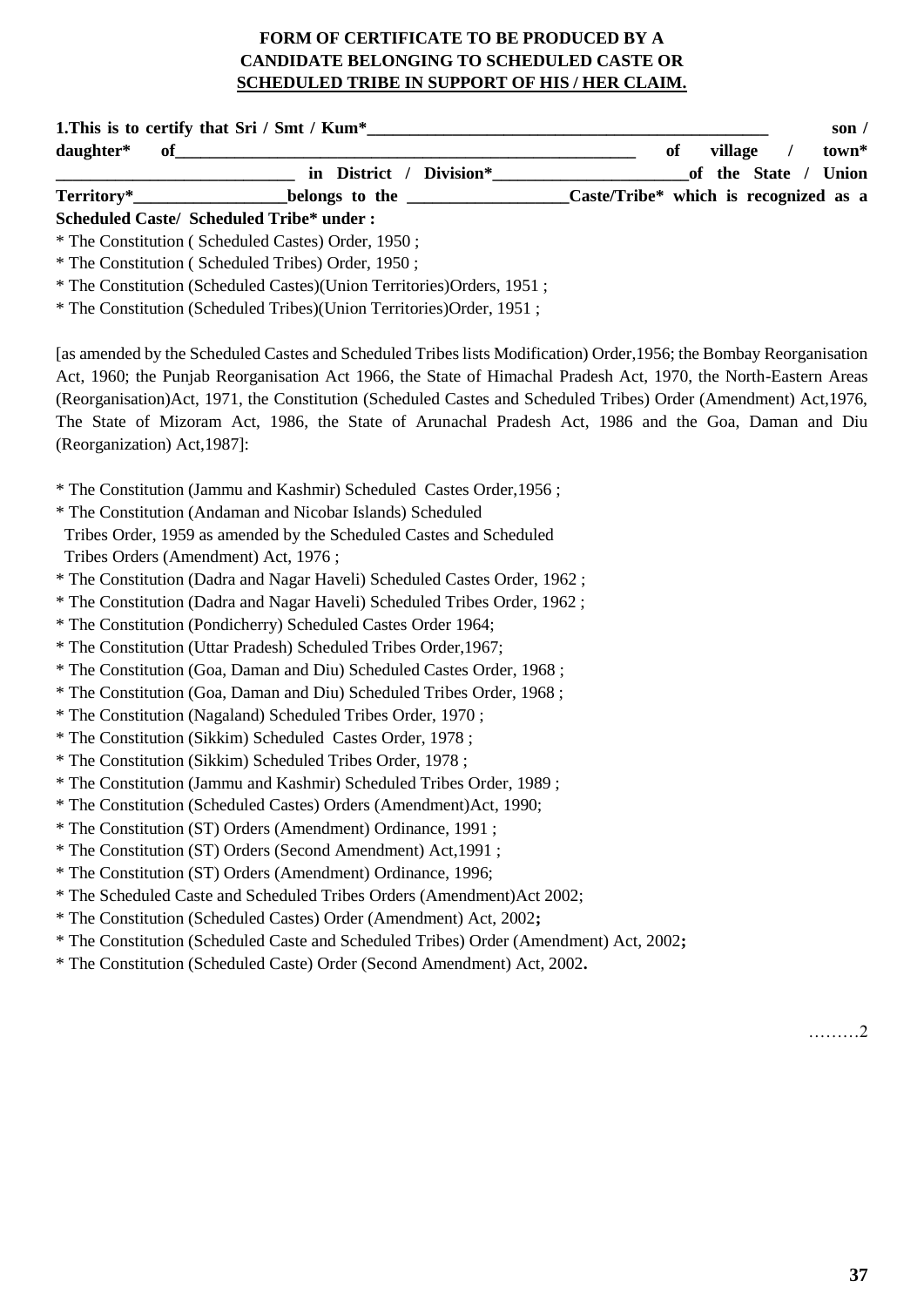**# 2. Applicable in the case of Scheduled Castes / Scheduled Tribes persons , who have migrated from one State / Union Territory Administration.**

**This certificate is issued on the basis of the Scheduled Castes / Scheduled Tribes\* Certificate issued to Shri. / Smt.** 

|                                                                                                                        |  |  | Father | /Mother* of Sri / Smt. /                     |     |           |                    |
|------------------------------------------------------------------------------------------------------------------------|--|--|--------|----------------------------------------------|-----|-----------|--------------------|
|                                                                                                                        |  |  |        |                                              |     | village / | town               |
|                                                                                                                        |  |  |        |                                              | the |           | <b>State/Union</b> |
|                                                                                                                        |  |  |        |                                              |     |           |                    |
| which is recognized as a Scheduled Caste/Scheduled Tribe* in the State/Union Territory* issued by the                  |  |  |        |                                              |     |           |                    |
| <u> 2000 - Jan James James Barnett, mars and de la partie de la partie de la partie de la partie de la partie de l</u> |  |  |        | [Name of the authority] vide their order No. |     |           |                    |
|                                                                                                                        |  |  |        |                                              |     |           |                    |
|                                                                                                                        |  |  |        |                                              |     |           |                    |
| 3 Shri/Smt/Kumari*                                                                                                     |  |  |        | and/or* his/her* family ordinarily           |     |           |                    |

**3.Shri/Smt/Kumari\*\_\_\_\_\_\_\_\_\_\_\_\_\_\_\_\_\_\_\_\_\_\_\_\_\_\_\_\_\_\_\_\_\_\_\_\_\_\_\_\_\_\_\_\_and/or\* his/her\* family ordinarily reside(s) in village/town\*\_\_\_\_\_\_\_\_\_\_\_\_\_\_\_\_\_\_\_\_\_\_\_\_\_\_ of\_\_\_\_\_\_\_\_\_\_\_\_\_\_\_\_\_\_\_\_ District / Division\* of the State / Union Territory\* of \_\_\_\_\_\_\_\_\_\_\_\_\_\_\_\_\_\_\_\_\_**

**Signature** 

 **Designation \_\_\_\_\_\_\_\_\_\_\_\_\_\_\_\_\_\_\_**

# **Place:** [With seal of Office] **Date :** State/Union Territory

Note : The term "Ordinarily resides" used here will have the same meaning as in Section 20 of the Representation of the Peoples Act, 1950.

-----------------------------------------------------------------------------------------------------------------------------------------

\* Please delete the words which are not applicable.

# Delete the paragraph which is not applicable.

### List of authorities empowered to issue Caste / Tribe Certificates:

- 1. District Magistrate / Additional District Magistrate / Collector / Deputy Commissioner / Additional Deputy Commissioner / Deputy Collector/I Class Stipendiary Magistrate / Sub-Divisional Magistrate / Extra-Asst. Commissioner / Taluka Magistrate / Executive Magistrate.
- 2. Chief Presidency Magistrate/ Additional Chief Presidency Magistrate / presidency Magistrate.
- 3. Revenue Officer not below the rank of Tehsildar.
- 4. Sub-Divisional Officers of the area where the candidate and / or his family normally resides.
- 5. Administrator/Secretary to Administrator/Development Officer Lakshadweep).

**Note : The Certificate is subject to amendment/modification of Scheduled Castes and Scheduled Tribes lists from time to time**

-- -- --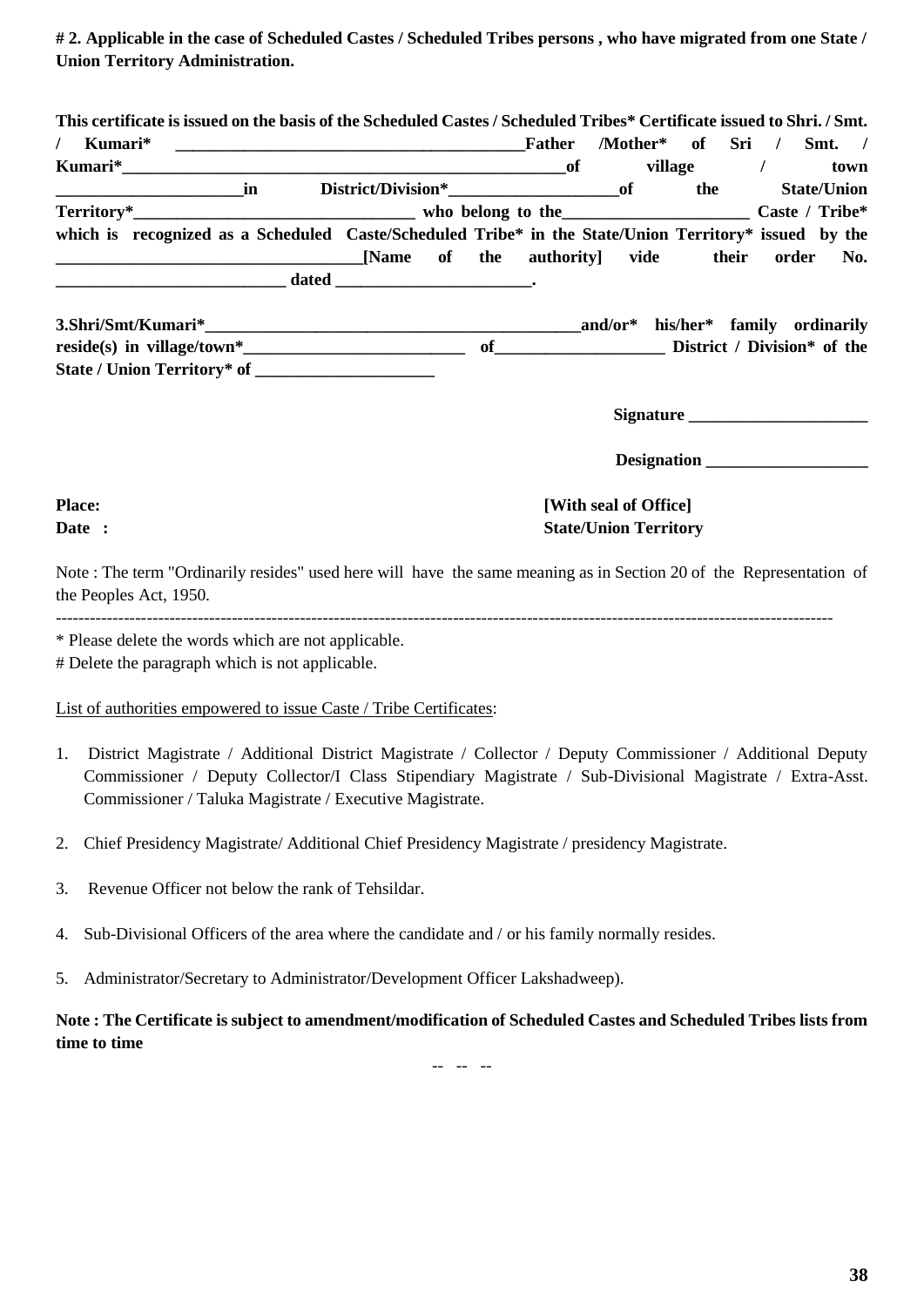# FORM OF CERTIFICATE TO BE PRODUCED BY OTHER BACKWARD CLASSES APPLYING FOR APPOINTMENT TO POSTS UNDER THE GOVERNMENT OF INDIA

|                | This is to certify that Sri / Smt. / Kumari                                                                                                                                                                                         | son/daughter                                                                                                     |
|----------------|-------------------------------------------------------------------------------------------------------------------------------------------------------------------------------------------------------------------------------------|------------------------------------------------------------------------------------------------------------------|
|                | of <u>Community of Community of Village/Town</u> Community of Community of Community of Village/Town Community of Community of Village/Town Community of Village/Town Community of Village/Town Community of Village/Town Community |                                                                                                                  |
|                | in the State/ Union Territory____________________________belongs to the                                                                                                                                                             |                                                                                                                  |
|                |                                                                                                                                                                                                                                     | community which is recognized as a backward class under the Government                                           |
|                | of India, Ministry of Social Justice and Empowerment's Resolution No. ________________________dated                                                                                                                                 |                                                                                                                  |
|                | <b>EXAMPLE 19.1</b> Shri/Smt./Kumari <b>Mathematic 20.1 and/or</b> his/her family ordinarily reside(s) in the                                                                                                                       |                                                                                                                  |
|                |                                                                                                                                                                                                                                     |                                                                                                                  |
|                |                                                                                                                                                                                                                                     | also to certify that he/she does not belong to the persons /sections (Creamy Layer) mentioned in column 3 of the |
|                | Schedule to the Government of India, Department of Personnel & Training OM No.36012/22/93- Estt.[SCT],                                                                                                                              |                                                                                                                  |
| dated 8-9-1993 |                                                                                                                                                                                                                                     |                                                                                                                  |
|                |                                                                                                                                                                                                                                     |                                                                                                                  |

**Dated : District Magistrate**

**Deputy Commissioner etc.**

**Seal** 

**\* - the authority issuing the certificate may have to mention the details of Resolution of Government of India, in which the caste of the candidate is mentioned as OBC.**

**\*\*- As amended from time to time.**

**Note:- The term "Ordinarily" used here will have the same meaning as in Section 20of the Representation of the People Act, 1950.** 

**The Prescribed proforma shall be subject to amendment from time to time as per Government of India Guidelines.**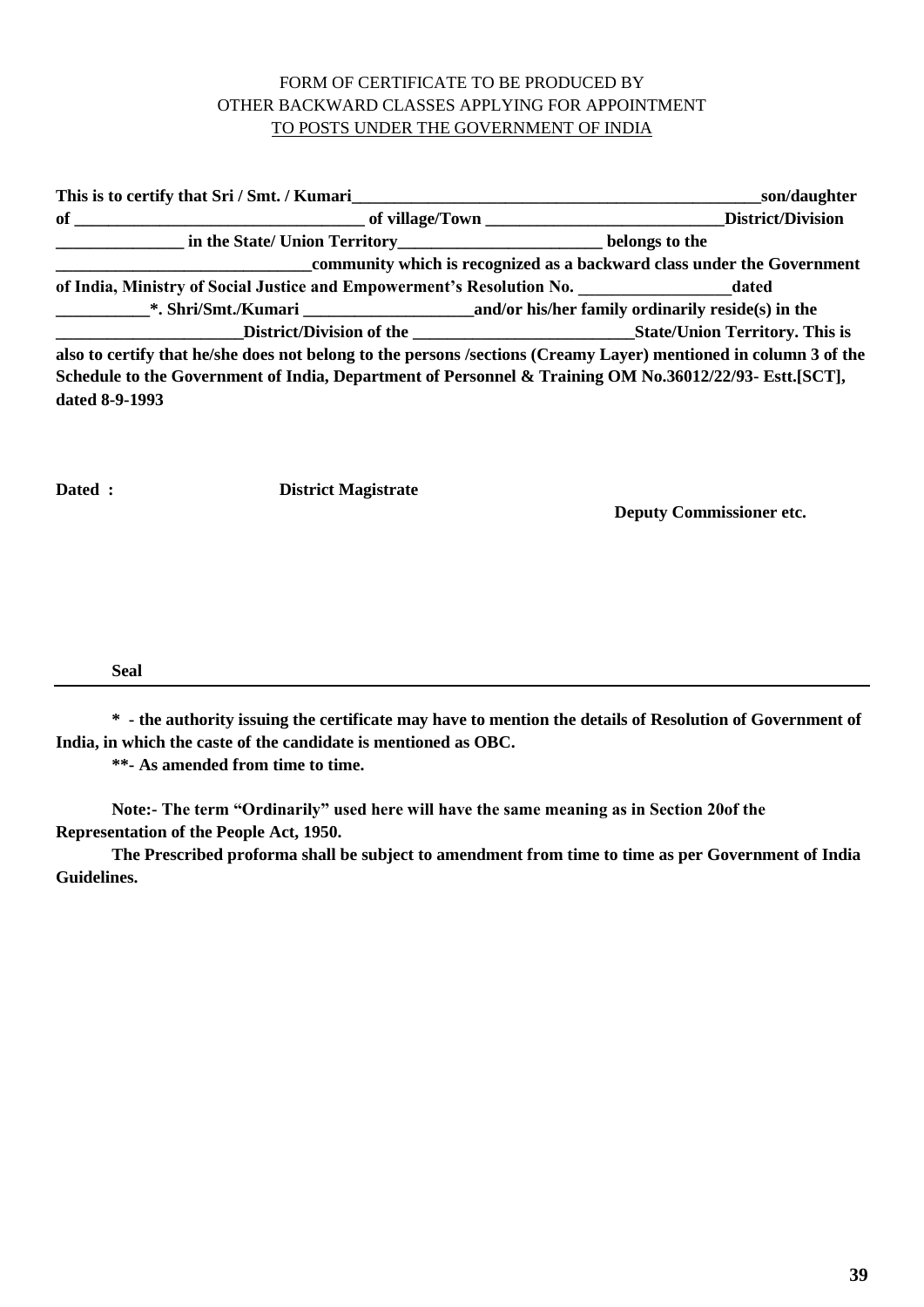### **FORM-I**

## **Disability Certificate**

# **(In cases of amputation or complete permanent paralysis of limbs and in cases of blindness) (Prescribed proforma subject to amendment from time to time)**

|    |                                                                                                                                                                                                                 |                 |                                          | Recent<br><b>PP</b><br>size Attested<br>Photograph<br>(Showing face<br>only) of the<br>person with<br>disability |
|----|-----------------------------------------------------------------------------------------------------------------------------------------------------------------------------------------------------------------|-----------------|------------------------------------------|------------------------------------------------------------------------------------------------------------------|
|    | <b>Certificate No.:</b>                                                                                                                                                                                         |                 | Date:                                    |                                                                                                                  |
|    | This is to certify that I have carefully examined                                                                                                                                                               |                 |                                          |                                                                                                                  |
|    | Shri/Smt./Kum.                                                                                                                                                                                                  |                 |                                          |                                                                                                                  |
|    | son/wife/daughter of Shri                                                                                                                                                                                       |                 |                                          |                                                                                                                  |
|    | <b>MM</b><br>T                                                                                                                                                                                                  | YY)<br>$\prime$ |                                          |                                                                                                                  |
|    | Age ___________ years, male/female Registration No. ________________________________ permanent resident of                                                                                                      |                 |                                          |                                                                                                                  |
|    | <b>House</b>                                                                                                                                                                                                    | No.             |                                          | <b>Ward/Village/Street</b>                                                                                       |
|    |                                                                                                                                                                                                                 |                 | Post                                     | <b>Office</b>                                                                                                    |
|    |                                                                                                                                                                                                                 |                 |                                          |                                                                                                                  |
|    | affixed above, and am satisfied that :                                                                                                                                                                          |                 |                                          |                                                                                                                  |
|    | $(A)$ he/she is a case of :                                                                                                                                                                                     |                 |                                          |                                                                                                                  |
|    | <b>Locomotor disability</b><br><b>Blindness</b><br>$\bullet$                                                                                                                                                    |                 |                                          |                                                                                                                  |
|    | (Please tick as applicable)                                                                                                                                                                                     |                 |                                          |                                                                                                                  |
|    |                                                                                                                                                                                                                 |                 |                                          |                                                                                                                  |
|    | (A) He/ She has _____________% (in figure) _________________________ percent (in words) permanent<br>physical impairment/blindness in relation to his/her (part of body) as per guidelines (to be<br>specified) |                 |                                          |                                                                                                                  |
| 2. | The applicant has submitted the following documents as proof of residence :-                                                                                                                                    |                 |                                          |                                                                                                                  |
|    | <b>Nature of</b>                                                                                                                                                                                                | Date of         | Details of authority issuing certificate |                                                                                                                  |
|    | Document                                                                                                                                                                                                        | <b>Legua</b>    |                                          |                                                                                                                  |

| Nature of       | Date of      | Details of authority issuing certificate |
|-----------------|--------------|------------------------------------------|
| <b>Document</b> | <b>Issue</b> |                                          |
|                 |              |                                          |
|                 |              |                                          |
|                 |              |                                          |

| <b>Signature/Thumb</b> |  |            |
|------------------------|--|------------|
| impression of the      |  |            |
| person in whose        |  |            |
| favour                 |  | disability |
| certificate is issued. |  |            |
|                        |  |            |

# **(Signature and Seal of Authorised Signatory of notified Medical Authority)**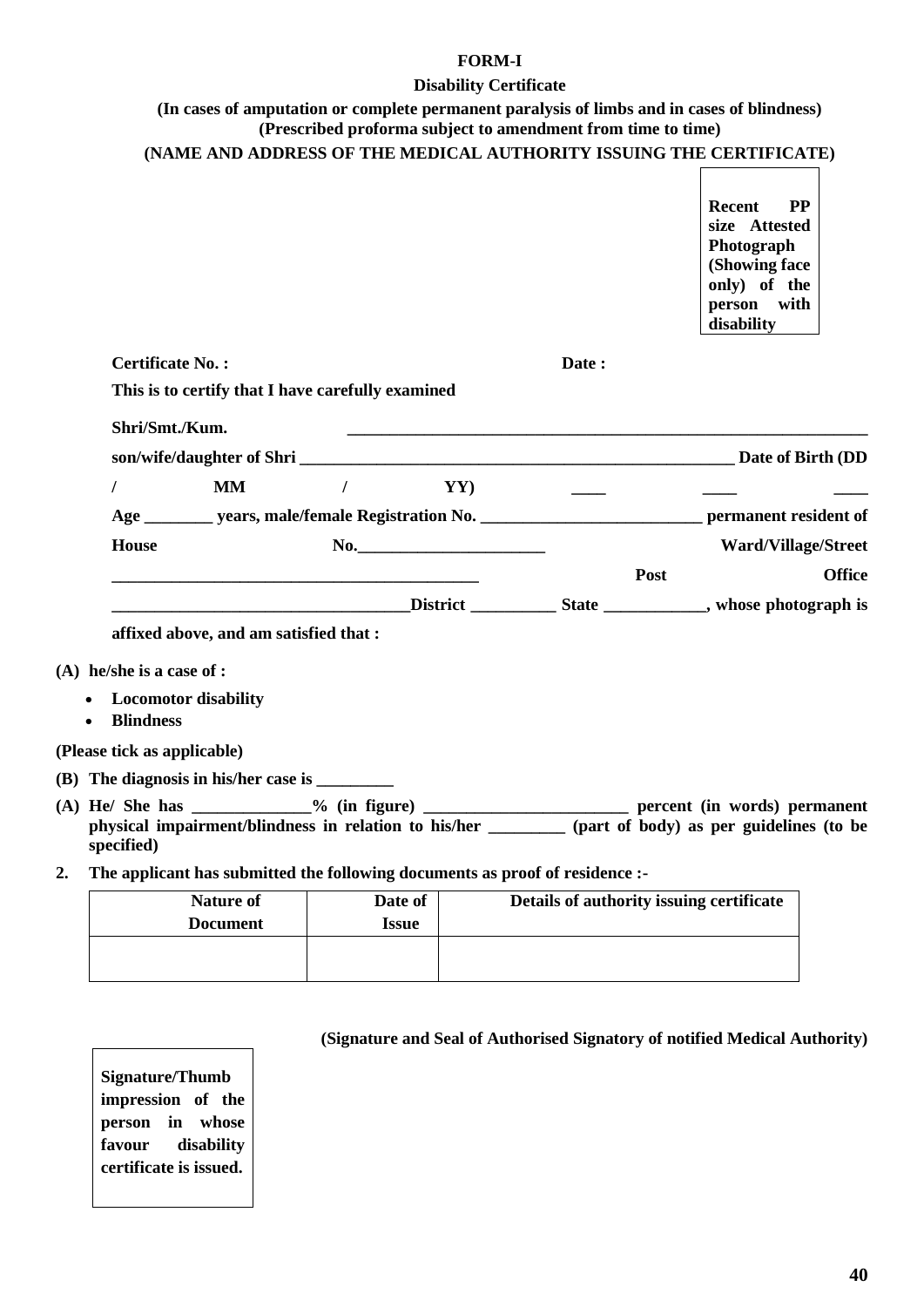## **FORM - II**

## **Disability Certificate**

### **(In case of multiple disabilities)**

## **(Prescribed proforma subject to amendment from time to time)**

# **(NAME AND ADDRESS OF THE MEDICAL AUTHORITY ISSUING THE CERTIFICATE)**

**Recent PP size Attested Photograph (Showing face only) of the person with disability**

**Certificate No. : Date :**

# **This is to certify that we have carefully examined**

| Shri/Smt./Kum. |    |       |                 |                           |                                         |
|----------------|----|-------|-----------------|---------------------------|-----------------------------------------|
|                |    |       |                 | son/wife/daughter of Shri | Date of Birth (DD                       |
|                | MM |       | YY)             |                           |                                         |
|                |    |       |                 |                           | <b>permanent</b>                        |
| resident       | of | House |                 | No. $\qquad \qquad$       | <b>Ward/Village/Street</b>              |
|                |    |       |                 | Post                      | <b>Office</b>                           |
|                |    |       | <b>District</b> |                           | State ____________, whose photograph is |

**affixed above, and are satisfied that :**

**(A) He/she is a Case of Multiple Disability. His/her extent of permanent physical impairment/disability has been evaluated as per guidelines (to be specified) for the disabilities ticked below, and shown against the relevant disability in the table below :** 

| Sr.<br>No.              | <b>Disability</b>            | Affected Part of<br><b>Body</b> | <b>Diagnosis</b> | physical<br><b>Permanent</b><br>impairment/mental disability (in<br>$\frac{6}{2}$ |
|-------------------------|------------------------------|---------------------------------|------------------|-----------------------------------------------------------------------------------|
| $\mathbf{1}$            | Locomotor<br>disability      | $^{\,a}$                        |                  |                                                                                   |
| $\overline{2}$          | Low vision                   | #                               |                  |                                                                                   |
| $\mathbf{3}$            | <b>Blindness</b>             | <b>Both Eyes</b>                |                  |                                                                                   |
| $\overline{\mathbf{4}}$ | <b>Hearing</b><br>impairment | £                               |                  |                                                                                   |
| 5                       | <b>Mental retardation</b>    | $\mathbf{X}$                    |                  |                                                                                   |
| 6                       | <b>Mental-illness</b>        | X                               |                  |                                                                                   |

**(B) In the light of the above, his/her over all permanent physical impairment as per guidelines (to be specified), is as follows :-**

**In figures :- \_\_\_\_\_\_\_\_\_\_\_\_\_\_\_\_\_\_\_\_ percent**

**In words :- \_\_\_\_\_\_\_\_\_\_\_\_\_\_\_\_\_\_\_\_\_\_\_\_\_\_\_\_\_\_\_\_\_\_\_\_\_\_\_\_\_\_\_\_\_\_\_\_\_\_\_\_\_\_\_\_\_\_\_\_\_\_\_\_\_\_ percent**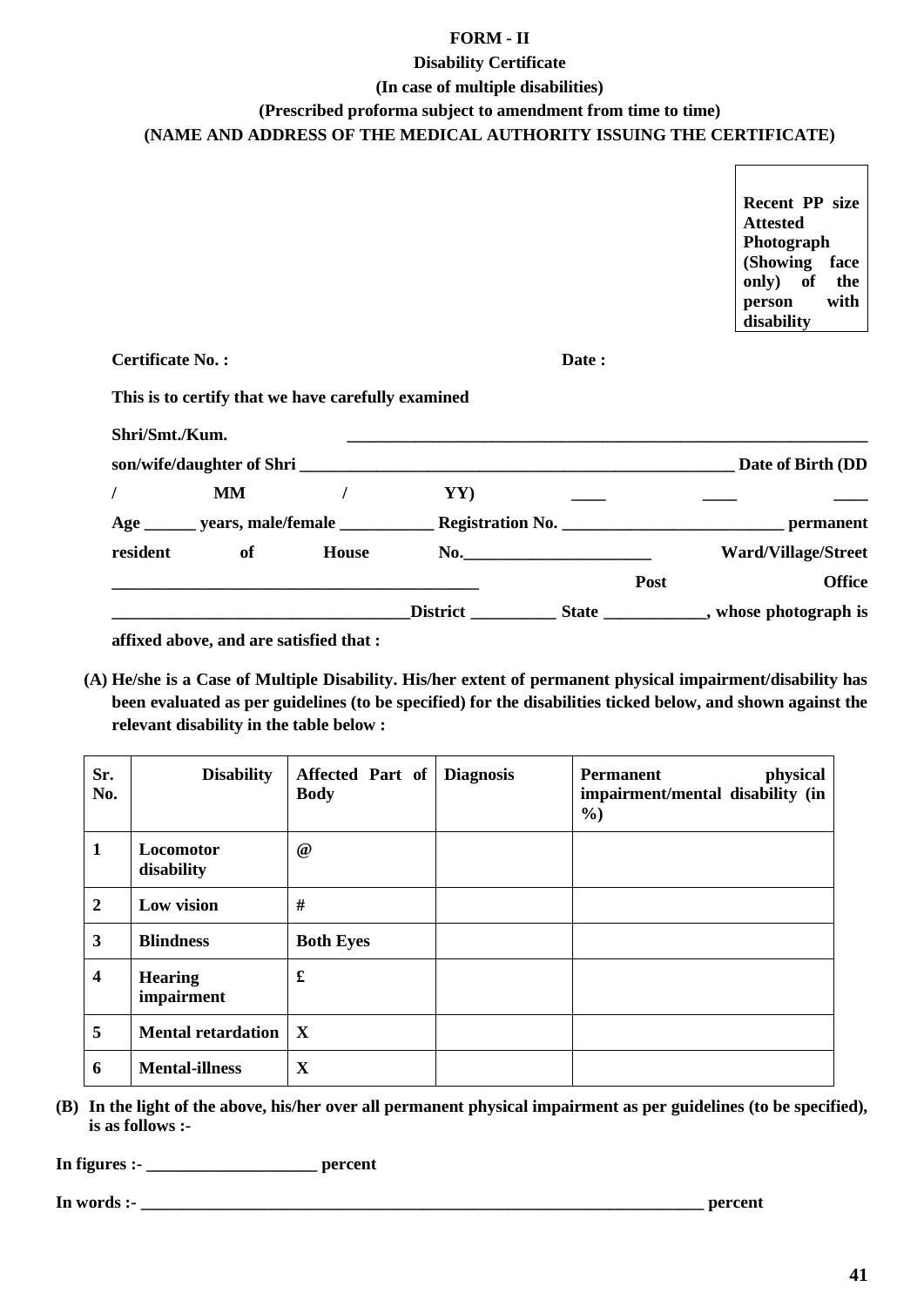- **2. This condition is progressive/non-progressive/likely to improve/not likely to improve.**
- **3. Reassessment of disability is :**
- **(i) not necessary,**
- **Or**
- **(ii) is recommended / after \_\_\_\_\_\_\_\_\_\_ years \_\_\_\_\_\_\_\_\_\_ months, and therefore this certificate shall be valid till (DD / MM / YY) \_\_\_\_ \_\_\_\_ \_\_\_**
- **@ - e.g. Left/Right/both arms/legs**
- **# - e.g. Single eye / both eyes**
- **£ - e.g. Left / Right / both ears**
- **4. The applicant has submitted the following documents as proof of residence :-**

| <b>Nature of</b><br><b>Document</b> | Date of<br><b>Issue</b> | Details of authority issuing certificate |
|-------------------------------------|-------------------------|------------------------------------------|
|                                     |                         |                                          |

# **5. Signature and Seal of the Medical Authority**

| Name and seal of Member | <b>Name</b><br><b>Member</b> | and |  | seal of   Name and seal of Chairperson |
|-------------------------|------------------------------|-----|--|----------------------------------------|

| <b>Signature/Thumb</b> |  |  |  |  |  |  |  |
|------------------------|--|--|--|--|--|--|--|
| impression of the      |  |  |  |  |  |  |  |
| person in whose        |  |  |  |  |  |  |  |
| favour disability      |  |  |  |  |  |  |  |
| certificate<br>is      |  |  |  |  |  |  |  |
| issued.                |  |  |  |  |  |  |  |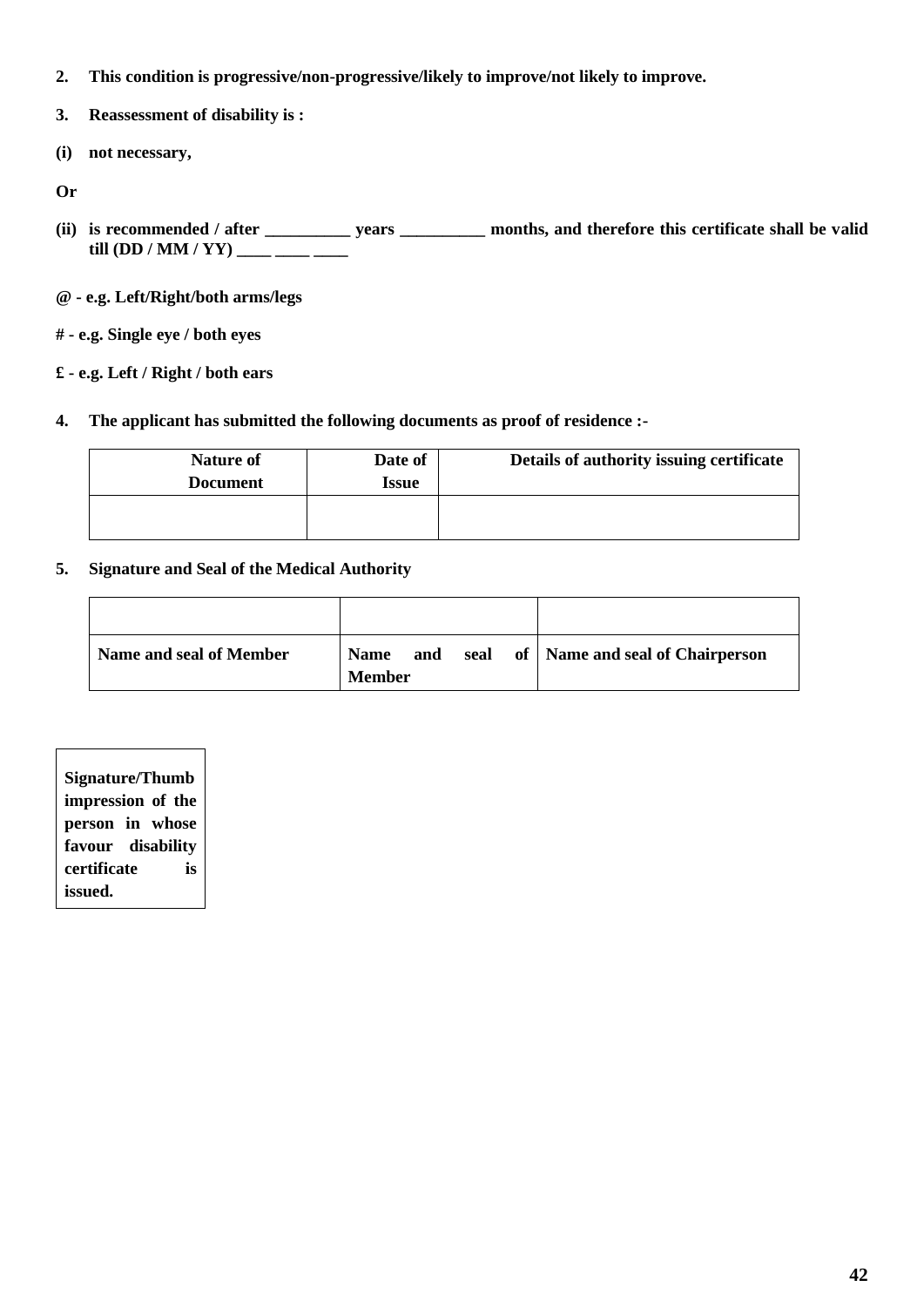## **FORM - III**

## **Disability Certificate**

## **(In cases other than those mentioned in Form I and II)**

**(Prescribed proforma subject to amendment from time to time)**

**(NAME AND ADDRESS OF THE MEDICAL AUTHORITY ISSUING THE CERTIFICATE)** 

**Recent PP size Attested Photograph (Showing face only) of the person with disability**

**Certificate No. : Date :**

**This is to certify that I have carefully examined**

| Shri/Smt./Kum. |           |              |                                                                   |                     |      |                                                                                                            |
|----------------|-----------|--------------|-------------------------------------------------------------------|---------------------|------|------------------------------------------------------------------------------------------------------------|
|                |           |              | son/wife/daughter of Shri                                         |                     |      | Date of Birth (DD                                                                                          |
|                | <b>MM</b> |              | YY)                                                               |                     |      |                                                                                                            |
|                |           |              |                                                                   |                     |      |                                                                                                            |
| resident       | of        | <b>House</b> |                                                                   | No. $\qquad \qquad$ |      | <b>Ward/Village/Street</b>                                                                                 |
|                |           |              |                                                                   |                     | Post | <b>Office</b>                                                                                              |
|                |           |              |                                                                   |                     |      |                                                                                                            |
|                |           |              |                                                                   |                     |      |                                                                                                            |
|                |           |              |                                                                   |                     |      | extent of percentage physical impairment/disability has been evaluated as per guidelines (to be specified) |
|                |           |              | and is shown against the relevant disability in the table below : |                     |      |                                                                                                            |

| Sr.<br>No.              | <b>Disability</b>               | <b>Affected</b><br>Part<br>of Body | <b>Diagnosis</b> | physical<br><b>Permanent</b><br>impairment/mental disability (in<br>$\frac{0}{0}$ |
|-------------------------|---------------------------------|------------------------------------|------------------|-----------------------------------------------------------------------------------|
| 1                       | <b>Locomotor disability</b>     | $\omega$                           |                  |                                                                                   |
| $\overline{2}$          | Low vision                      | #                                  |                  |                                                                                   |
| 3                       | <b>Blindness</b>                | <b>Both Eyes</b>                   |                  |                                                                                   |
| $\overline{\mathbf{4}}$ | Hearing impairment $\mathbf{f}$ |                                    |                  |                                                                                   |
| 5                       | <b>Mental retardation</b>       | X                                  |                  |                                                                                   |
| 6                       | <b>Mental-illness</b>           | X                                  |                  |                                                                                   |

**(Please strike out the disabilities which are not applicable.)**

**2. The above condition is progressive/non-progressive/likely to improve/not likely to improve.**

**3. Reassessment of disability is :**

**(i) not necessary,**

**Or**

(ii) is recommended / after \_\_\_\_\_\_\_\_\_\_ years \_\_\_\_\_\_\_\_\_ months, and therefore this certificate shall be valid **till (DD / MM / YY) \_\_\_\_ \_\_\_\_ \_\_\_\_**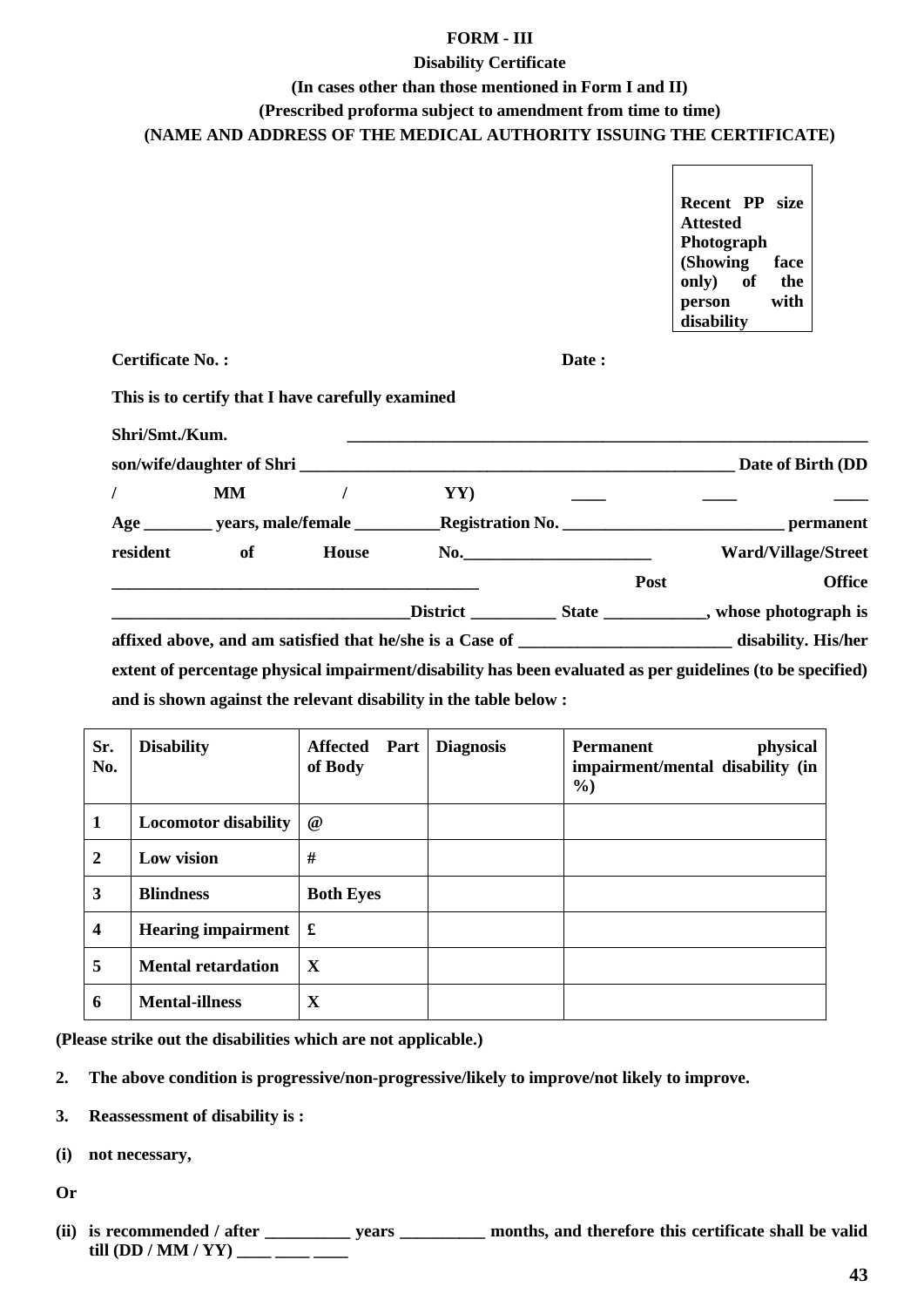# **@ - e.g. Left/Right/both arms/legs**

**# - e.g. Single eye / both eyes**

# **£ - e.g. Left / Right / both ears**

**4. The applicant has submitted the following documents as proof of residence :-**

| <b>Nature of</b><br><b>Document</b> | Date of<br>Issue | Details of authority issuing certificate |
|-------------------------------------|------------------|------------------------------------------|
|                                     |                  |                                          |

**(Authorised Signatory of notified Medical Authority) (Name and Seal)**

## **Countersigned**

**{Countersignature and seal of the CMO/Medical Superintendent/Head of Government Hospital, in case the certificate is issued by a medical authority who is not a government servant (with seal)}**

**Signature/Thumb impression of the person in whose favour disability certificate is issued.**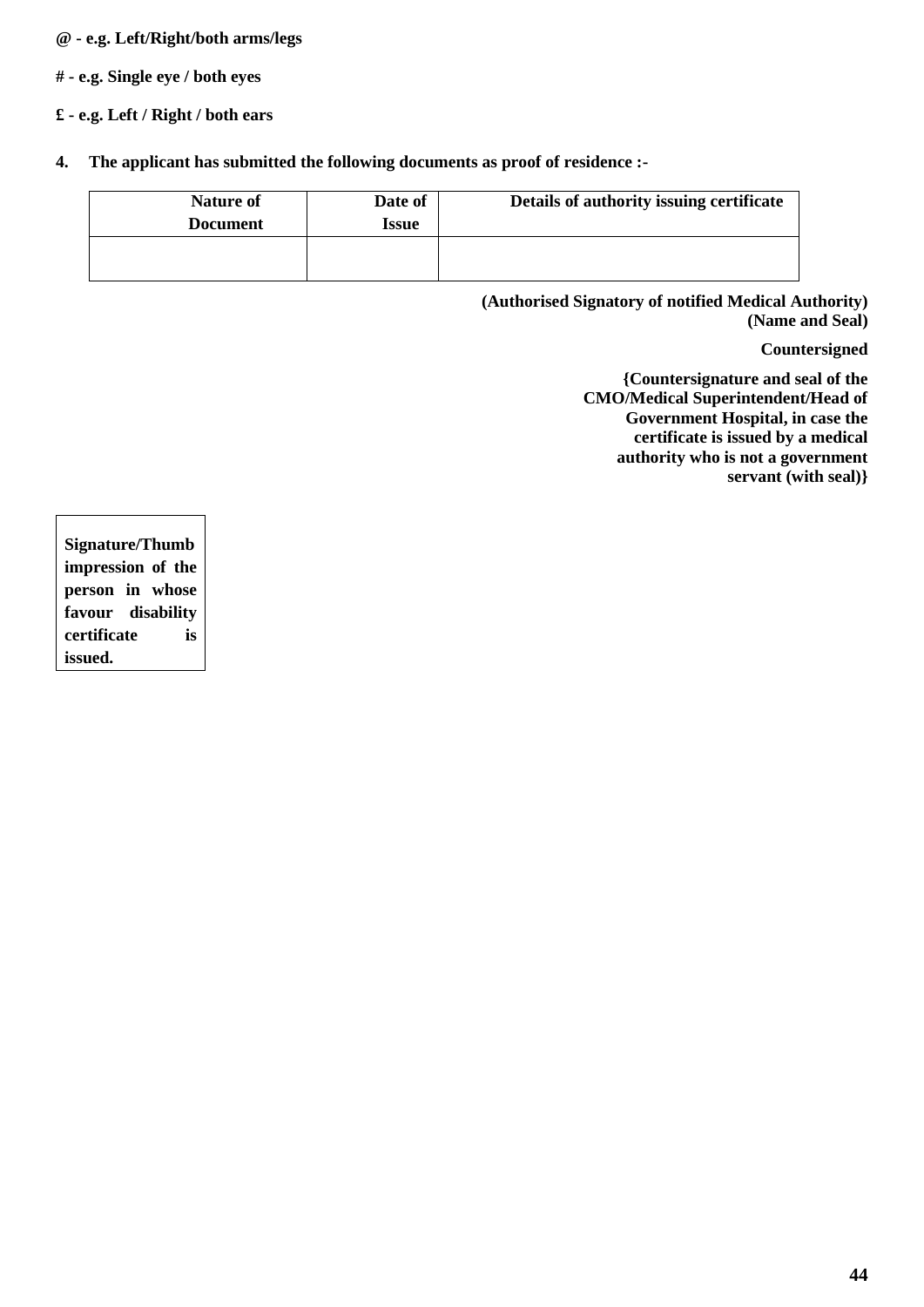## **PROFORMA - A**

## **Form of Certificate applicable for Released/Retired Personnel (Prescribed proforma subject to amendment from time to time)**

**It is certified that No. \_\_\_\_\_\_\_\_\_\_\_\_ Rank \_\_\_\_\_\_\_\_\_\_ Name \_\_\_\_\_\_\_\_\_\_\_\_\_\_\_\_\_\_\_\_\_\_\_** whose date of birth is \_\_\_\_\_\_\_\_\_ has rendered service from \_\_\_\_\_\_\_\_\_ to\_\_\_\_\_\_\_ in **Army/Navy/Air Force.**

**2. He has been released from military services :**

- **% a) on completion of assignment otherwise than** 
	- **(i) by way of dismissal, or**
	- **(ii) by way of discharge on account of misconduct or inefficiency, or**
	- **(iii) on his own request, but without earning his pension, or**
	- **(iv) he has not been transferred to the reserve pending such release.**
- **%b) on account of physical disability attributable to Military Service.**
- **%c) on invalidment after putting in at least five years of Military service**
- **3. He is covered under the definition of Ex-Serviceman (Re-employment in Central Civil Services and Posts) Rules, 1979 as amended from time to time.**

| <b>Place:</b> | Signature.                    | <b>Name</b> | and | <b>Designation</b> | -of | the |
|---------------|-------------------------------|-------------|-----|--------------------|-----|-----|
|               | <b>Competent Authority</b> ** |             |     |                    |     |     |
|               |                               |             |     |                    |     |     |

**Date:**

### **SEAL**

*% Delete the paragraph which is not applicable.*

**\*\* Authorities who are competent to issue certificate to Armed Forces Personnel for availing Age concessions are as follows :**

- **(a) In case of Commissioned Officers including ECOs/SSCOs: Army: Military Secretary Branch, Army Hqrs., New Delhi; Navy : Directorate of Personnel, Naval Hqrs., New Delhi; Air Force : Directorate of Personnel Officers, Air Hqrs., New Delhi.**
- **(b) In case of JCOs/ORs and equivalent of the Navy and Air Force : Army : By various Regimental Record Offices; Navy : BABS, Mumbai; Air Force : Air Force Records, New Delhi.**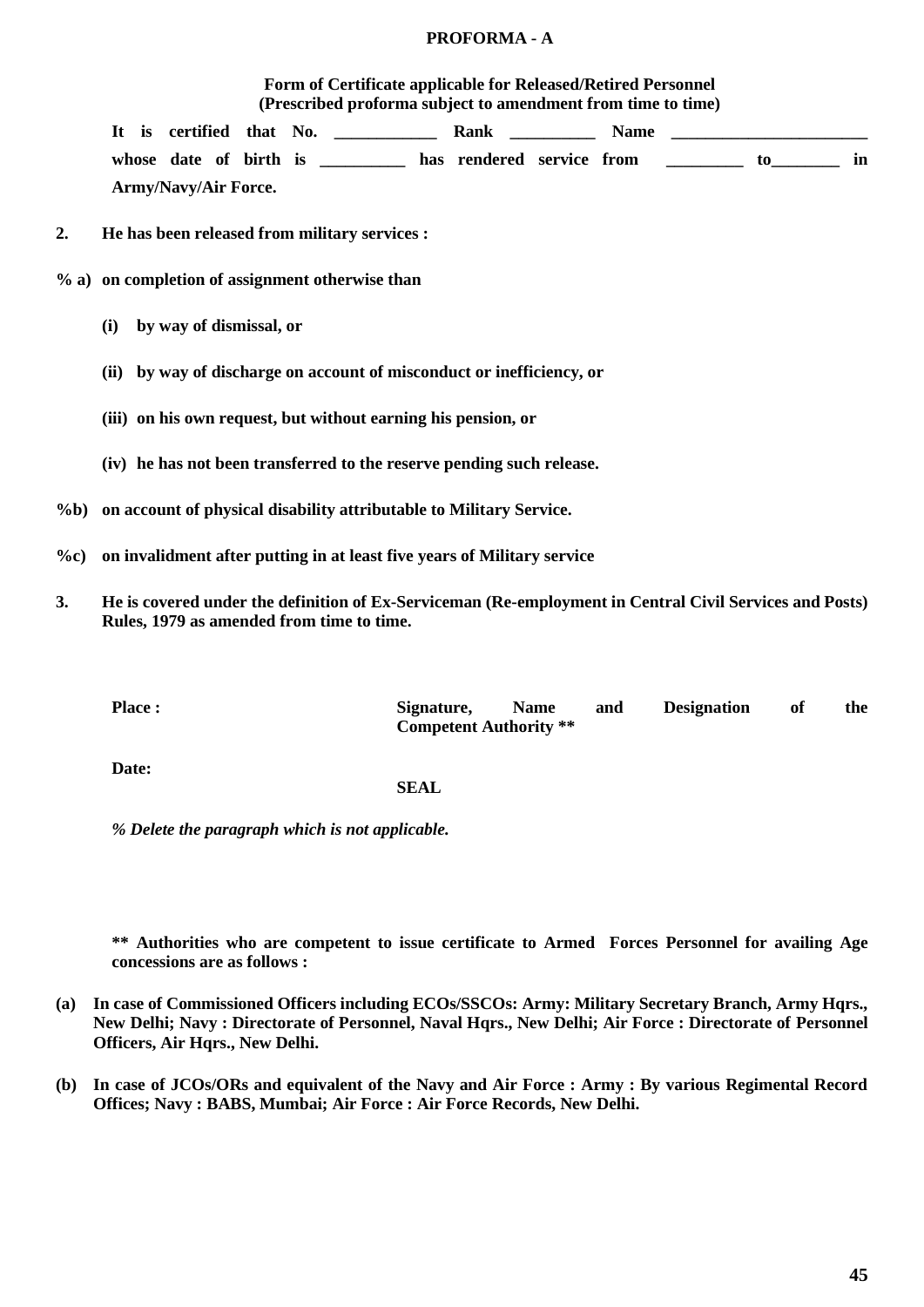## **PROFORMA - B**

### **Form of Certificate for Serving Personnel (Applicable for serving personnel who are due to be released within one year) (Prescribed proforma subject to amendment from time to time)**

It is certified that No. **Rank No. Rank Name is**  is **serving in the Army/Navy/Air Force from \_\_\_\_\_\_\_\_\_\_\_\_\_\_\_\_.**

**2. He is due for release/retirement on completion of his specific period of assignment on or before 31.07.2018.** 

**3. No disciplinary case is pending against him**

**Place : Signature, Name and Designation of the Competent Authority \*\***

**Date: SEAL**

**\*\* Authorities who are competent to issue certificate to Armed Forces Personnel for availing Age concessions are as follows :**

- **(a) In case of Commissioned Officers including ECOs/SSCOs: Army: Military Secretary Branch, Army Hqrs., New Delhi; Navy : Directorate of Personnel, Naval Hqrs., New Delhi; Air Force : Directorate of Personnel Officers, Air Hqrs., New Delhi.**
- **(b) In case of JCOs/ORs and equivalent of the Navy and Air Force : Army : By various Regimental Record Offices; Navy : BABS, Mumbai; Air Force : AOC/Stn. Cdr./CO.**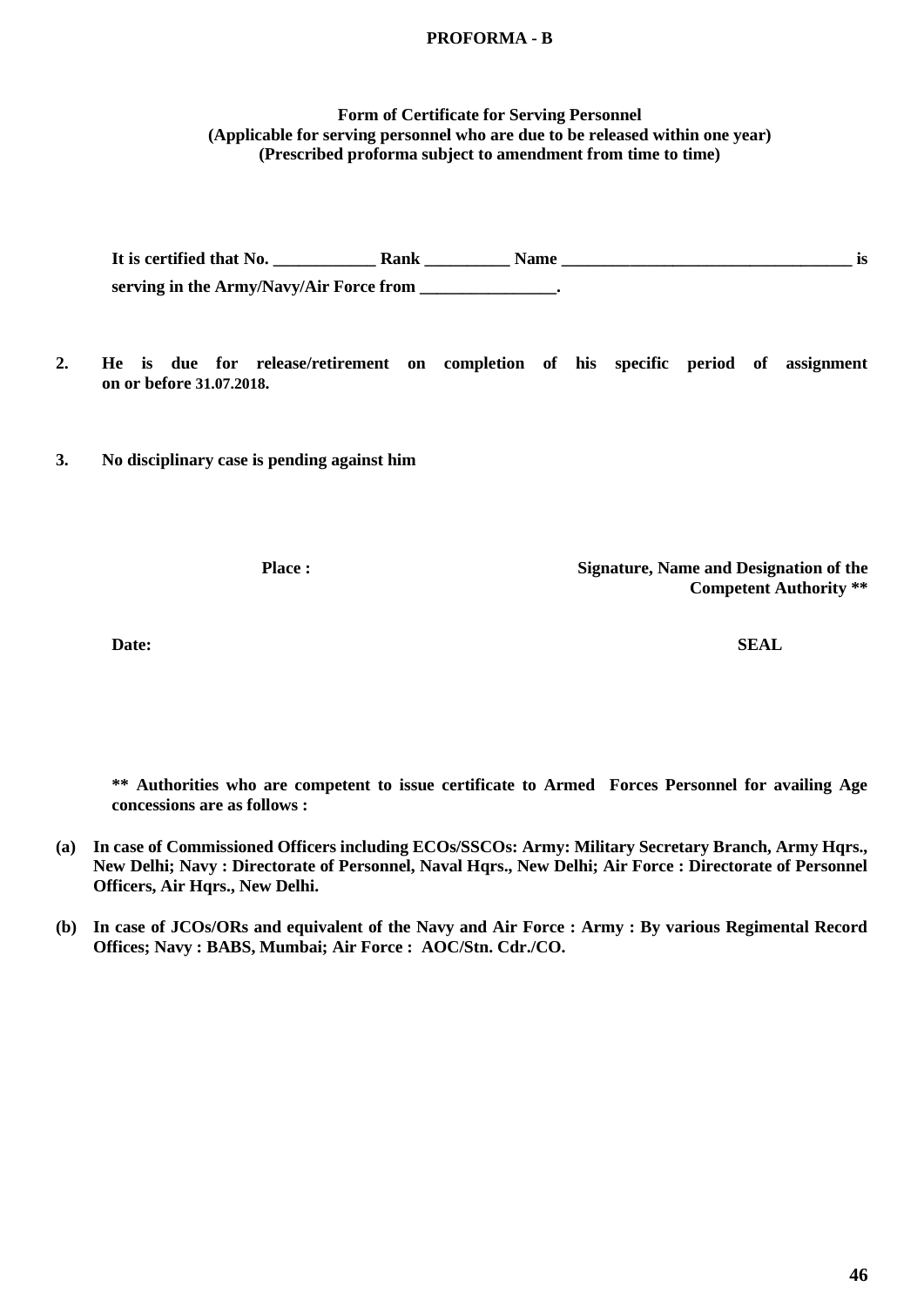# **PROFORMA - C**

# **Undertaking to be given by serving Armed Force personnel who are due to be released within one year (Prescribed proforma subject to amendment from time to time)**

- **(1) I understand that if selected on the basis of the recruitment/Examination to which this application relates, my appointment will be subject to my producing documentary evidence to the satisfaction of the appointing authority that I have been duly released/ retired/discharged from the Armed Forces and that I am entitled to the benefits admissible to Ex-Servicemen in terms of the Ex-Servicemen (Re-employment in Central Civil Service and Posts) Rules, 1979, as amended from time to time.**
- **(2) I also understand that I shall not be eligible to be appointed to a vacancy reserved for Ex-serviceman in regard to the recruitment covered by this examination, if I have at any time prior to such appointment, secured any employment on the civil side (including Public Sector Undertaking, Autonomous Bodies/Statutory Bodies, Nationalised Banks, etc.), by availing of the concession of reservation of vacancies admissible to Ex-serviceman.**

**Place :**

**Date : Signature and Name of Candidate**